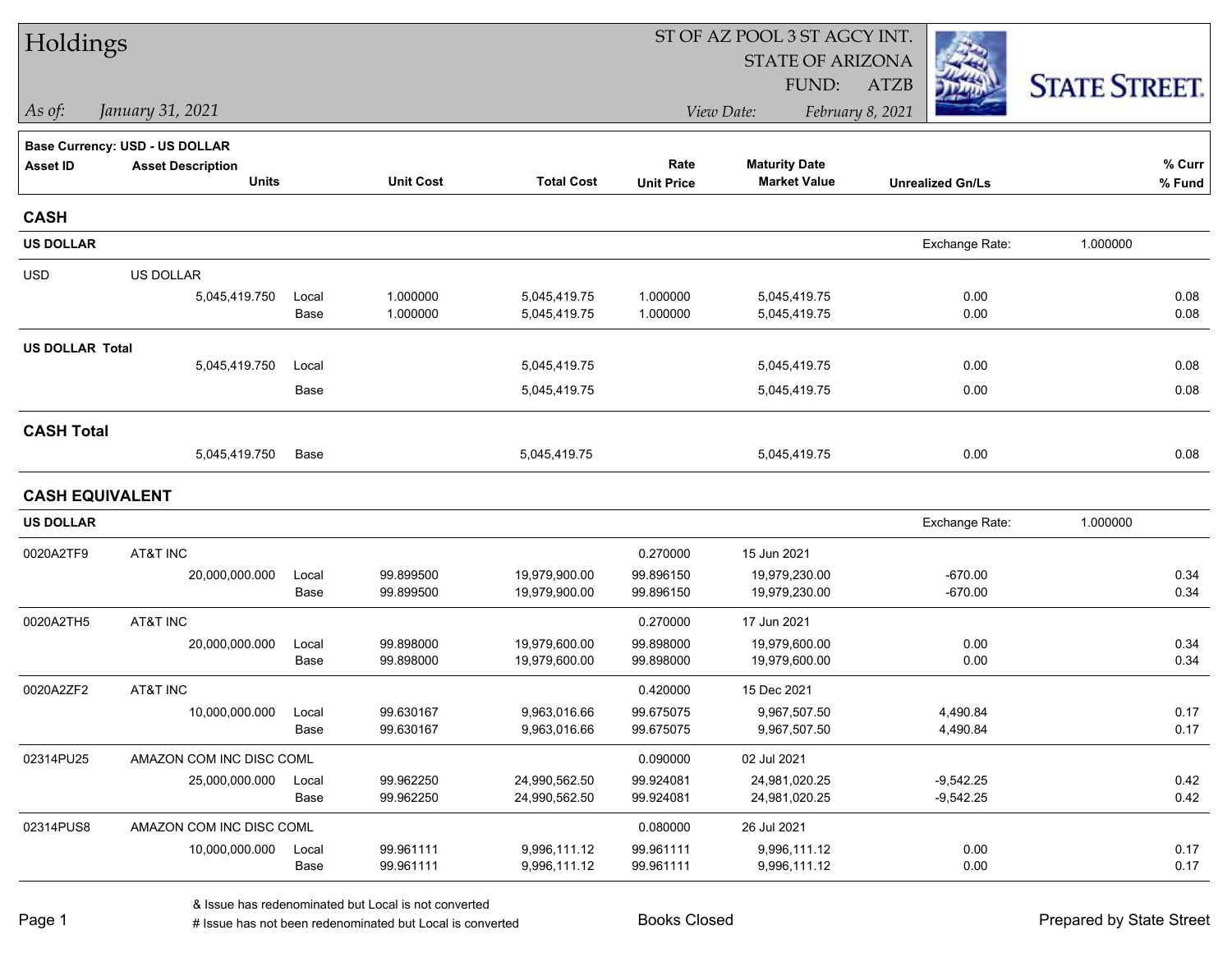| Holdings        |                                                                   |       |                  |                   |                   |                         |                         |                      |
|-----------------|-------------------------------------------------------------------|-------|------------------|-------------------|-------------------|-------------------------|-------------------------|----------------------|
|                 |                                                                   |       |                  |                   |                   | <b>STATE OF ARIZONA</b> |                         |                      |
|                 |                                                                   |       |                  |                   |                   | FUND:                   | <b>ATZB</b>             | <b>STATE STREET.</b> |
| As of:          | January 31, 2021                                                  |       |                  |                   |                   | View Date:              | February 8, 2021        |                      |
|                 |                                                                   |       |                  |                   |                   |                         |                         |                      |
| <b>Asset ID</b> | <b>Base Currency: USD - US DOLLAR</b><br><b>Asset Description</b> |       |                  |                   | Rate              | <b>Maturity Date</b>    |                         | % Curr               |
|                 | <b>Units</b>                                                      |       | <b>Unit Cost</b> | <b>Total Cost</b> | <b>Unit Price</b> | <b>Market Value</b>     | <b>Unrealized Gn/Ls</b> | $%$ Fund             |
| 02665JQ86       | AMERICAN HONDA FINAN                                              |       |                  |                   | 0.300000          | 08 Mar 2021             |                         |                      |
|                 | 10,000,000.000                                                    | Local | 99.970833        | 9,997,083.33      | 99.970833         | 9,997,083.33            | 0.00                    | 0.17                 |
|                 |                                                                   | Base  | 99.970833        | 9,997,083.33      | 99.970833         | 9,997,083.33            | 0.00                    | 0.17                 |
| 02665JR69       | AMERICAN HONDA FINAN                                              |       |                  |                   | 0.300000          | 06 Apr 2021             |                         |                      |
|                 | 15,000,000.000                                                    | Local | 99.946667        | 14,992,000.00     | 99.946667         | 14,992,000.00           | 0.00                    | 0.25                 |
|                 |                                                                   | Base  | 99.946667        | 14,992,000.00     | 99.946667         | 14,992,000.00           | 0.00                    | 0.25                 |
| 02665WDC2       | AMERICAN HONDA FINANCE SR UNSECURED 01/23 2.05                    |       |                  |                   | 2.050000          | 10 Jan 2023             |                         |                      |
|                 | 5,000,000.000                                                     | Local | 99.978493        | 4,998,924.63      | 103.242000        | 5,162,100.00            | 163,175.37              | 0.09                 |
|                 |                                                                   | Base  | 99.978493        | 4,998,924.63      | 103.242000        | 5,162,100.00            | 163, 175.37             | 0.09                 |
| 03785DP26       | APPLE INC                                                         |       |                  |                   | 0.100000          | 02 Feb 2021             |                         |                      |
|                 | 30,000,000.000                                                    | Local | 99.999722        | 29,999,916.66     | 99.999722         | 29,999,916.66           | 0.00                    | 0.50                 |
|                 |                                                                   | Base  | 99.999722        | 29,999,916.66     | 99.999722         | 29,999,916.66           | 0.00                    | 0.50                 |
| 03785DPG5       | APPLE INC                                                         |       |                  |                   | 0.100000          | 16 Feb 2021             |                         |                      |
|                 | 10,000,000.000                                                    | Local | 99.995833        | 9,999,583.33      | 99.995833         | 9,999,583.33            | 0.00                    | 0.17                 |
|                 |                                                                   | Base  | 99.995833        | 9,999,583.33      | 99.995833         | 9,999,583.33            | 0.00                    | 0.17                 |
| 06417MMH5       | <b>BANK OF NOVA SCOTIA</b>                                        |       |                  |                   | 0.230000          | 02 Jul 2021             |                         |                      |
|                 | 25,000,000.000                                                    | Local | 100.000000       | 25,000,000.00     | 100.000000        | 25,000,000.00           | 0.00                    | 0.42                 |
|                 |                                                                   | Base  | 100.000000       | 25,000,000.00     | 100.000000        | 25,000,000.00           | 0.00                    | 0.42                 |
| 091995001       | BLACKROCK INVT QUALITY                                            |       |                  |                   | 0.000000          | 01 Feb 2021             |                         |                      |
|                 | 70,006,825.160                                                    | Local | 100.000000       | 70,006,825.16     | 100.000000        | 70,006,825.16           | 0.00                    | 1.18                 |
|                 |                                                                   | Base  | 100.000000       | 70,006,825.16     | 100.000000        | 70,006,825.16           | 0.00                    | 1.18                 |
| 138994009       | CANTOR FITZGERALD REPO REPO                                       |       |                  |                   | 0.070000          | 01 Feb 2021             |                         |                      |
|                 | 700,000,000.000                                                   | Local | 100.000000       | 700,000,000.00    | 100.000000        | 700,000,000.00          | 0.00                    | 11.75                |
|                 |                                                                   | Base  | 100.000000       | 700,000,000.00    | 100.000000        | 700,000,000.00          | 0.00                    | 11.75                |
| 138994009       | CANTOR FITZGERALD REPO REPO                                       |       |                  |                   | 0.400000          | 01 Feb 2021             |                         |                      |
|                 | 25,000,000.000                                                    | Local | 100.000000       | 25,000,000.00     | 100.000000        | 25,000,000.00           | 0.00                    | 0.42                 |
|                 |                                                                   | Base  | 100.000000       | 25,000,000.00     | 100.000000        | 25,000,000.00           | 0.00                    | 0.42                 |
| 138994009       | CANTOR FITZGERALD REPO REPO                                       |       |                  |                   | 0.300000          | 04 Feb 2021             |                         |                      |
|                 | 25,000,000.000                                                    | Local | 100.000000       | 25,000,000.00     | 100.000000        | 25,000,000.00           | 0.00                    | 0.42                 |
|                 |                                                                   | Base  | 100.000000       | 25,000,000.00     | 100.000000        | 25,000,000.00           | 0.00                    | 0.42                 |

denote the redenominated but Local is converted Books Closed Prepared by State Street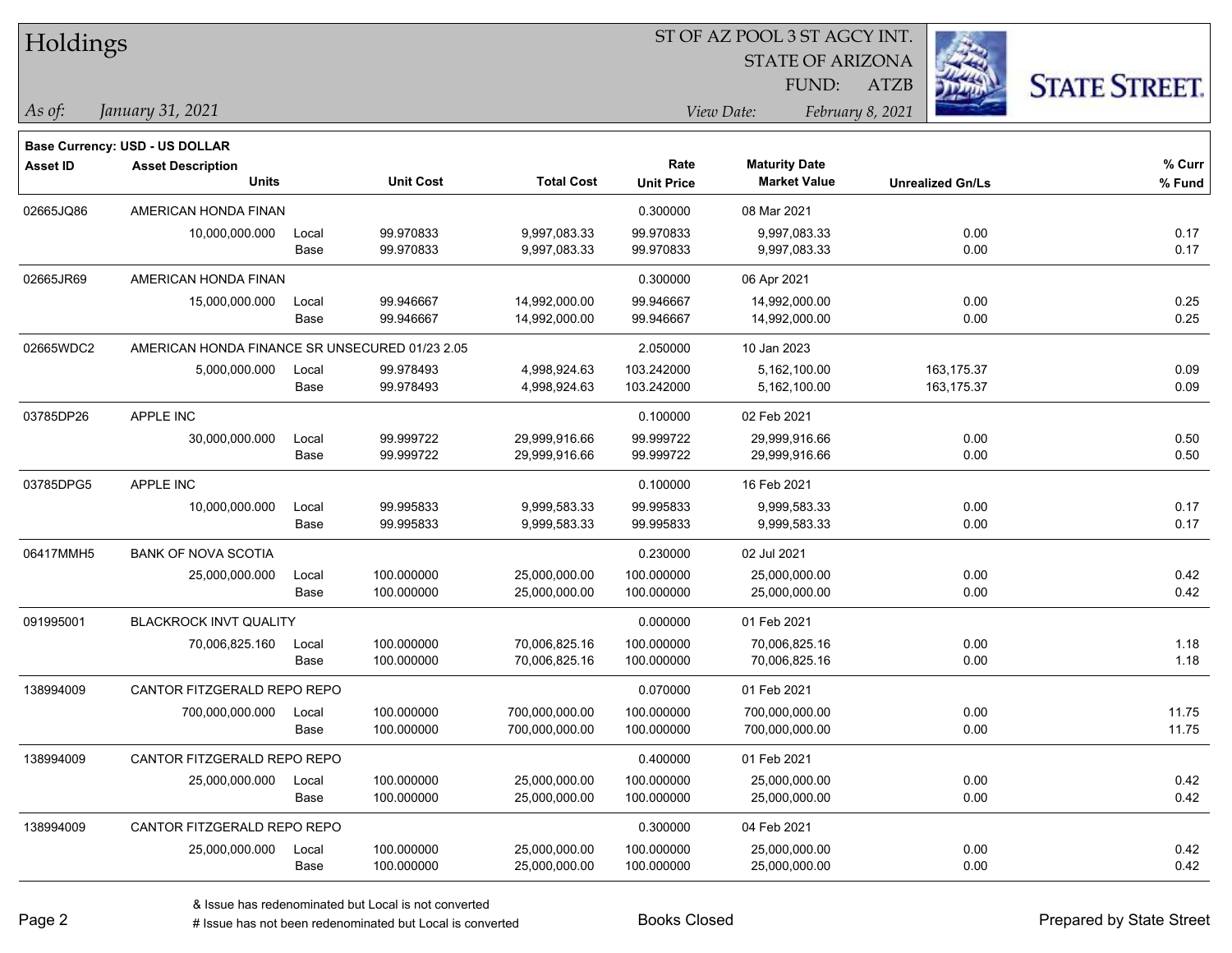|  | <b>Holdings</b> |
|--|-----------------|
|  |                 |

STATE OF ARIZONA

ATZB



*January 31, 2021 As of: View Date: February 8, 2021*

**Base Currency: USD - US DOLLAR**

FUND:

| Asset ID  | <b>Asset Description</b><br><b>Units</b> |               | <b>Unit Cost</b>         | <b>Total Cost</b>              | Rate<br><b>Unit Price</b> | <b>Maturity Date</b><br><b>Market Value</b> | <b>Unrealized Gn/Ls</b> | % Curr<br>% Fund |
|-----------|------------------------------------------|---------------|--------------------------|--------------------------------|---------------------------|---------------------------------------------|-------------------------|------------------|
| 138994009 | CANTOR FITZGERALD REPO REPO              |               |                          |                                | 0.300000                  | 09 Feb 2021                                 |                         |                  |
|           | 75,000,000.000                           | Local<br>Base | 100.000000<br>100.000000 | 75,000,000.00<br>75,000,000.00 | 100.000000<br>100.000000  | 75,000,000.00<br>75,000,000.00              | 0.00<br>0.00            | 1.26<br>1.26     |
| 138994009 | CANTOR FITZGERALD REPO REPO              |               |                          |                                | 0.350000                  | 19 Apr 2021                                 |                         |                  |
|           | 15,000,000.000                           | Local<br>Base | 100.000000<br>100.000000 | 15,000,000.00<br>15,000,000.00 | 100.000000<br>100.000000  | 15,000,000.00<br>15,000,000.00              | 0.00<br>0.00            | 0.25<br>0.25     |
| 16677JTB2 | CHEVRON CORP                             |               |                          |                                | 0.110000                  | 11 Jun 2021                                 |                         |                  |
|           | 15,000,000.000                           | Local<br>Base | 99.960278<br>99.960278   | 14,994,041.67<br>14,994,041.67 | 99.955583<br>99.955583    | 14,993,337.45<br>14,993,337.45              | $-704.22$<br>$-704.22$  | 0.25<br>0.25     |
| 19121AQ53 | COCA-COLA COMPANY                        |               |                          |                                | 0.110000                  | 05 Mar 2021                                 |                         |                  |
|           | 25,000,000.000                           | Local<br>Base | 99.990222<br>99.990222   | 24,997,555.56<br>24,997,555.56 | 99.990222<br>99.990222    | 24,997,555.56<br>24,997,555.56              | 0.00<br>0.00            | 0.42<br>0.42     |
| 22599G006 | CREDIT AGRICOLE REPO REPO                |               |                          |                                | 0.030000                  | 01 Feb 2021                                 |                         |                  |
|           | 75,000,000.000                           | Local<br>Base | 100.000000<br>100.000000 | 75,000,000.00<br>75,000,000.00 | 100.000000<br>100.000000  | 75,000,000.00<br>75,000,000.00              | 0.00<br>0.00            | 1.26<br>1.26     |
| 2546R2TF3 | WALT DISNEY CO                           |               |                          |                                | 0.500000                  | 15 Jun 2021                                 |                         |                  |
|           | 10,000,000.000                           | Local<br>Base | 99.813889<br>99.813889   | 9,981,388.89<br>9,981,388.89   | 99.890194<br>99.890194    | 9,989,019.40<br>9,989,019.40                | 7,630.51<br>7,630.51    | 0.17<br>0.17     |
| 2546R2UP9 | <b>WALT DISNEY CO</b>                    |               |                          |                                | 0.320000                  | 23 Jul 2021                                 |                         |                  |
|           | 1,774,000.000                            | Local<br>Base | 99.847111<br>99.847111   | 1,771,287.75<br>1,771,287.75   | 99.853322<br>99.853322    | 1,771,397.93<br>1,771,397.93                | 110.18<br>110.18        | 0.03<br>0.03     |
| 2546R2UP9 | WALT DISNEY CO                           |               |                          |                                | 0.350000                  | 23 Jul 2021                                 |                         |                  |
|           | 540,000.000                              | Local<br>Base | 99.832778<br>99.832778   | 539,097.00<br>539,097.00       | 99.853322<br>99.853322    | 539,207.94<br>539,207.94                    | 110.94<br>110.94        | 0.01<br>0.01     |
| 30229APH6 | <b>EXXON MOBIL CORP</b>                  |               |                          |                                | 0.130000                  | 17 Feb 2021                                 |                         |                  |
|           | 4,000,000.000                            | Local<br>Base | 99.994222<br>99.994222   | 3,999,768.89<br>3,999,768.89   | 99.994222<br>99.994222    | 3,999,768.89<br>3,999,768.89                | 0.00<br>0.00            | 0.07<br>0.07     |
| 30229APS2 | <b>EXXON MOBIL CORP</b>                  |               |                          |                                | 0.210000                  | 26 Feb 2021                                 |                         |                  |
|           | 15,000,000.000                           | Local<br>Base | 99.985417<br>99.985417   | 14,997,812.50<br>14,997,812.50 | 99.985417<br>99.985417    | 14,997,812.50<br>14,997,812.50              | 0.00<br>0.00            | 0.25<br>0.25     |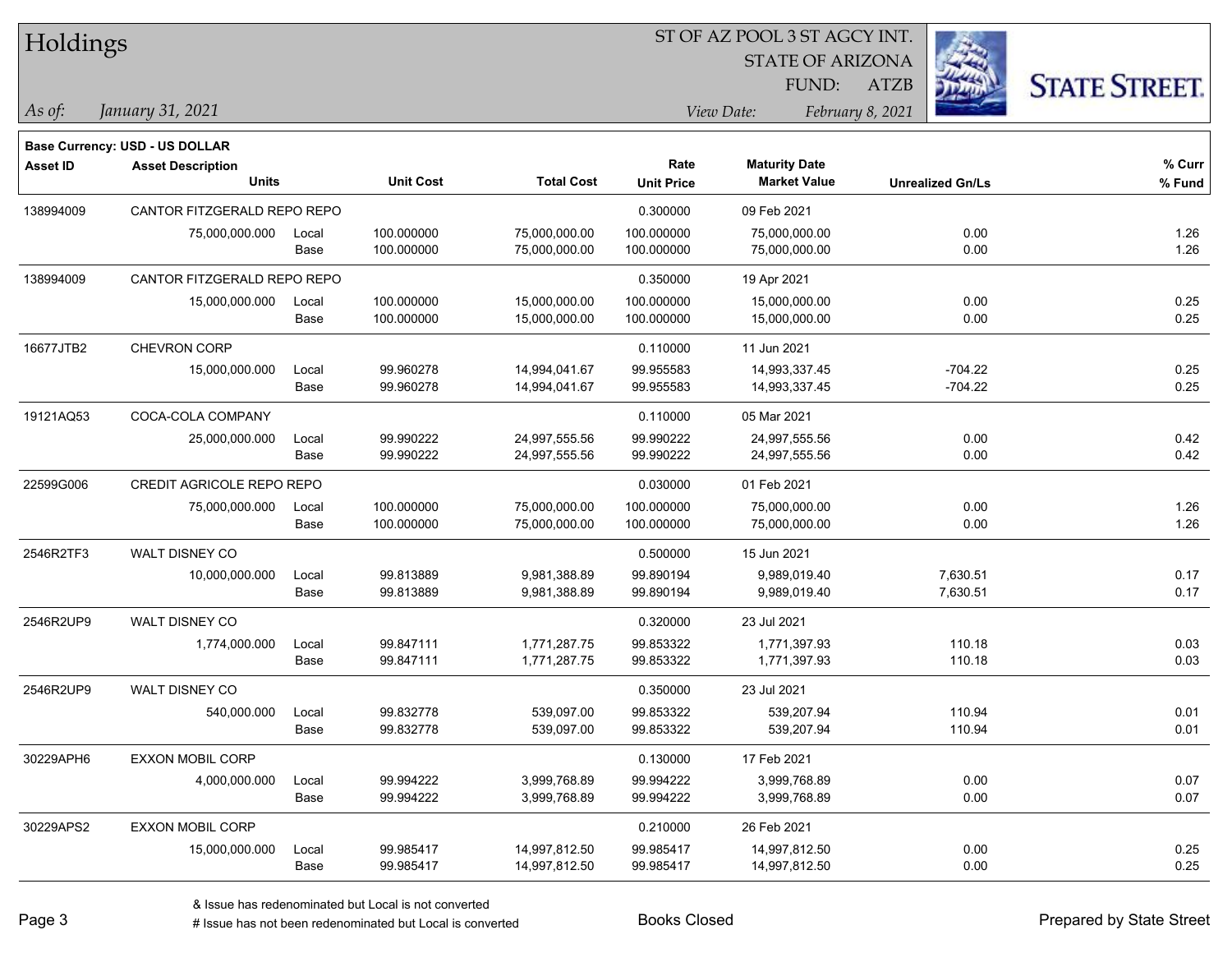| Holdings        |                                          |               |                        |                                |                           | <b>STATE OF ARIZONA</b><br>FUND:            | <b>ATZB</b>             | <b>STATE STREET.</b> |
|-----------------|------------------------------------------|---------------|------------------------|--------------------------------|---------------------------|---------------------------------------------|-------------------------|----------------------|
| As of:          | January 31, 2021                         |               |                        |                                |                           | View Date:                                  | February 8, 2021        |                      |
|                 | Base Currency: USD - US DOLLAR           |               |                        |                                |                           |                                             |                         |                      |
| <b>Asset ID</b> | <b>Asset Description</b><br><b>Units</b> |               | <b>Unit Cost</b>       | <b>Total Cost</b>              | Rate<br><b>Unit Price</b> | <b>Maturity Date</b><br><b>Market Value</b> | <b>Unrealized Gn/Ls</b> | % Curr<br>% Fund     |
| 30229AQR3       | <b>EXXON MOBIL CORP</b>                  |               |                        |                                | 0.190000                  | 25 Mar 2021                                 |                         |                      |
|                 | 25,000,000.000                           | Local<br>Base | 99.972556<br>99.972556 | 24,993,138.89<br>24,993,138.89 | 99.972556<br>99.972556    | 24,993,138.89<br>24,993,138.89              | 0.00<br>0.00            | 0.42<br>0.42         |
| 30229ATG4       | <b>EXXON MOBIL CORP</b>                  |               |                        |                                | 0.200000                  | 16 Jun 2021                                 |                         |                      |
|                 | 25,000,000.000                           | Local<br>Base | 99.925000<br>99.925000 | 24,981,250.00<br>24,981,250.00 | 99.953125<br>99.953125    | 24,988,281.25<br>24,988,281.25              | 7,031.25<br>7,031.25    | 0.42<br>0.42         |
| 34108AP27       | FLORIDA PWR & LGT CO                     |               |                        |                                | 0.120000                  | 02 Feb 2021                                 |                         |                      |
|                 | 30,000,000.000                           | Local<br>Base | 99.999667<br>99.999667 | 29,999,900.00<br>29,999,900.00 | 99.999667<br>99.999667    | 29,999,900.00<br>29,999,900.00              | 0.00<br>0.00            | 0.50<br>0.50         |
| 40588LPS2       | HALKIN FINANCE LLC USC                   |               |                        |                                | 0.130000                  | 26 Feb 2021                                 |                         |                      |
|                 | 25,000,000.000                           | Local<br>Base | 99.990972<br>99.990972 | 24,997,743.06<br>24,997,743.06 | 99.990972<br>99.990972    | 24,997,743.06<br>24,997,743.06              | 0.00<br>0.00            | 0.42<br>0.42         |
| 40588LQK8       | <b>HALKIN FINANCE LLC USC</b>            |               |                        |                                | 0.150000                  | 19 Mar 2021                                 |                         |                      |
|                 | 25,000,000.000                           | Local         | 99.980833              | 24,995,208.33                  | 99.980833                 | 24,995,208.33                               | 0.00                    | 0.42                 |
|                 |                                          | Base          | 99.980833              | 24,995,208.33                  | 99.980833                 | 24,995,208.33                               | 0.00                    | 0.42                 |
| 43851TT89       | HONEYWELL INTERNATN'                     |               |                        |                                | 0.180000                  | 08 Jun 2021                                 |                         |                      |
|                 | 1,850,000.000                            | Local         | 99.936500              | 1,848,825.25                   | 99.949906                 | 1,849,073.26                                | 248.01                  | 0.03                 |
|                 |                                          | Base          | 99.936500              | 1,848,825.25                   | 99.949906                 | 1,849,073.26                                | 248.01                  | 0.03                 |
| 43851TW28       | HONEYWELL INTERNATN'                     |               |                        |                                | 0.200000                  | 02 Sep 2021                                 |                         |                      |
|                 | 10,000,000.000                           | Local         | 99.881667              | 9,988,166.67                   | 99.898825                 | 9,989,882.50                                | 1,715.83                | 0.17                 |
|                 |                                          | Base          | 99.881667              | 9,988,166.67                   | 99.898825                 | 9,989,882.50                                | 1,715.83                | 0.17                 |
| 43851TWF9       | HONEYWELL INTERNATN'                     |               |                        |                                | 0.190000                  | 15 Sep 2021                                 |                         |                      |
|                 | 15,000,000.000                           | Local         | 99.880722              | 14,982,108.33                  | 99.890139                 | 14,983,520.85                               | 1,412.52                | 0.25<br>0.25         |
|                 |                                          | Base          | 99.880722              | 14,982,108.33                  | 99.890139                 | 14,983,520.85                               | 1,412.52                |                      |
| 43851TXE1       | HONEYWELL INTERNATN'                     |               |                        |                                | 0.200000                  | 14 Oct 2021                                 |                         |                      |
|                 | 30,000,000.000                           | Local<br>Base | 99.858333<br>99.858333 | 29,957,500.00<br>29,957,500.00 | 99.868958<br>99.868958    | 29,960,687.40<br>29,960,687.40              | 3,187.40<br>3,187.40    | 0.50<br>0.50         |
| 47816FT19       | JOHNSON & JOHNSON                        |               |                        |                                | 0.110000                  | 01 Jun 2021                                 |                         |                      |
|                 | 20,000,000.000                           | Local         | 99.963333              | 19,992,666.67                  | 99.966667                 | 19,993,333.40                               | 666.73                  | 0.34                 |
|                 |                                          | Base          | 99.963333              | 19,992,666.67                  | 99.966667                 | 19,993,333.40                               | 666.73                  | 0.34                 |

**CONSTRUCTION** 

 $TT.1.1:$ 

 $\overline{\phantom{0}}$ 

 $\overline{\phantom{0}}$ 

 $\overline{\phantom{0}}$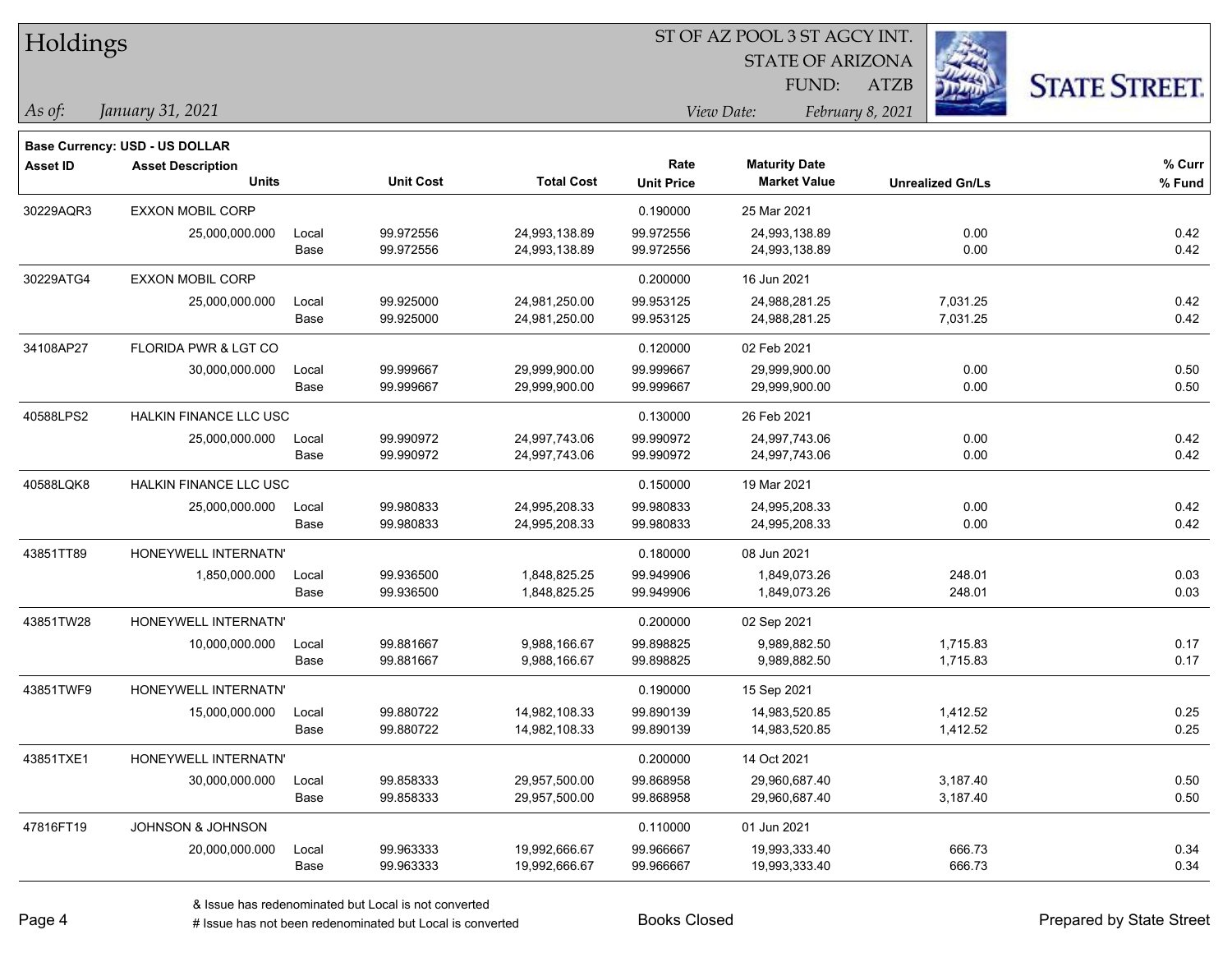| Holdings  |                                          |               |                          |                                |                           | ST OF AZ POOL 3 ST AGCY INT.                |                         |                      |
|-----------|------------------------------------------|---------------|--------------------------|--------------------------------|---------------------------|---------------------------------------------|-------------------------|----------------------|
|           |                                          |               |                          |                                |                           | <b>STATE OF ARIZONA</b><br>FUND:            | <b>ATZB</b>             |                      |
| As of:    | January 31, 2021                         |               |                          |                                |                           | <i>View Date:</i>                           | February 8, 2021        | <b>STATE STREET.</b> |
|           | <b>Base Currency: USD - US DOLLAR</b>    |               |                          |                                |                           |                                             |                         |                      |
| Asset ID  | <b>Asset Description</b><br><b>Units</b> |               | <b>Unit Cost</b>         | <b>Total Cost</b>              | Rate<br><b>Unit Price</b> | <b>Maturity Date</b><br><b>Market Value</b> | <b>Unrealized Gn/Ls</b> | % Curr<br>% Fund     |
| 57576JP55 | MASSACHUSETTS MUT LIFE INS CO            |               |                          |                                | 0.090000                  | 05 Feb 2021                                 |                         |                      |
|           | 15,000,000.000                           | Local<br>Base | 99.999000<br>99.999000   | 14,999,850.00<br>14,999,850.00 | 99.999000<br>99.999000    | 14,999,850.00<br>14,999,850.00              | 0.00<br>0.00            | 0.25<br>0.25         |
| 57576JPA4 | MASSACHUSETTS MUT LIFE INS CO            |               |                          |                                | 0.090000                  | 10 Feb 2021                                 |                         |                      |
|           | 25,000,000.000                           | Local<br>Base | 99.997750<br>99.997750   | 24,999,437.50<br>24,999,437.50 | 99.997750<br>99.997750    | 24,999,437.50<br>24,999,437.50              | 0.00<br>0.00            | 0.42<br>0.42         |
| 59157TQF3 | METLIFE SHORT TERM FDG                   |               |                          |                                | 0.180000                  | 15 Mar 2021                                 |                         |                      |
|           | 15,000,000.000                           | Local<br>Base | 99.979000<br>99.979000   | 14,996,850.00<br>14,996,850.00 | 99.979000<br>99.979000    | 14,996,850.00<br>14,996,850.00              | 0.00<br>0.00            | 0.25<br>0.25         |
| 59157TTB9 | METLIFE SHORT TERM FDG                   |               |                          |                                | 0.220000                  | 11 Jun 2021                                 |                         |                      |
|           | 5,500,000.000                            | Local<br>Base | 99.920556<br>99.920556   | 5,495,630.56<br>5,495,630.56   | 99.937528<br>99.937528    | 5,496,564.04<br>5,496,564.04                | 933.48<br>933.48        | 0.09<br>0.09         |
| 59157TU27 | METLIFE SHORT TERM FDG                   |               |                          |                                | 0.210000                  | 02 Jul 2021                                 |                         |                      |
|           | 25,000,000.000                           | Local<br>Base | 99.911917<br>99.911917   | 24,977,979.16<br>24,977,979.16 | 99.916111<br>99.916111    | 24,979,027.75<br>24,979,027.75              | 1,048.59<br>1,048.59    | 0.42<br>0.42         |
| 59157TU27 | METLIFE SHORT TERM FDG                   |               |                          |                                | 0.220000                  | 02 Jul 2021                                 |                         |                      |
|           | 6,500,000.000                            | Local<br>Base | 99.907722<br>99.907722   | 6,494,001.94<br>6,494,001.94   | 99.916111<br>99.916111    | 6,494,547.22<br>6,494,547.22                | 545.28<br>545.28        | 0.11<br>0.11         |
| 60710AWL2 | <b>MIZUHO BANK LTD</b>                   |               |                          |                                | 0.150000                  | 22 Apr 2021                                 |                         |                      |
|           | 30,000,000.000                           | Local<br>Base | 100.000000<br>100.000000 | 30,000,000.00<br>30,000,000.00 | 100.000000<br>100.000000  | 30,000,000.00<br>30,000,000.00              | 0.00<br>0.00            | 0.50<br>0.50         |
| 63743CP80 | NATL RURAL UTIL COOP                     |               |                          |                                | 0.070000                  | 08 Feb 2021                                 |                         |                      |
|           | 3,355,000.000                            | Local<br>Base | 99.998639<br>99.998639   | 3,354,954.33<br>3,354,954.33   | 99.998639<br>99.998639    | 3,354,954.33<br>3,354,954.33                | 0.00<br>0.00            | 0.06<br>0.06         |
| 64105GU28 | NESTLE CAP CORP                          |               |                          |                                | 0.120000                  | 02 Jul 2021                                 |                         |                      |
|           | 70,000,000.000                           | Local<br>Base | 99.949667<br>99.949667   | 69,964,766.66<br>69,964,766.66 | 99.949667<br>99.949667    | 69,964,766.66<br>69,964,766.66              | 0.00<br>0.00            | 1.17<br>1.17         |

A ISSUE ISSUE ISSUE ISSUE ISSUE ISSUE ISSUE ISSUE ISSUE ISSUE ISSUE ISSUE ISSUE ISSUE ISSUE ISSUE ISSUE ISSUE A<br>
# Issue has not been redenominated but Local is converted **BOOKS** Closed **Prepared by State Street** 

64105GXV1 NESTLE CAP CORP 0.170000 29 Oct 2021

10,000,000.000 Local 99.872500 9,987,250.00 99.872500 9,987,250.00 0.00 0.17

Base 99.872500 9,987,250.00 99.872500 9,987,250.00 0.00 0.17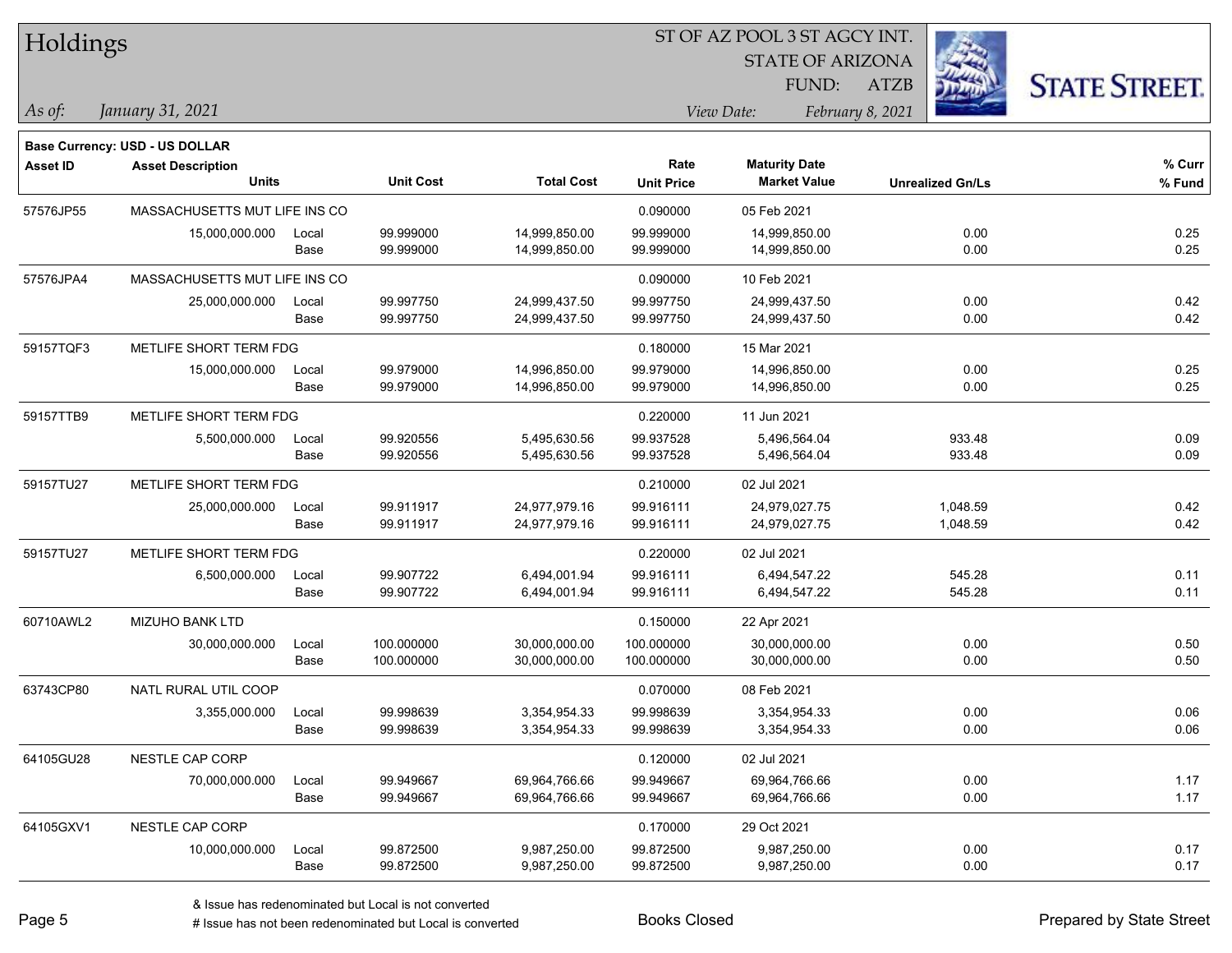| Holdings       |                                       |       |                  |                   |                   | ST OF AZ POOL 3 ST AGCY INT. |                         |                      |
|----------------|---------------------------------------|-------|------------------|-------------------|-------------------|------------------------------|-------------------------|----------------------|
|                |                                       |       |                  |                   |                   | <b>STATE OF ARIZONA</b>      |                         |                      |
|                |                                       |       |                  |                   |                   | FUND:                        | <b>ATZB</b>             | <b>STATE STREET.</b> |
| $\vert$ As of: | January 31, 2021                      |       |                  |                   |                   | View Date:                   | February 8, 2021        |                      |
|                | <b>Base Currency: USD - US DOLLAR</b> |       |                  |                   |                   |                              |                         |                      |
| Asset ID       | <b>Asset Description</b>              |       |                  |                   | Rate              | <b>Maturity Date</b>         |                         | % Curr               |
|                | <b>Units</b>                          |       | <b>Unit Cost</b> | <b>Total Cost</b> | <b>Unit Price</b> | <b>Market Value</b>          | <b>Unrealized Gn/Ls</b> | % Fund               |
| 65478JQV9      | NISOURCE INC                          |       |                  |                   | 0.160000          | 29 Mar 2021                  |                         |                      |
|                | 25,000,000.000                        | Local | 99.975111        | 24,993,777.78     | 99.975111         | 24,993,777.78                | 0.00                    | 0.42                 |
|                |                                       | Base  | 99.975111        | 24,993,777.78     | 99.975111         | 24,993,777.78                | 0.00                    | 0.42                 |
| 6698M4P97      | NOVARTIS FNC CRP                      |       |                  |                   | 0.090000          | 09 Feb 2021                  |                         |                      |
|                | 10,000,000.000                        | Local | 99.998000        | 9,999,800.00      | 99.998000         | 9,999,800.00                 | 0.00                    | 0.17                 |
|                |                                       | Base  | 99.998000        | 9,999,800.00      | 99.998000         | 9,999,800.00                 | 0.00                    | 0.17                 |
| 67983TP91      | OLD LINE FUNDING LLC                  |       |                  |                   | 0.170000          | 09 Feb 2021                  |                         |                      |
|                | 10,000,000.000                        | Local | 99.996222        | 9,999,622.22      | 99.996222         | 9,999,622.22                 | 0.00                    | 0.17                 |
|                |                                       | Base  | 99.996222        | 9,999,622.22      | 99.996222         | 9,999,622.22                 | 0.00                    | 0.17                 |
| 71344TPS5      | PEPSICO INC                           |       |                  |                   | 0.180000          | 26 Feb 2021                  |                         |                      |
|                | 25,000,000.000                        | Local | 99.987500        | 24,996,875.00     | 99.987500         | 24,996,875.00                | 0.00                    | 0.42                 |
|                |                                       | Base  | 99.987500        | 24,996,875.00     | 99.987500         | 24,996,875.00                | 0.00                    | 0.42                 |
| 71344TQ13      | PEPSICO INC                           |       |                  |                   | 0.200000          | 01 Mar 2021                  |                         |                      |
|                | 25,000,000.000                        | Local | 99.984444        | 24,996,111.11     | 99.984444         | 24,996,111.11                | 0.00                    | 0.42                 |
|                |                                       | Base  | 99.984444        | 24,996,111.11     | 99.984444         | 24,996,111.11                | 0.00                    | 0.42                 |
| 71708EQA6      | PFIZER INC                            |       |                  |                   | 0.110000          | 10 Mar 2021                  |                         |                      |
|                | 25,000,000.000                        | Local | 99.988694        | 24,997,173.61     | 99.988694         | 24,997,173.61                | 0.00                    | 0.42                 |
|                |                                       | Base  | 99.988694        | 24,997,173.61     | 99.988694         | 24,997,173.61                | 0.00                    | 0.42                 |
| 74271TR88      | PROCTOR GAMBLE AND CO                 |       |                  |                   | 0.100000          | 08 Apr 2021                  |                         |                      |
|                | 25,000,000.000                        | Local | 99.981667        | 24,995,416.66     | 99.981667         | 24,995,416.66                | 0.00                    | 0.42                 |
|                |                                       | Base  | 99.981667        | 24,995,416.66     | 99.981667         | 24,995,416.66                | 0.00                    | 0.42                 |
| 74271TRF2      | PROCTOR GAMBLE AND CO                 |       |                  |                   | 0.130000          | 15 Apr 2021                  |                         |                      |
|                | 25,000,000.000                        | Local | 99.973639        | 24,993,409.72     | 99.973639         | 24,993,409.72                | 0.00                    | 0.42                 |
|                |                                       | Base  | 99.973639        | 24,993,409.72     | 99.973639         | 24,993,409.72                | 0.00                    | 0.42                 |
| 77119LQC6      | ROCHE HOLDING INC                     |       |                  |                   | 0.070000          | 12 Mar 2021                  |                         |                      |
|                | 10,000,000.000                        | Local | 99.992417        | 9,999,241.66      | 99.992417         | 9,999,241.66                 | 0.00                    | 0.17                 |
|                |                                       | Base  | 99.992417        | 9,999,241.66      | 99.992417         | 9,999,241.66                 | 0.00                    | 0.17                 |
| 77119LSB6      | ROCHE HOLDING INC                     |       |                  |                   | 0.090000          | 11 May 2021                  |                         |                      |
|                | 25,000,000.000                        | Local | 99.975250        | 24,993,812.50     | 99.975250         | 24,993,812.50                | 0.00                    | 0.42                 |
|                |                                       | Base  | 99.975250        | 24,993,812.50     | 99.975250         | 24,993,812.50                | 0.00                    | 0.42                 |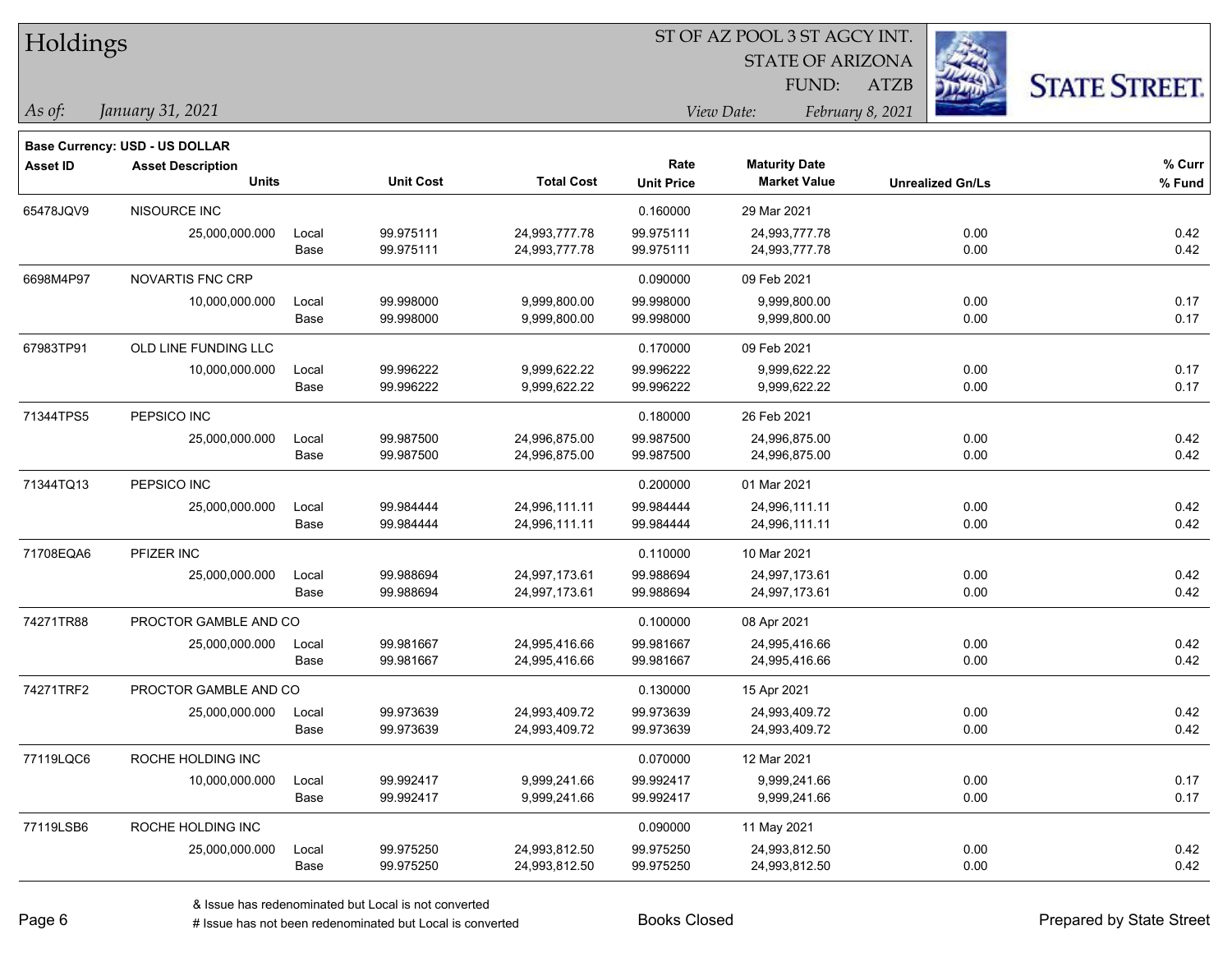| Holdings        |                                                            |       |                  |                   |                   | ST OF AZ POOL 3 ST AGCY INT. |                         |                      |
|-----------------|------------------------------------------------------------|-------|------------------|-------------------|-------------------|------------------------------|-------------------------|----------------------|
|                 |                                                            |       |                  |                   |                   | <b>STATE OF ARIZONA</b>      |                         |                      |
|                 |                                                            |       |                  |                   |                   | FUND:                        | <b>ATZB</b>             | <b>STATE STREET.</b> |
| As of:          | January 31, 2021                                           |       |                  |                   |                   | View Date:                   | February 8, 2021        |                      |
|                 |                                                            |       |                  |                   |                   |                              |                         |                      |
| <b>Asset ID</b> | Base Currency: USD - US DOLLAR<br><b>Asset Description</b> |       |                  |                   | Rate              | <b>Maturity Date</b>         |                         | % Curr               |
|                 | <b>Units</b>                                               |       | <b>Unit Cost</b> | <b>Total Cost</b> | <b>Unit Price</b> | <b>Market Value</b>          | <b>Unrealized Gn/Ls</b> | % Fund               |
| 77119LSC4       | ROCHE HOLDING INC                                          |       |                  |                   | 0.110000          | 12 May 2021                  |                         |                      |
|                 | 20,000,000.000                                             | Local | 99.969444        | 19,993,888.89     | 99.969444         | 19,993,888.89                | 0.00                    | 0.34                 |
|                 |                                                            | Base  | 99.969444        | 19,993,888.89     | 99.969444         | 19,993,888.89                | 0.00                    | 0.34                 |
| 78015CQB1       | ROYAL BK CDA                                               |       |                  |                   | 0.200000          | 11 Mar 2021                  |                         |                      |
|                 | 25,000,000.000                                             | Local | 99.978889        | 24,994,722.22     | 99.978889         | 24,994,722.22                | 0.00                    | 0.42                 |
|                 |                                                            | Base  | 99.978889        | 24,994,722.22     | 99.978889         | 24,994,722.22                | 0.00                    | 0.42                 |
| 82124LPH9       | SHEFFIELD RECEIVABLE                                       |       |                  |                   | 0.220000          | 17 Feb 2021                  |                         |                      |
|                 | 10,000,000.000                                             | Local | 99.990222        | 9,999,022.22      | 99.990222         | 9,999,022.22                 | 0.00                    | 0.17                 |
|                 |                                                            | Base  | 99.990222        | 9,999,022.22      | 99.990222         | 9,999,022.22                 | 0.00                    | 0.17                 |
| 8225X2U77       | SHELL INTNL FNC B.V                                        |       |                  |                   | 0.400000          | 07 Jul 2021                  |                         |                      |
|                 | 15,000,000.000                                             | Local | 99.826667        | 14,974,000.00     | 99.826667         | 14,974,000.00                | 0.00                    | 0.25                 |
|                 |                                                            | Base  | 99.826667        | 14,974,000.00     | 99.826667         | 14,974,000.00                | 0.00                    | 0.25                 |
| 8225X2U85       | SHELL INTNL FNC B.V                                        |       |                  |                   | 0.400000          | 08 Jul 2021                  |                         |                      |
|                 | 6,000,000.000                                              | Local | 99.825556        | 5,989,533.33      | 99.825556         | 5,989,533.33                 | 0.00                    | 0.10                 |
|                 |                                                            | Base  | 99.825556        | 5,989,533.33      | 99.825556         | 5,989,533.33                 | 0.00                    | 0.10                 |
| 8225X2UC6       | SHELL INTNL FNC B.V                                        |       |                  |                   | 0.400000          | 12 Jul 2021                  |                         |                      |
|                 | 25,000,000.000                                             | Local | 99.821111        | 24,955,277.78     | 99.821111         | 24,955,277.78                | 0.00                    | 0.42                 |
|                 |                                                            | Base  | 99.821111        | 24,955,277.78     | 99.821111         | 24,955,277.78                | 0.00                    | 0.42                 |
| 86563GPN6       | SUMITOMO MITSUI TRUST NY                                   |       |                  |                   | 0.160000          | 22 Feb 2021                  |                         |                      |
|                 | 25,000,000.000                                             | Local | 99.990667        | 24,997,666.67     | 99.990667         | 24,997,666.67                | 0.00                    | 0.42                 |
|                 |                                                            | Base  | 99.990667        | 24,997,666.67     | 99.990667         | 24,997,666.67                | 0.00                    | 0.42                 |
| 86564GQK0       | SUMITOMO MITSUI TRUST NY                                   |       |                  |                   | 0.195000          | 02 Jul 2021                  |                         |                      |
|                 | 50,000,000.000                                             | Local | 100.000000       | 50,000,000.00     | 100.000000        | 50,000,000.00                | 0.00                    | 0.84                 |
|                 |                                                            | Base  | 100.000000       | 50,000,000.00     | 100.000000        | 50,000,000.00                | 0.00                    | 0.84                 |
| 8678T3008       | SUNTRUST BKS INC DTC CP GENERIC CUSIP                      |       |                  |                   | 0.080000          | 01 Feb 2021                  |                         |                      |
|                 | 42,986,926.220                                             | Local | 100.000000       | 42,986,926.22     | 100.000000        | 42,986,926.22                | 0.00                    | 0.72                 |
|                 |                                                            | Base  | 100.000000       | 42,986,926.22     | 100.000000        | 42,986,926.22                | 0.00                    | 0.72                 |
| 89114NRN7       | TORONTO-DOMINION                                           |       |                  |                   | 0.200000          | 02 Apr 2021                  |                         |                      |
|                 | 25,000,000.000                                             | Local | 100.000000       | 25,000,000.00     | 100.000000        | 25,000,000.00                | 0.00                    | 0.42                 |
|                 |                                                            | Base  | 100.000000       | 25,000,000.00     | 100.000000        | 25,000,000.00                | 0.00                    | 0.42                 |

 $\frac{1}{2}$ 

 $\overline{\phantom{0}}$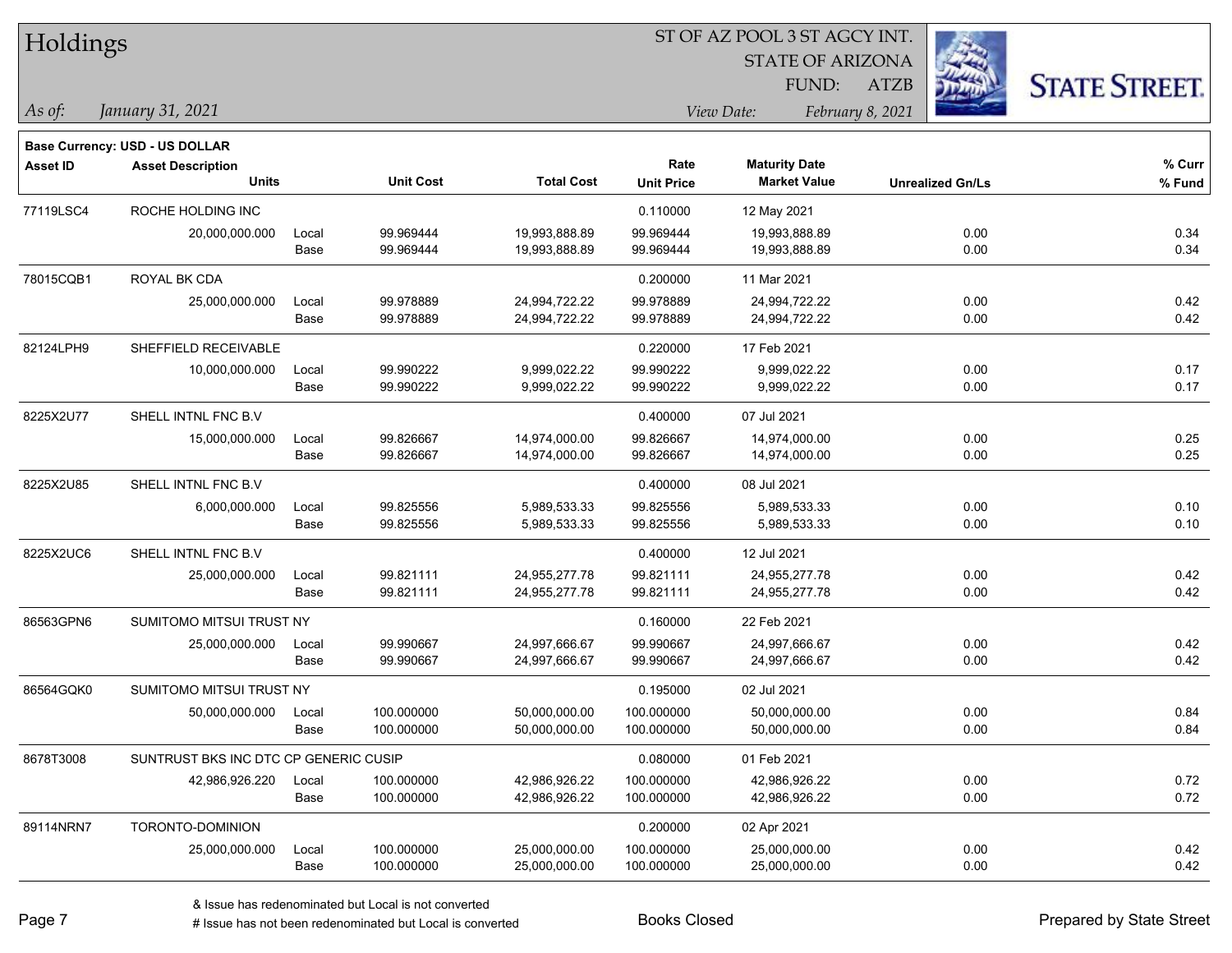| Holdings        |                                       |       |                  |                   | ST OF AZ POOL 3 ST AGCY INT.   |                         |                         |                      |  |  |
|-----------------|---------------------------------------|-------|------------------|-------------------|--------------------------------|-------------------------|-------------------------|----------------------|--|--|
|                 |                                       |       |                  |                   |                                | <b>STATE OF ARIZONA</b> |                         |                      |  |  |
|                 |                                       |       |                  |                   |                                | FUND:                   | فارتبت<br><b>ATZB</b>   | <b>STATE STREET.</b> |  |  |
| As of:          | January 31, 2021                      |       |                  |                   | View Date:<br>February 8, 2021 |                         |                         |                      |  |  |
|                 | <b>Base Currency: USD - US DOLLAR</b> |       |                  |                   |                                |                         |                         |                      |  |  |
| <b>Asset ID</b> | <b>Asset Description</b>              |       |                  |                   | Rate                           | <b>Maturity Date</b>    |                         | % Curr               |  |  |
|                 | <b>Units</b>                          |       | <b>Unit Cost</b> | <b>Total Cost</b> | <b>Unit Price</b>              | <b>Market Value</b>     | <b>Unrealized Gn/Ls</b> | % Fund               |  |  |
| 89233GQA7       | <b>TOYOTA MOTOR CREDIT</b>            |       |                  |                   | 0.160000                       | 10 Mar 2021             |                         |                      |  |  |
|                 | 20,000,000.000                        | Local | 99.983556        | 19,996,711.11     | 99.983556                      | 19,996,711.11           | 0.00                    | 0.34                 |  |  |
|                 |                                       | Base  | 99.983556        | 19,996,711.11     | 99.983556                      | 19,996,711.11           | 0.00                    | 0.34                 |  |  |
| 90328APA5       | USAA CAPITAL CORP                     |       |                  |                   | 0.130000                       | 10 Feb 2021             |                         |                      |  |  |
|                 | 15,000,000.000                        | Local | 99.996750        | 14,999,512.50     | 99.996750                      | 14,999,512.50           | 0.00                    | 0.25                 |  |  |
|                 |                                       | Base  | 99.996750        | 14,999,512.50     | 99.996750                      | 14,999,512.50           | 0.00                    | 0.25                 |  |  |
| 90328AQA4       | USAA CAPITAL CORP                     |       |                  |                   | 0.100000                       | 10 Mar 2021             |                         |                      |  |  |
|                 | 25,000,000.000                        | Local | 99.989722        | 24,997,430.55     | 99.989722                      | 24,997,430.55           | 0.00                    | 0.42                 |  |  |
|                 |                                       | Base  | 99.989722        | 24,997,430.55     | 99.989722                      | 24,997,430.55           | 0.00                    | 0.42                 |  |  |
| 90477DRS7       | UNILEVER CAPITAL CRP                  |       |                  |                   | 0.100000                       | 26 Apr 2021             |                         |                      |  |  |
|                 | 25,000,000.000                        | Local | 99.976667        | 24,994,166.67     | 99.976667                      | 24,994,166.67           | 0.00                    | 0.42                 |  |  |
|                 |                                       | Base  | 99.976667        | 24,994,166.67     | 99.976667                      | 24,994,166.67           | 0.00                    | 0.42                 |  |  |
| 91058TPS9       | UNITED HEALTHCARE CO                  |       |                  |                   | 0.170000                       | 26 Feb 2021             |                         |                      |  |  |
|                 | 25,000,000.000                        | Local | 99.988194        | 24,997,048.61     | 99.988194                      | 24,997,048.61           | 0.00                    | 0.42                 |  |  |
|                 |                                       | Base  | 99.988194        | 24,997,048.61     | 99.988194                      | 24,997,048.61           | 0.00                    | 0.42                 |  |  |
| 91058TQW9       | UNITED HEALTHCARE CO                  |       |                  |                   | 0.220000                       | 30 Mar 2021             |                         |                      |  |  |
|                 | 15,000,000.000                        | Local | 99.965167        | 14,994,775.00     | 99.965167                      | 14,994,775.00           | 0.00                    | 0.25                 |  |  |
|                 |                                       | Base  | 99.965167        | 14,994,775.00     | 99.965167                      | 14,994,775.00           | 0.00                    | 0.25                 |  |  |
| 9127962Q1       | TREASURY BILL 04/21 0.00000           |       |                  |                   | 0.112000                       | 22 Apr 2021             |                         |                      |  |  |
|                 | 20,000,000.000                        | Local | 99.975111        | 19,995,022.22     | 99.975111                      | 19,995,022.22           | 0.00                    | 0.34                 |  |  |
|                 |                                       | Base  | 99.975111        | 19,995,022.22     | 99.975111                      | 19,995,022.22           | 0.00                    | 0.34                 |  |  |
| 9127963H0       | TREASURY BILL 06/21 0.00000           |       |                  |                   | 0.103500                       | 17 Jun 2021             |                         |                      |  |  |
|                 | 100,000,000.000                       | Local | 99.961920        | 99,961,920.00     | 99.961920                      | 99,961,920.00           | 0.00                    | 1.68                 |  |  |
|                 |                                       | Base  | 99.961920        | 99,961,920.00     | 99.961920                      | 99,961,920.00           | 0.00                    | 1.68                 |  |  |
| 9127963S6       | TREASURY BILL 07/21 0.00000           |       |                  |                   | 0.101000                       | 15 Jul 2021             |                         |                      |  |  |
|                 | 40,000,000.000                        | Local | 99.953989        | 39,981,595.55     | 99.953989                      | 39,981,595.55           | 0.00                    | 0.67                 |  |  |
|                 |                                       | Base  | 99.953989        | 39,981,595.55     | 99.953989                      | 39,981,595.55           | 0.00                    | 0.67                 |  |  |
| 9127963W7       | TREASURY BILL 02/21 0.00000           |       |                  |                   | 0.100000                       | 04 Feb 2021             |                         |                      |  |  |
|                 | 40,000,000.000                        | Local | 99.999167        | 39,999,666.67     | 99.999167                      | 39,999,666.67           | 0.00                    | 0.67                 |  |  |
|                 |                                       | Base  | 99.999167        | 39,999,666.67     | 99.999167                      | 39,999,666.67           | 0.00                    | 0.67                 |  |  |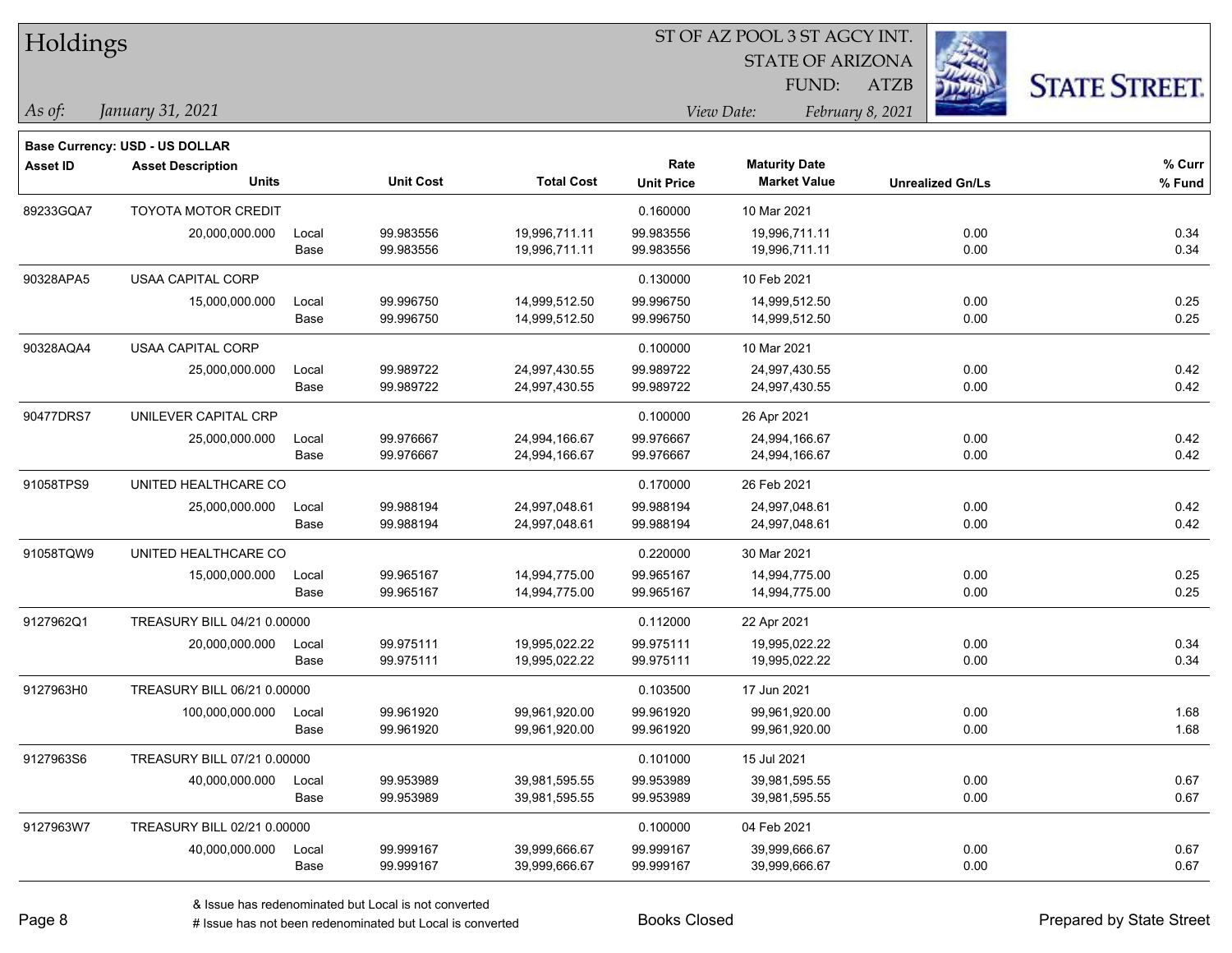| Holdings        |                                                                   |       |                  |                   |                   | ST OF AZ POOL 3 ST AGCY INT. |                  |                         |                      |
|-----------------|-------------------------------------------------------------------|-------|------------------|-------------------|-------------------|------------------------------|------------------|-------------------------|----------------------|
|                 |                                                                   |       |                  |                   |                   | <b>STATE OF ARIZONA</b>      |                  |                         |                      |
|                 |                                                                   |       |                  |                   |                   | FUND:                        | <b>ATZB</b>      |                         | <b>STATE STREET.</b> |
| As of:          | January 31, 2021                                                  |       |                  |                   |                   | View Date:                   | February 8, 2021 |                         |                      |
|                 |                                                                   |       |                  |                   |                   |                              |                  |                         |                      |
| <b>Asset ID</b> | <b>Base Currency: USD - US DOLLAR</b><br><b>Asset Description</b> |       |                  |                   | Rate              | <b>Maturity Date</b>         |                  |                         | $%$ Curr             |
|                 | <b>Units</b>                                                      |       | <b>Unit Cost</b> | <b>Total Cost</b> | <b>Unit Price</b> | <b>Market Value</b>          |                  | <b>Unrealized Gn/Ls</b> | % Fund               |
| 9127964D8       | TREASURY BILL 02/21 0.00000                                       |       |                  |                   | 0.066600          | 18 Feb 2021                  |                  |                         |                      |
|                 | 40,000,000.000                                                    | Local | 99.996855        | 39,998,742.00     | 99.996855         | 39,998,742.00                |                  | 0.00                    | 0.67                 |
|                 |                                                                   | Base  | 99.996855        | 39,998,742.00     | 99.996855         | 39,998,742.00                |                  | 0.00                    | 0.67                 |
| 9127964X4       | TREASURY BILL 04/21 0.00000                                       |       |                  |                   | 0.105000          | 08 Apr 2021                  |                  |                         |                      |
|                 | 20,000,000.000                                                    | Local | 99.980750        | 19,996,150.00     | 99.980750         | 19,996,150.00                |                  | 0.00                    | 0.34                 |
|                 |                                                                   | Base  | 99.980750        | 19,996,150.00     | 99.980750         | 19,996,150.00                |                  | 0.00                    | 0.34                 |
| 9127964Y2       | TREASURY BILL 04/21 0.00000                                       |       |                  |                   | 0.105500          | 15 Apr 2021                  |                  |                         |                      |
|                 | 40,000,000.000                                                    | Local | 99.978607        | 39,991,442.78     | 99.978607         | 39,991,442.78                |                  | 0.00                    | 0.67                 |
|                 |                                                                   | Base  | 99.978607        | 39,991,442.78     | 99.978607         | 39,991,442.78                |                  | 0.00                    | 0.67                 |
| 912796A41       | TREASURY BILL 06/21 0.00000                                       |       |                  |                   | 0.080000          | 03 Jun 2021                  |                  |                         |                      |
|                 | 40,000,000.000                                                    | Local | 99.972889        | 39,989,155.56     | 99.972889         | 39,989,155.56                |                  | 0.00                    | 0.67                 |
|                 |                                                                   | Base  | 99.972889        | 39,989,155.56     | 99.972889         | 39,989,155.56                |                  | 0.00                    | 0.67                 |
| 912796B40       | TREASURY BILL 07/21 0.00000                                       |       |                  |                   | 0.096700          | 01 Jul 2021                  |                  |                         |                      |
|                 | 25,000,000.000                                                    | Local | 99.959708        | 24,989,927.08     | 99.959708         | 24,989,927.08                |                  | 0.00                    | 0.42                 |
|                 |                                                                   | Base  | 99.959708        | 24,989,927.08     | 99.959708         | 24,989,927.08                |                  | 0.00                    | 0.42                 |
| 912796B65       | TREASURY BILL 02/21 0.00000                                       |       |                  |                   | 0.010000          | 02 Feb 2021                  |                  |                         |                      |
|                 | 40,000,000.000                                                    | Local | 99.999972        | 39,999,988.89     | 99.999972         | 39,999,988.89                |                  | 0.00                    | 0.67                 |
|                 |                                                                   | Base  | 99.999972        | 39,999,988.89     | 99.999972         | 39,999,988.89                |                  | 0.00                    | 0.67                 |
| 912796XE4       | TREASURY BILL 02/21 0.00000                                       |       |                  |                   | 0.110000          | 25 Feb 2021                  |                  |                         |                      |
|                 | 65,000,000.000                                                    | Local | 99.990985        | 64,994,140.00     | 99.990985         | 64,994,140.00                |                  | 0.00                    | 1.09                 |
|                 |                                                                   | Base  | 99.990985        | 64,994,140.00     | 99.990985         | 64,994,140.00                |                  | 0.00                    | 1.09                 |
| 921FRK000       | BMO TRIPARTY MTGE CLAS/ISIT/RTRP MATU//20121224                   |       |                  |                   | 0.020000          | 01 Feb 2021                  |                  |                         |                      |
|                 | 75,000,000.000                                                    | Local | 100.000000       | 75,000,000.00     | 100.000000        | 75,000,000.00                |                  | 0.00                    | 1.26                 |
|                 |                                                                   | Base  | 100.000000       | 75,000,000.00     | 100.000000        | 75,000,000.00                |                  | 0.00                    | 1.26                 |
| 921FRK000       | BMO TRIPARTY MTGE CLAS/ISIT/RTRP MATU//20121224                   |       |                  |                   | 0.080000          | 01 Feb 2021                  |                  |                         |                      |
|                 | 25,000,000.000                                                    | Local | 100.000000       | 25,000,000.00     | 100.000000        | 25,000,000.00                |                  | 0.00                    | 0.42                 |
|                 |                                                                   | Base  | 100.000000       | 25,000,000.00     | 100.000000        | 25,000,000.00                |                  | 0.00                    | 0.42                 |
| 926NKW009       | AMHERST PIERPONT 04/15 VAR                                        |       |                  |                   | 0.060000          | 01 Feb 2021                  |                  |                         |                      |
|                 | 400,000,000.000                                                   | Local | 100.000000       | 400,000,000.00    | 100.000000        | 400,000,000.00               |                  | 0.00                    | 6.72                 |
|                 |                                                                   | Base  | 100.000000       | 400,000,000.00    | 100.000000        | 400,000,000.00               |                  | 0.00                    | 6.72                 |

 $\overline{\phantom{0}}$ 

 $\overline{\phantom{a}}$ 

 $\overline{\phantom{0}}$ 

 $\overline{\phantom{a}}$ 

 $\overline{\phantom{a}}$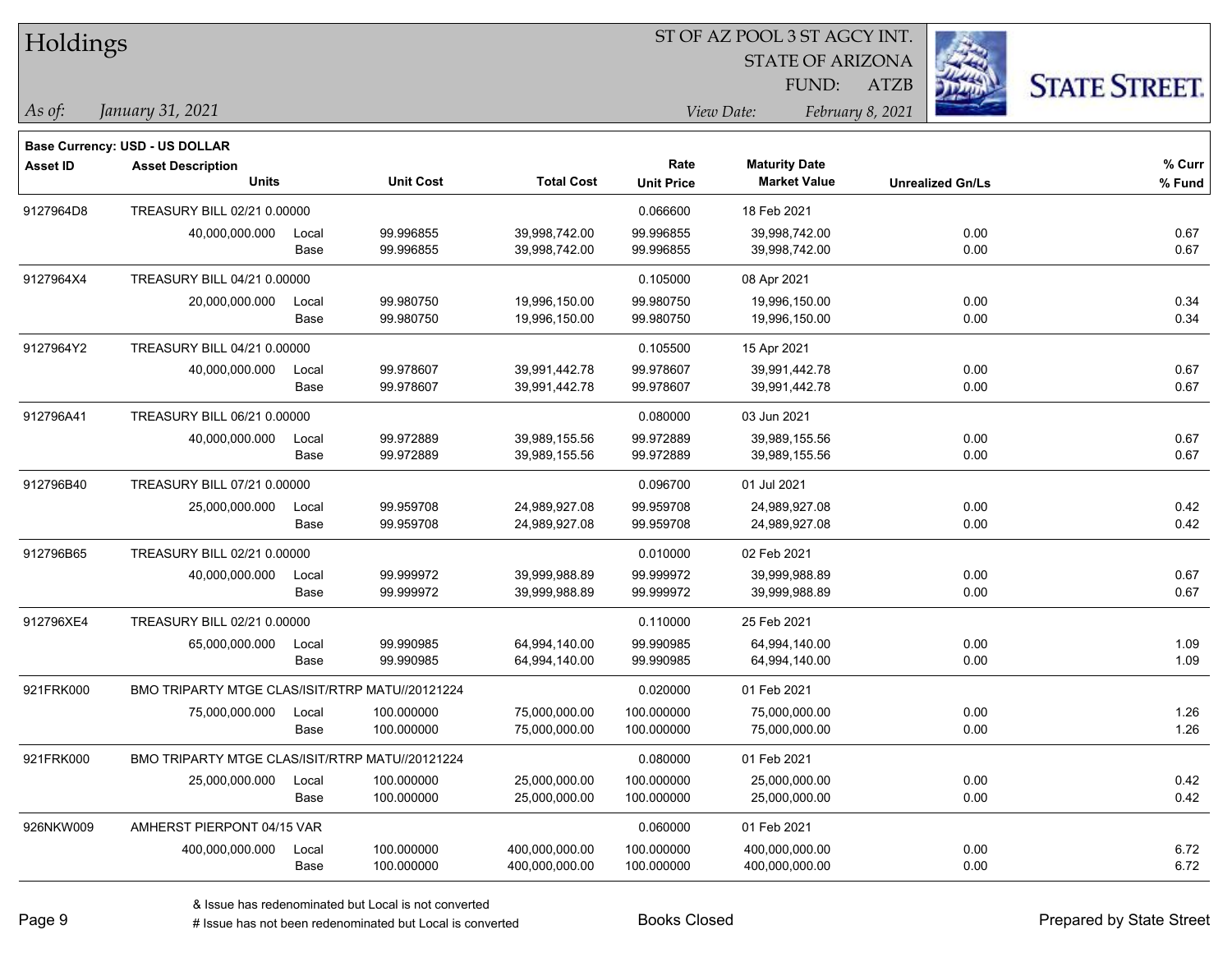| Holdings        |                                       |       |                  |                   |                   | ST OF AZ POOL 3 ST AGCY INT.     |                  |                         |                      |
|-----------------|---------------------------------------|-------|------------------|-------------------|-------------------|----------------------------------|------------------|-------------------------|----------------------|
|                 |                                       |       |                  |                   |                   |                                  |                  |                         |                      |
|                 |                                       |       |                  |                   |                   | <b>STATE OF ARIZONA</b><br>FUND: | <b>ATZB</b>      |                         | <b>STATE STREET.</b> |
| $\vert$ As of:  | January 31, 2021                      |       |                  |                   |                   | View Date:                       | February 8, 2021 |                         |                      |
|                 | <b>Base Currency: USD - US DOLLAR</b> |       |                  |                   |                   |                                  |                  |                         |                      |
| <b>Asset ID</b> | <b>Asset Description</b>              |       |                  |                   | Rate              | <b>Maturity Date</b>             |                  |                         | % Curr               |
|                 | <b>Units</b>                          |       | <b>Unit Cost</b> | <b>Total Cost</b> | <b>Unit Price</b> | <b>Market Value</b>              |                  | <b>Unrealized Gn/Ls</b> | % Fund               |
| 926NKW009       | AMHERST PIERPONT 04/15 VAR            |       |                  |                   | 0.080000          | 09 Feb 2021                      |                  |                         |                      |
|                 | 40,000,000.000                        | Local | 100.000000       | 40,000,000.00     | 100.000000        | 40,000,000.00                    |                  | 0.00                    | 0.67                 |
|                 |                                       | Base  | 100.000000       | 40,000,000.00     | 100.000000        | 40,000,000.00                    |                  | 0.00                    | 0.67                 |
| 927YHY004       | RBC CAPITAL MARKETS REPO 04/16 VAR    |       |                  |                   | 0.080000          | 12 Feb 2021                      |                  |                         |                      |
|                 | 15,000,000.000                        | Local | 100.000000       | 15,000,000.00     | 100.000000        | 15,000,000.00                    |                  | 0.00                    | 0.25                 |
|                 |                                       | Base  | 100.000000       | 15,000,000.00     | 100.000000        | 15,000,000.00                    |                  | 0.00                    | 0.25                 |
| 930ABD003       | FIDELITY INVESTMENTS MONEY            |       |                  |                   | 0.000000          | 01 Feb 2021                      |                  |                         |                      |
|                 | 55,055,710.730                        | Local | 100.000000       | 55,055,710.73     | 100.000000        | 55,055,710.73                    |                  | 0.00                    | 0.92                 |
|                 |                                       | Base  | 100.000000       | 55,055,710.73     | 100.000000        | 55,055,710.73                    |                  | 0.00                    | 0.92                 |
| 93142WPA5       | <b>WALGREENS BOOTS</b>                |       |                  |                   | 0.285000          | 10 Feb 2021                      |                  |                         |                      |
|                 | 15,000,000.000                        | Local | 99.992875        | 14,998,931.25     | 99.992875         | 14,998,931.25                    |                  | 0.00                    | 0.25                 |
|                 |                                       | Base  | 99.992875        | 14,998,931.25     | 99.992875         | 14,998,931.25                    |                  | 0.00                    | 0.25                 |
| 93142WRP0       | <b>WALGREENS BOOTS</b>                |       |                  |                   | 0.400000          | 23 Apr 2021                      |                  |                         |                      |
|                 | 12,700,000.000                        | Local | 99.910000        | 12,688,570.00     | 99.910000         | 12,688,570.00                    |                  | 0.00                    | 0.21                 |
|                 |                                       | Base  | 99.910000        | 12,688,570.00     | 99.910000         | 12,688,570.00                    |                  | 0.00                    | 0.21                 |
| 94107MUS3       | WASTE MANAGEMENT INC                  |       |                  |                   | 0.350000          | 26 Jul 2021                      |                  |                         |                      |
|                 | 30,000,000.000                        | Local | 99.829861        | 29,948,958.33     | 99.829861         | 29,948,958.33                    |                  | 0.00                    | 0.50                 |
|                 |                                       | Base  | 99.829861        | 29,948,958.33     | 99.829861         | 29,948,958.33                    |                  | 0.00                    | 0.50                 |
| 9612C0P86       | <b>WESTPAC BANKING CORP.</b>          |       |                  |                   | 0.160000          | 08 Feb 2021                      |                  |                         |                      |
|                 | 25,000,000.000                        | Local | 99.996889        | 24,999,222.22     | 99.996889         | 24,999,222.22                    |                  | 0.00                    | 0.42                 |
|                 |                                       | Base  | 99.996889        | 24,999,222.22     | 99.996889         | 24,999,222.22                    |                  | 0.00                    | 0.42                 |
| 966VMM002       | JP MORGAN MONEY MARKET                |       |                  |                   | 0.000000          | 01 Feb 2021                      |                  |                         |                      |
|                 | 5,046,062.320                         | Local | 100.000000       | 5,046,062.32      | 100.000000        | 5,046,062.32                     |                  | 0.00                    | 0.08                 |
|                 |                                       | Base  | 100.000000       | 5,046,062.32      | 100.000000        | 5,046,062.32                     |                  | 0.00                    | 0.08                 |
| 979QHR003       | SOUTH STREET REPO                     |       |                  |                   | 0.090000          | 01 Feb 2021                      |                  |                         |                      |
|                 | 662,943,407.660                       | Local | 100.000000       | 662,943,407.66    | 100.000000        | 662,943,407.66                   |                  | 0.00                    | 11.13                |
|                 |                                       | Base  | 100.000000       | 662,943,407.66    | 100.000000        | 662,943,407.66                   |                  | 0.00                    | 11.13                |
| 985FHY004       | MITSUBISHI UFJ REPO                   |       |                  |                   | 0.070000          | 01 Feb 2021                      |                  |                         |                      |
|                 | 30,000,000.000                        | Local | 100.000000       | 30,000,000.00     | 100.000000        | 30,000,000.00                    |                  | 0.00                    | 0.50                 |
|                 |                                       | Base  | 100.000000       | 30,000,000.00     | 100.000000        | 30,000,000.00                    |                  | 0.00                    | 0.50                 |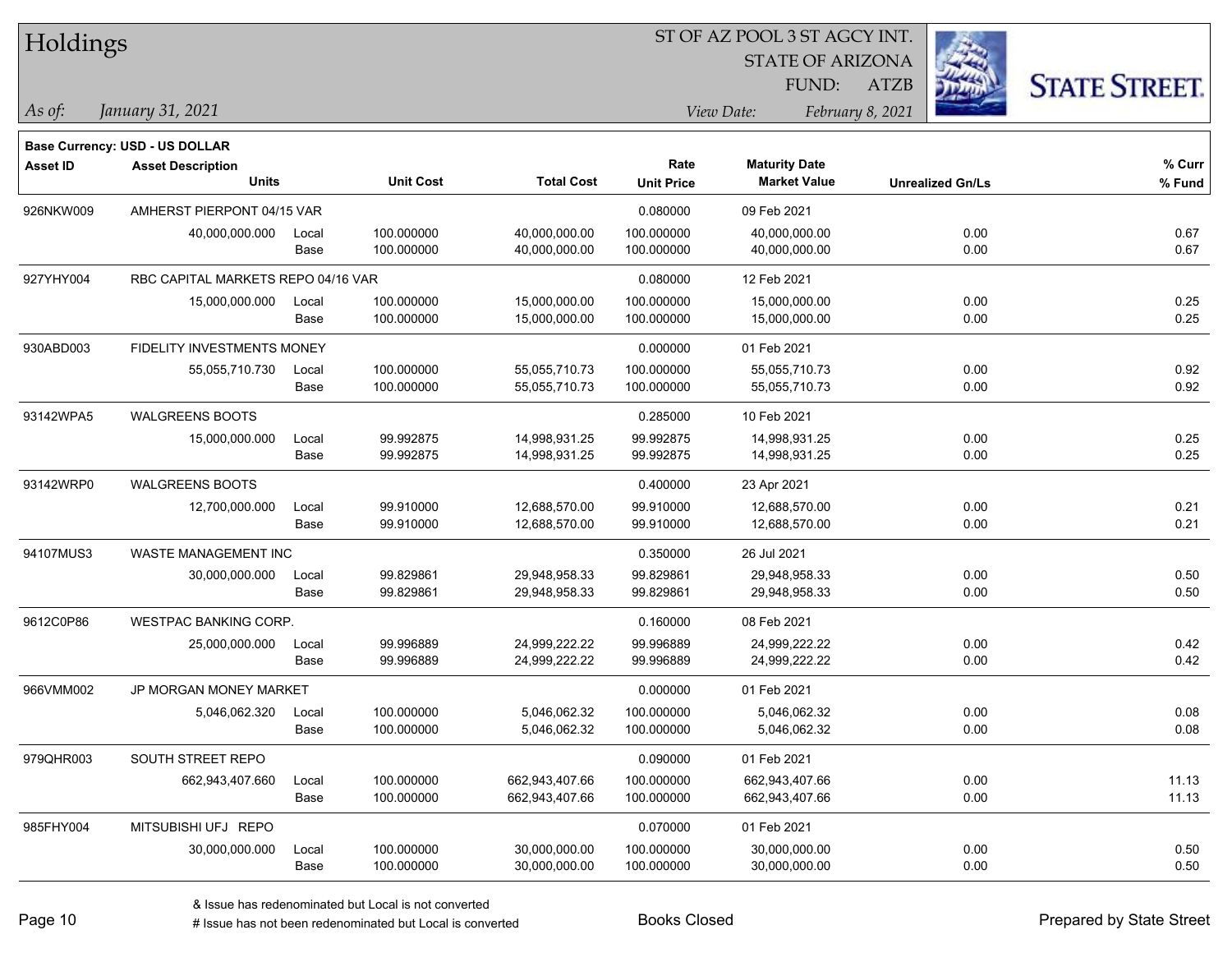| Holdings               |                                                |       |                  |                   |                   | ST OF AZ POOL 3 ST AGCY INT. |                         |                      |
|------------------------|------------------------------------------------|-------|------------------|-------------------|-------------------|------------------------------|-------------------------|----------------------|
|                        |                                                |       |                  |                   |                   | <b>STATE OF ARIZONA</b>      |                         |                      |
|                        |                                                |       |                  |                   |                   | <b>FUND:</b>                 | <b>ATZB</b>             | <b>STATE STREET.</b> |
| $\vert$ As of:         | January 31, 2021                               |       |                  |                   |                   | View Date:                   | February 8, 2021        |                      |
|                        | Base Currency: USD - US DOLLAR                 |       |                  |                   |                   |                              |                         |                      |
| <b>Asset ID</b>        | <b>Asset Description</b>                       |       |                  |                   | Rate              | <b>Maturity Date</b>         |                         | % Curr               |
|                        | <b>Units</b>                                   |       | <b>Unit Cost</b> | <b>Total Cost</b> | <b>Unit Price</b> | <b>Market Value</b>          | <b>Unrealized Gn/Ls</b> | % Fund               |
| <b>US DOLLAR Total</b> |                                                |       |                  |                   |                   |                              |                         |                      |
|                        | 4,083,257,932.090                              | Local |                  | 4,082,606,238.29  |                   | 4,082,787,628.75             | 181,390.46              | 68.55                |
|                        |                                                | Base  |                  | 4,082,606,238.29  |                   | 4,082,787,628.75             | 181,390.46              | 68.55                |
|                        | <b>CASH EQUIVALENT Total</b>                   |       |                  |                   |                   |                              |                         |                      |
|                        | 4,083,257,932.090                              | Base  |                  | 4,082,606,238.29  |                   | 4,082,787,628.75             | 181,390.46              | 68.55                |
| <b>FIXED INCOME</b>    |                                                |       |                  |                   |                   |                              |                         |                      |
| <b>US DOLLAR</b>       |                                                |       |                  |                   |                   |                              | Exchange Rate:          | 1.000000             |
| 00287YBH1              | ABBVIE INC SR UNSECURED 11/21 2.15             |       |                  |                   | 2.150000          | 19 Nov 2021                  |                         |                      |
|                        | 7,000,000.000                                  | Local | 99.994078        | 6,999,585.46      | 101.430581        | 7,100,140.67                 | 100,555.21              | 0.12                 |
|                        |                                                | Base  | 99.994078        | 6,999,585.46      | 101.430581        | 7,100,140.67                 | 100,555.21              | 0.12                 |
| 023135AW6              | AMAZON.COM INC SR UNSECURED 02/23 2.4          |       |                  |                   | 2.400000          | 22 Feb 2023                  |                         |                      |
|                        | 5,000,000.000                                  | Local | 99.321643        | 4,966,082.14      | 104.140997        | 5,207,049.85                 | 240,967.71              | 0.09                 |
|                        |                                                | Base  | 99.321643        | 4,966,082.14      | 104.140997        | 5,207,049.85                 | 240,967.71              | 0.09                 |
| 025537AR2              | AMERICAN ELECTRIC POWER SR UNSECURED 11/25 1   |       |                  |                   | 1.000000          | 01 Nov 2025                  |                         |                      |
|                        | 3,000,000.000                                  | Local | 99.778495        | 2,993,354.85      | 100.596113        | 3,017,883.39                 | 24,528.54               | 0.05                 |
|                        |                                                | Base  | 99.778495        | 2,993,354.85      | 100.596113        | 3,017,883.39                 | 24,528.54               | 0.05                 |
| 025537AS0              | AMERICAN ELECTRIC POWER SR UNSECURED 11/23 VAR |       |                  |                   | 0.679882          | 01 Nov 2023                  |                         |                      |
|                        | 5,000,000.000                                  | Local | 100.000000       | 5,000,000.00      | 100.121326        | 5,006,066.30                 | 6,066.30                | 0.08                 |
|                        |                                                | Base  | 100.000000       | 5,000,000.00      | 100.121326        | 5,006,066.30                 | 6,066.30                | 0.08                 |
| 025816BY4              | AMERICAN EXPRESS CO SR UNSECURED 11/21 3.7     |       |                  |                   | 3.700000          | 05 Nov 2021                  |                         |                      |
|                        | 5,000,000.000 Local                            |       | 99.994435        | 4,999,721.73      | 102.330358        | 5,116,517.90                 | 116,796.17              | 0.09                 |
|                        |                                                | Base  | 99.994435        | 4,999,721.73      | 102.330358        | 5,116,517.90                 | 116,796.17              | 0.09                 |
| 025816BZ1              | AMERICAN EXPRESS CO SR UNSECURED 11/21 VAR     |       |                  |                   | 0.824750          | 05 Nov 2021                  |                         |                      |
|                        | 2,000,000.000                                  | Local | 100.000000       | 2,000,000.00      | 100.364258        | 2,007,285.16                 | 7,285.16                | 0.03                 |
|                        |                                                | Base  | 100.000000       | 2,000,000.00      | 100.364258        | 2,007,285.16                 | 7,285.16                | 0.03                 |
| 025816CD9              | AMERICAN EXPRESS CO SR UNSECURED 05/22 2.75    |       |                  |                   | 2.750000          | 20 May 2022                  |                         |                      |
|                        | 8,000,000.000                                  | Local | 99.948212        | 7,995,856.93      | 102.951047        | 8,236,083.76                 | 240,226.83              | 0.14                 |
|                        |                                                | Base  | 99.948212        | 7,995,856.93      | 102.951047        | 8,236,083.76                 | 240,226.83              | 0.14                 |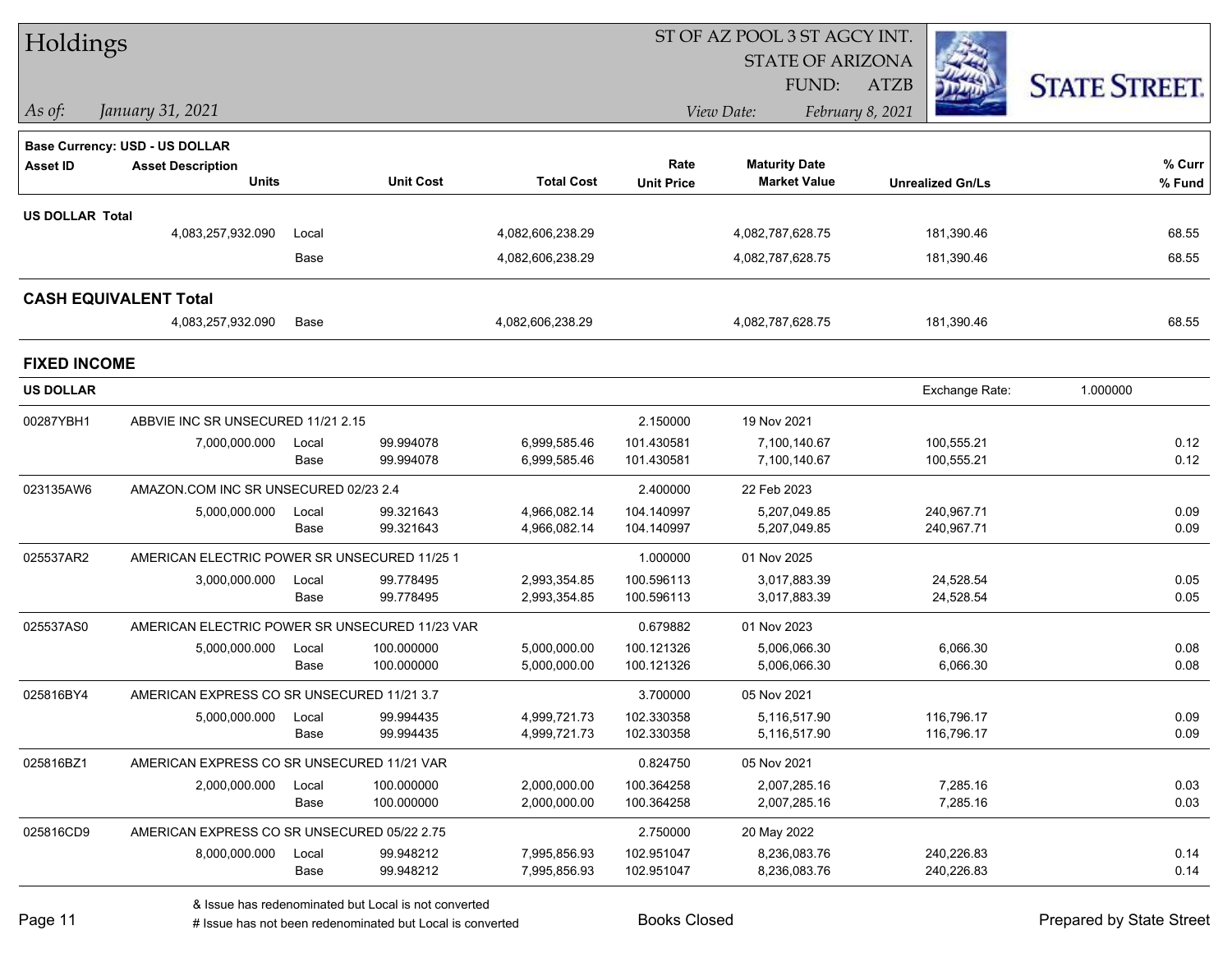| Holdings        |                                               |       |                  |                   |                   |                         |                         |                      |
|-----------------|-----------------------------------------------|-------|------------------|-------------------|-------------------|-------------------------|-------------------------|----------------------|
|                 |                                               |       |                  |                   |                   | <b>STATE OF ARIZONA</b> |                         |                      |
|                 |                                               |       |                  |                   |                   | FUND:                   | <b>ATZB</b>             | <b>STATE STREET.</b> |
| As of:          | January 31, 2021                              |       |                  |                   |                   | View Date:              | February 8, 2021        |                      |
|                 | Base Currency: USD - US DOLLAR                |       |                  |                   |                   |                         |                         |                      |
| <b>Asset ID</b> | <b>Asset Description</b>                      |       |                  |                   | Rate              | <b>Maturity Date</b>    |                         | % Curr               |
|                 | <b>Units</b>                                  |       | <b>Unit Cost</b> | <b>Total Cost</b> | <b>Unit Price</b> | <b>Market Value</b>     | <b>Unrealized Gn/Ls</b> | % Fund               |
| 025816CG2       | AMERICAN EXPRESS CO SR UNSECURED 07/24 2.5    |       |                  |                   | 2.500000          | 30 Jul 2024             |                         |                      |
|                 | 10,000,000.000                                | Local | 99.775287        | 9,977,528.74      | 106.238317        | 10,623,831.70           | 646,302.96              | 0.18                 |
|                 |                                               | Base  | 99.775287        | 9,977,528.74      | 106.238317        | 10,623,831.70           | 646,302.96              | 0.18                 |
| 02587AAN4       | AMERICAN EXPRESS CREDIT ACCOUN AMXCA 2019 2 A |       |                  |                   | 2.670000          | 15 Nov 2024             |                         |                      |
|                 | 4,500,000.000                                 | Local | 99.996002        | 4,499,820.08      | 103.039690        | 4,636,786.05            | 136,965.97              | 0.08                 |
| Original Face:  | 4,500,000.000                                 | Base  | 99.996002        | 4,499,820.08      | 103.039690        | 4,636,786.05            | 136,965.97              | 0.08                 |
| 02588QAB4       | AMERICAN EXPRESS CREDIT ACCOUN AMXCA 2019 1 A |       |                  |                   | 2.870000          | 15 Oct 2024             |                         |                      |
|                 | 3,000,000.000                                 | Local | 99.988981        | 2,999,669.44      | 103.022730        | 3,090,681.90            | 91,012.46               | 0.05                 |
| Original Face:  | 3,000,000.000                                 | Base  | 99.988981        | 2,999,669.44      | 103.022730        | 3,090,681.90            | 91,012.46               | 0.05                 |
| 026609AC1       | WYETH LLC COMPANY GUAR 03/23 7.25             |       |                  |                   | 7.250000          | 01 Mar 2023             |                         |                      |
|                 | 1,410,000.000                                 | Local | 114.153257       | 1,609,560.92      | 114.300919        | 1,611,642.96            | 2,082.04                | 0.03                 |
|                 |                                               | Base  | 114.153257       | 1,609,560.92      | 114.300919        | 1,611,642.96            | 2,082.04                | 0.03                 |
| 02665WDQ1       | AMERICAN HONDA FINANCE SR UNSECURED 01/22 VAR |       |                  |                   | 0.343630          | 21 Jan 2022             |                         |                      |
|                 | 15,000,000.000                                | Local | 100.000000       | 15,000,000.00     | 100.044874        | 15,006,731.10           | 6,731.10                | 0.25                 |
|                 |                                               | Base  | 100.000000       | 15,000,000.00     | 100.044874        | 15,006,731.10           | 6,731.10                | 0.25                 |
| 031162BN9       | AMGEN INC SR UNSECURED 05/22 3.625            |       |                  |                   | 3.625000          | 15 May 2022             |                         |                      |
|                 | 898,000.000                                   | Local | 103.379635       | 928,349.12        | 103.449519        | 928,976.68              | 627.56                  | 0.02                 |
|                 |                                               | Base  | 103.379635       | 928,349.12        | 103.449519        | 928,976.68              | 627.56                  | 0.02                 |
| 037833CC2       | APPLE INC SR UNSECURED 08/21 1.55             |       |                  |                   | 1.550000          | 04 Aug 2021             |                         |                      |
|                 | 10,000,000.000                                | Local | 99.892944        | 9,989,294.44      | 100.597591        | 10,059,759.10           | 70,464.66               | 0.17                 |
|                 |                                               | Base  | 99.892944        | 9,989,294.44      | 100.597591        | 10,059,759.10           | 70,464.66               | 0.17                 |
| 037833DC1       | APPLE INC SR UNSECURED 09/22 2.1              |       |                  |                   | 2.100000          | 12 Sep 2022             |                         |                      |
|                 | 10,000,000.000                                | Local | 100.506364       | 10,050,636.36     | 102.902838        | 10,290,283.80           | 239,647.44              | 0.17                 |
|                 |                                               | Base  | 100.506364       | 10,050,636.36     | 102.902838        | 10,290,283.80           | 239,647.44              | 0.17                 |
| 037833DV9       | APPLE INC SR UNSECURED 05/23 0.75             |       |                  |                   | 0.750000          | 11 May 2023             |                         |                      |
|                 | 15,500,000.000                                | Local | 99.794075        | 15,468,081.61     | 101.266480        | 15,696,304.40           | 228,222.79              | 0.26                 |
|                 |                                               | Base  | 99.794075        | 15,468,081.61     | 101.266480        | 15,696,304.40           | 228,222.79              | 0.26                 |
| 037833DX5       | APPLE INC SR UNSECURED 08/25 0.55             |       |                  |                   | 0.550000          | 20 Aug 2025             |                         |                      |
|                 | 10,000,000.000                                | Local | 99.785694        | 9,978,569.36      | 99.739711         | 9,973,971.10            | $-4,598.26$             | 0.17                 |
|                 |                                               | Base  | 99.785694        | 9,978,569.36      | 99.739711         | 9,973,971.10            | $-4,598.26$             | 0.17                 |

 $\overline{\phantom{0}}$ 

 $\overline{\phantom{0}}$ 

 $\overline{\phantom{0}}$ 

 $\overline{\phantom{0}}$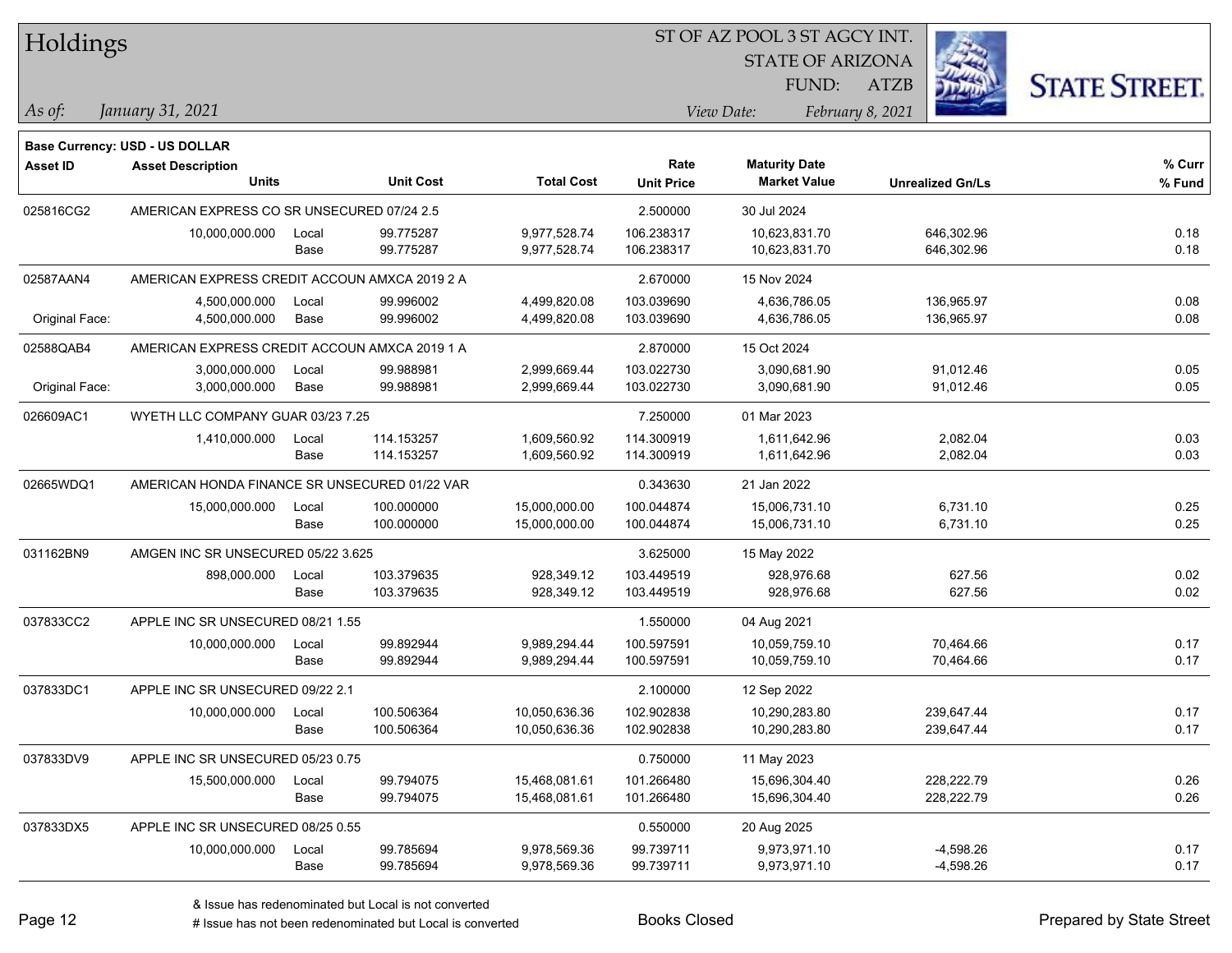| Holdings        |                                                |       |                  |                   | ST OF AZ POOL 3 ST AGCY INT. |                         |                         |                      |  |  |  |
|-----------------|------------------------------------------------|-------|------------------|-------------------|------------------------------|-------------------------|-------------------------|----------------------|--|--|--|
|                 |                                                |       |                  |                   |                              | <b>STATE OF ARIZONA</b> |                         |                      |  |  |  |
|                 |                                                |       |                  |                   |                              | FUND:                   | <b>ATZB</b>             | <b>STATE STREET.</b> |  |  |  |
| As of:          | January 31, 2021                               |       |                  |                   |                              | View Date:              | February 8, 2021        |                      |  |  |  |
|                 | <b>Base Currency: USD - US DOLLAR</b>          |       |                  |                   |                              |                         |                         |                      |  |  |  |
| <b>Asset ID</b> | <b>Asset Description</b>                       |       |                  |                   | Rate                         | <b>Maturity Date</b>    |                         | % Curr               |  |  |  |
|                 | <b>Units</b>                                   |       | <b>Unit Cost</b> | <b>Total Cost</b> | <b>Unit Price</b>            | <b>Market Value</b>     | <b>Unrealized Gn/Ls</b> | % Fund               |  |  |  |
| 040555CS1       | ARIZONA PUBLIC SERVICE SR UNSECURED 05/25 3.15 |       |                  |                   | 3.150000                     | 15 May 2025             |                         |                      |  |  |  |
|                 | 5,000,000.000                                  | Local | 109.430759       | 5,471,537.93      | 110.121650                   | 5,506,082.50            | 34,544.57               | 0.09                 |  |  |  |
|                 |                                                | Base  | 109.430759       | 5,471,537.93      | 110.121650                   | 5,506,082.50            | 34,544.57               | 0.09                 |  |  |  |
| 05531FBJ1       | TRUIST FINANCIAL CORP SR UNSECURED 03/23 2.2   |       |                  |                   | 2.200000                     | 16 Mar 2023             |                         |                      |  |  |  |
|                 | 10,000,000.000                                 | Local | 99.955933        | 9,995,593.26      | 103.749801                   | 10,374,980.10           | 379,386.84              | 0.17                 |  |  |  |
|                 |                                                | Base  | 99.955933        | 9,995,593.26      | 103.749801                   | 10,374,980.10           | 379,386.84              | 0.17                 |  |  |  |
| 06048WK66       | BANK OF AMERICA CORP SR UNSECURED 12/25 VAR    |       |                  |                   | 0.650000                     | 23 Dec 2025             |                         |                      |  |  |  |
|                 | 5,000,000.000                                  | Local | 99.703158        | 4,985,157.89      | 99.963586                    | 4,998,179.30            | 13,021.41               | 0.08                 |  |  |  |
|                 |                                                | Base  | 99.703158        | 4,985,157.89      | 99.963586                    | 4,998,179.30            | 13,021.41               | 0.08                 |  |  |  |
| 06048WK74       | BANK OF AMERICA CORP SR SECURED 06/23 VAR      |       |                  |                   | 0.400000                     | 21 Jun 2023             |                         |                      |  |  |  |
|                 | 5,000,000.000                                  | Local | 100.000000       | 5,000,000.00      | 99.554595                    | 4,977,729.75            | $-22,270.25$            | 0.08                 |  |  |  |
|                 |                                                | Base  | 100.000000       | 5,000,000.00      | 99.554595                    | 4,977,729.75            | $-22,270.25$            | 0.08                 |  |  |  |
| 06048WXT2       | BANK OF AMERICA CORP SR UNSECURED 09/21 VAR    |       |                  |                   | 2.000000                     | 26 Sep 2021             |                         |                      |  |  |  |
|                 | 10,000,000.000                                 | Local | 100.000000       | 10,000,000.00     | 100.580749                   | 10,058,074.90           | 58,074.90               | 0.17                 |  |  |  |
|                 |                                                | Base  | 100.000000       | 10,000,000.00     | 100.580749                   | 10,058,074.90           | 58,074.90               | 0.17                 |  |  |  |
| 06367WF99       | BANK OF MONTREAL SR UNSECURED 05/23 VAR        |       |                  |                   | 1.100000                     | 12 May 2023             |                         |                      |  |  |  |
|                 | 10,000,000.000                                 | Local | 100.000000       | 10,000,000.00     | 101.015000                   | 10,101,500.00           | 101,500.00              | 0.17                 |  |  |  |
|                 |                                                | Base  | 100.000000       | 10,000,000.00     | 101.015000                   | 10,101,500.00           | 101,500.00              | 0.17                 |  |  |  |
| 06367WWB5       | BANK OF MONTREAL SR UNSECURED 02/25 2.25       |       |                  |                   | 2.250000                     | 19 Feb 2025             |                         |                      |  |  |  |
|                 | 10,000,000.000                                 | Local | 100.000000       | 10,000,000.00     | 99.993755                    | 9,999,375.50            | $-624.50$               | 0.17                 |  |  |  |
|                 |                                                | Base  | 100.000000       | 10,000,000.00     | 99.993755                    | 9,999,375.50            | $-624.50$               | 0.17                 |  |  |  |
| 06367WX81       | BANK OF MONTREAL SR UNSECURED 07/25 VAR        |       |                  |                   | 1.000000                     | 30 Jul 2025             |                         |                      |  |  |  |
|                 | 10,000,000.000                                 | Local | 100.000000       | 10,000,000.00     | 99.659098                    | 9,965,909.80            | $-34,090.20$            | 0.17                 |  |  |  |
|                 |                                                | Base  | 100.000000       | 10,000,000.00     | 99.659098                    | 9,965,909.80            | $-34,090.20$            | 0.17                 |  |  |  |
| 06368EA44       | BANK OF MONTREAL SR UNSECURED 12/23 VAR        |       |                  |                   | 0.390000                     | 08 Dec 2023             |                         |                      |  |  |  |
|                 | 10,000,000.000                                 | Local | 100.000000       | 10,000,000.00     | 100.154517                   | 10,015,451.70           | 15,451.70               | 0.17                 |  |  |  |
|                 |                                                | Base  | 100.000000       | 10,000,000.00     | 100.154517                   | 10,015,451.70           | 15,451.70               | 0.17                 |  |  |  |
| 06406RAG2       | BANK OF NY MELLON CORP SR UNSECURED 04/23 3.5  |       |                  |                   | 3.500000                     | 28 Apr 2023             |                         |                      |  |  |  |
|                 | 7,000,000.000                                  | Local | 99.951237        | 6,996,586.57      | 106.960815                   | 7,487,257.05            | 490,670.48              | 0.13                 |  |  |  |
|                 |                                                | Base  | 99.951237        | 6,996,586.57      | 106.960815                   | 7,487,257.05            | 490,670.48              | 0.13                 |  |  |  |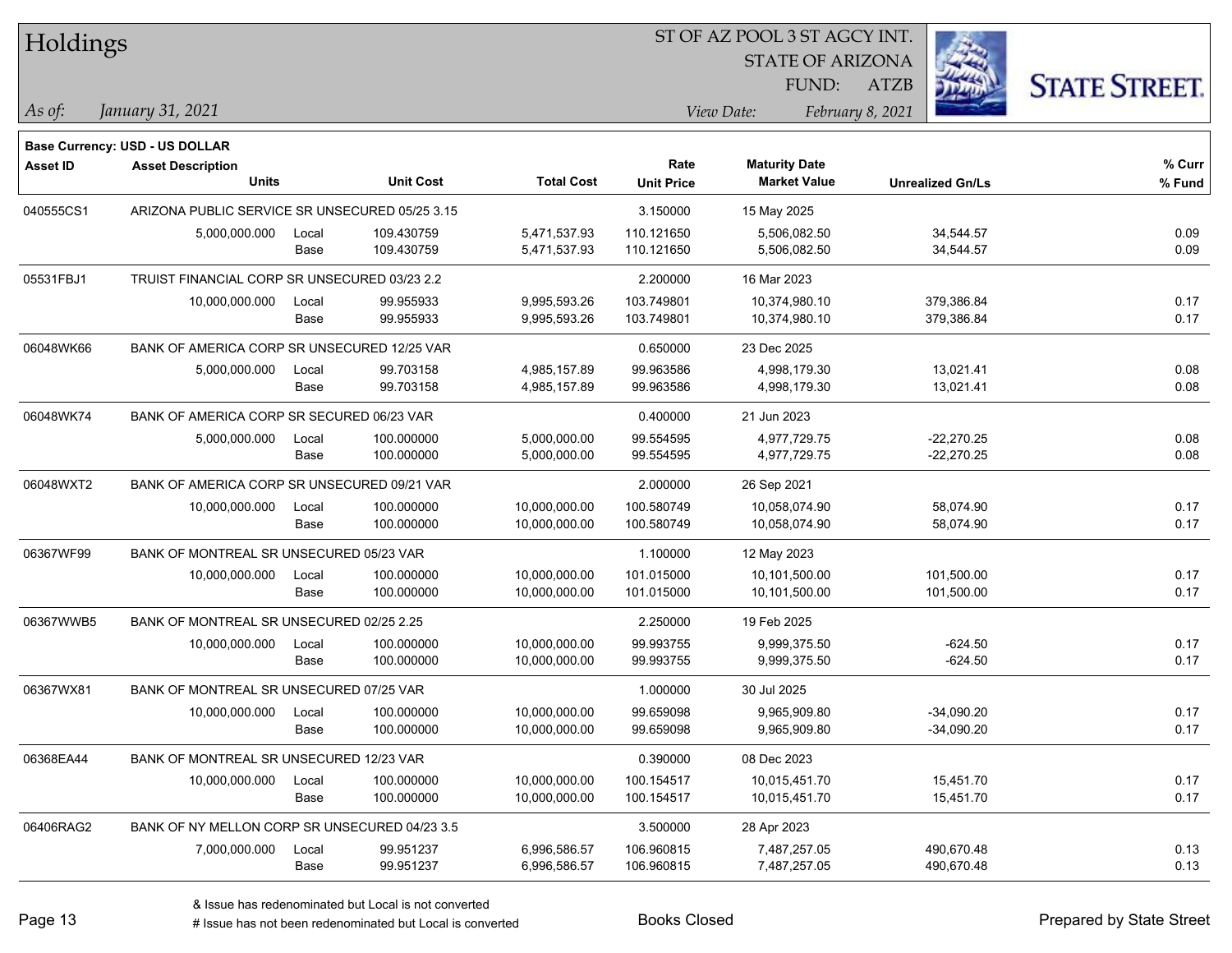| Holdings        |                                                |               |                        |                              | ST OF AZ POOL 3 ST AGCY INT. |                                             |                          |                      |  |  |  |
|-----------------|------------------------------------------------|---------------|------------------------|------------------------------|------------------------------|---------------------------------------------|--------------------------|----------------------|--|--|--|
|                 |                                                |               |                        |                              |                              | <b>STATE OF ARIZONA</b>                     |                          |                      |  |  |  |
|                 |                                                |               |                        |                              |                              | FUND:                                       | <b>ATZB</b>              | <b>STATE STREET.</b> |  |  |  |
| $\vert$ As of:  | January 31, 2021                               |               |                        |                              |                              | View Date:                                  | February 8, 2021         |                      |  |  |  |
|                 |                                                |               |                        |                              |                              |                                             |                          |                      |  |  |  |
|                 | <b>Base Currency: USD - US DOLLAR</b>          |               |                        |                              |                              |                                             |                          |                      |  |  |  |
| <b>Asset ID</b> | <b>Asset Description</b><br><b>Units</b>       |               | <b>Unit Cost</b>       | <b>Total Cost</b>            | Rate<br><b>Unit Price</b>    | <b>Maturity Date</b><br><b>Market Value</b> | <b>Unrealized Gn/Ls</b>  | $%$ Curr<br>% Fund   |  |  |  |
|                 |                                                |               |                        |                              |                              |                                             |                          |                      |  |  |  |
| 06406RAL1       | BANK OF NY MELLON CORP SR UNSECURED 10/24 2.1  |               |                        |                              | 2.100000                     | 24 Oct 2024                                 |                          |                      |  |  |  |
|                 | 7,000,000.000                                  | Local<br>Base | 99.869636<br>99.869636 | 6,990,874.52<br>6,990,874.52 | 105.981818<br>105.981818     | 7,418,727.26<br>7,418,727.26                | 427,852.74<br>427,852.74 | 0.12<br>0.12         |  |  |  |
|                 |                                                |               |                        |                              |                              |                                             |                          |                      |  |  |  |
| 06406RAM9       | BANK OF NY MELLON CORP SR UNSECURED 01/23 1.85 |               |                        |                              | 1.850000                     | 27 Jan 2023                                 |                          |                      |  |  |  |
|                 | 5,000,000.000                                  | Local<br>Base | 99.954206<br>99.954206 | 4,997,710.28<br>4,997,710.28 | 103.108560<br>103.108560     | 5,155,428.00<br>5,155,428.00                | 157,717.72<br>157,717.72 | 0.09<br>0.09         |  |  |  |
|                 |                                                |               |                        |                              |                              |                                             |                          |                      |  |  |  |
| 06406RAP2       | BANK OF NY MELLON CORP SR UNSECURED 12/23 0.35 |               |                        |                              | 0.350000                     | 07 Dec 2023                                 |                          |                      |  |  |  |
|                 | 10,000,000.000                                 | Local<br>Base | 99.898626<br>99.898626 | 9,989,862.63<br>9,989,862.63 | 100.206026<br>100.206026     | 10,020,602.60<br>10,020,602.60              | 30,739.97<br>30,739.97   | 0.17<br>0.17         |  |  |  |
|                 |                                                |               |                        |                              |                              |                                             |                          |                      |  |  |  |
| 06406RAQ0       | BANK OF NY MELLON CORP SR UNSECURED 01/26 0.75 |               |                        |                              | 0.750000                     | 28 Jan 2026                                 |                          |                      |  |  |  |
|                 | 7,000,000.000                                  | Local         | 99.785479              | 6,984,983.54                 | 99.755717                    | 6,982,900.19                                | $-2,083.35$              | 0.12                 |  |  |  |
|                 |                                                | Base          | 99.785479              | 6,984,983.54                 | 99.755717                    | 6,982,900.19                                | $-2,083.35$              | 0.12                 |  |  |  |
| 064159KD7       | BANK OF NOVA SCOTIA SR UNSECURED 09/22 2.45    |               |                        |                              | 2.450000                     | 19 Sep 2022                                 |                          |                      |  |  |  |
|                 | 17,000,000.000                                 | Local         | 101.041803             | 17, 177, 106.51              | 103.742172                   | 17,636,169.24                               | 459,062.73               | 0.30                 |  |  |  |
|                 |                                                | Base          | 101.041803             | 17,177,106.51                | 103.742172                   | 17,636,169.24                               | 459,062.73               | 0.30                 |  |  |  |
| 064159SH0       | BANK OF NOVA SCOTIA SR UNSECURED 11/22 2       |               |                        |                              | 2.000000                     | 15 Nov 2022                                 |                          |                      |  |  |  |
|                 | 15,000,000.000                                 | Local         | 99.982066              | 14,997,309.85                | 103.154176                   | 15,473,126.40                               | 475,816.55               | 0.26                 |  |  |  |
|                 |                                                | Base          | 99.982066              | 14,997,309.85                | 103.154176                   | 15,473,126.40                               | 475,816.55               | 0.26                 |  |  |  |
| 07330NAT2       | TRUIST BANK SR UNSECURED 12/24 2.15            |               |                        |                              | 2.150000                     | 06 Dec 2024                                 |                          |                      |  |  |  |
|                 | 2,000,000.000                                  | Local         | 99.870039              | 1,997,400.78                 | 105.948000                   | 2,118,960.00                                | 121,559.22               | 0.04                 |  |  |  |
|                 |                                                | Base          | 99.870039              | 1,997,400.78                 | 105.948000                   | 2,118,960.00                                | 121,559.22               | 0.04                 |  |  |  |
| 097023CG8       | BOEING CO SR UNSECURED 05/22 2.7               |               |                        |                              | 2.700000                     | 01 May 2022                                 |                          |                      |  |  |  |
|                 | 5,000,000.000                                  | Local         | 99.926614              | 4,996,330.68                 | 102.552938                   | 5,127,646.90                                | 131,316.22               | 0.09                 |  |  |  |
|                 |                                                | Base          | 99.926614              | 4,996,330.68                 | 102.552938                   | 5,127,646.90                                | 131,316.22               | 0.09                 |  |  |  |
| 097023CZ6       | BOEING CO SR UNSECURED 02/24 1.95              |               |                        |                              | 1.950000                     | 01 Feb 2024                                 |                          |                      |  |  |  |
|                 | 17,000,000.000                                 | Local         | 99.874435              | 16,978,653.96                | 102.678724                   | 17,455,383.08                               | 476,729.12               | 0.29                 |  |  |  |
|                 |                                                | Base          | 99.874435              | 16,978,653.96                | 102.678724                   | 17,455,383.08                               | 476,729.12               | 0.29                 |  |  |  |
| 110122CL0       | BRISTOL MYERS SQUIBB CO SR UNSECURED 05/22 2.6 |               |                        |                              | 2.600000                     | 16 May 2022                                 |                          |                      |  |  |  |
|                 | 5,000,000.000                                  | Local         | 99.884890              | 4,994,244.48                 | 102.981933                   | 5,149,096.65                                | 154,852.17               | 0.09                 |  |  |  |
|                 |                                                | Base          | 99.884890              | 4,994,244.48                 | 102.981933                   | 5,149,096.65                                | 154,852.17               | 0.09                 |  |  |  |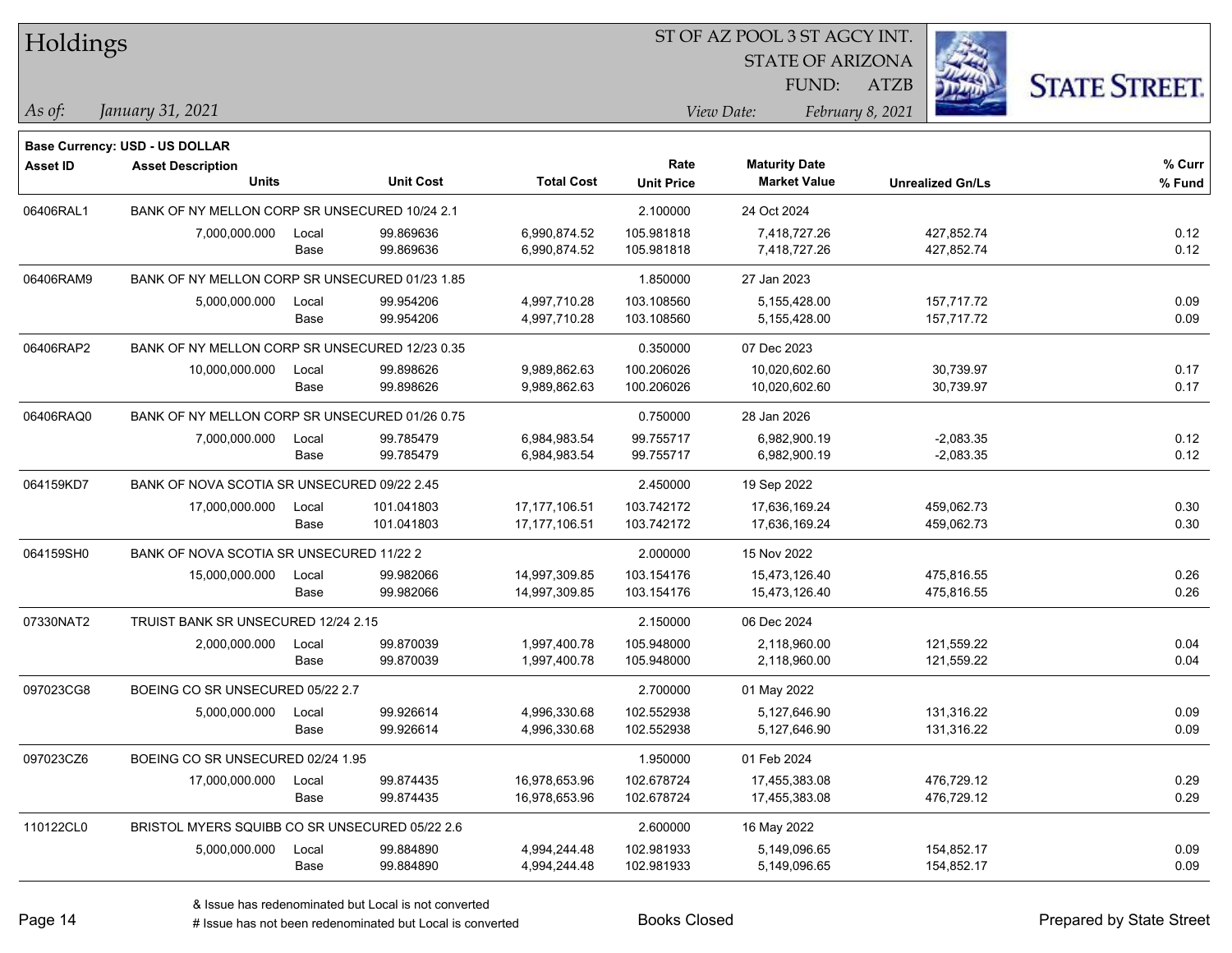| Holdings        |                                                                   |       |                  |                   |                   | 51 OF AZ POOL 3 51 AGCY INT. |                         |                      |
|-----------------|-------------------------------------------------------------------|-------|------------------|-------------------|-------------------|------------------------------|-------------------------|----------------------|
|                 |                                                                   |       |                  |                   |                   | <b>STATE OF ARIZONA</b>      |                         |                      |
|                 |                                                                   |       |                  |                   |                   | FUND:                        | ATZB                    | <b>STATE STREET.</b> |
| $ $ As of:      | January 31, 2021                                                  |       |                  |                   |                   | View Date:                   | February 8, 2021        |                      |
|                 |                                                                   |       |                  |                   |                   |                              |                         |                      |
| <b>Asset ID</b> | <b>Base Currency: USD - US DOLLAR</b><br><b>Asset Description</b> |       |                  |                   | Rate              | <b>Maturity Date</b>         |                         | $%$ Curr             |
|                 | <b>Units</b>                                                      |       | <b>Unit Cost</b> | <b>Total Cost</b> | <b>Unit Price</b> | <b>Market Value</b>          | <b>Unrealized Gn/Ls</b> | % Fund               |
| 110122CY2       | BRISTOL MYERS SQUIBB CO SR UNSECURED 02/23 2.75                   |       |                  |                   | 2.750000          | 15 Feb 2023                  |                         |                      |
|                 | 4,750,000.000                                                     | Local | 104.798139       | 4,977,911.62      | 104.672928        | 4,971,964.08                 | $-5,947.54$             | 0.08                 |
|                 |                                                                   | Base  | 104.798139       | 4,977,911.62      | 104.672928        | 4,971,964.08                 | $-5,947.54$             | 0.08                 |
| 126650CV0       | CVS HEALTH CORP SR UNSECURED 03/23 3.7                            |       |                  |                   | 3.700000          | 09 Mar 2023                  |                         |                      |
|                 | 8,500,000.000                                                     | Local | 106.768737       | 9,075,342.66      | 106.638617        | 9,064,282.45                 | $-11,060.21$            | 0.15                 |
|                 |                                                                   | Base  | 106.768737       | 9,075,342.66      | 106.638617        | 9,064,282.45                 | $-11,060.21$            | 0.15                 |
| 126650DE7       | CVS HEALTH CORP SR UNSECURED 08/24 2.625                          |       |                  |                   | 2.625000          | 15 Aug 2024                  |                         |                      |
|                 | 2,000,000.000                                                     | Local | 99.638697        | 1,992,773.94      | 106.783599        | 2,135,671.98                 | 142,898.04              | 0.04                 |
|                 |                                                                   | Base  | 99.638697        | 1,992,773.94      | 106.783599        | 2,135,671.98                 | 142,898.04              | 0.04                 |
| 13605WD32       | CANADIAN IMPERIAL BANK SR UNSECURED 09/25 0.9                     |       |                  |                   | 0.900000          | 08 Sep 2025                  |                         |                      |
|                 | 15,000,000.000                                                    | Local | 100.000000       | 15,000,000.00     | 98.931438         | 14,839,715.70                | $-160,284.30$           | 0.25                 |
|                 |                                                                   | Base  | 100.000000       | 15,000,000.00     | 98.931438         | 14,839,715.70                | -160,284.30             | 0.25                 |
| 13605WF71       | CANADIAN IMPERIAL BANK SR UNSECURED 04/24 0.55                    |       |                  |                   | 0.550000          | 06 Apr 2024                  |                         |                      |
|                 | 15,000,000.000                                                    | Local | 100.000000       | 15,000,000.00     | 95.049172         | 14,257,375.80                | $-742,624.20$           | 0.24                 |
|                 |                                                                   | Base  | 100.000000       | 15,000,000.00     | 95.049172         | 14,257,375.80                | $-742,624.20$           | 0.24                 |
| 13605WN23       | CANADIAN IMPERIAL BANK SR UNSECURED 11/25 0.9                     |       |                  |                   | 0.900000          | 25 Nov 2025                  |                         |                      |
|                 | 10,000,000.000                                                    | Local | 100.000000       | 10,000,000.00     | 99.408083         | 9,940,808.30                 | $-59,191.70$            | 0.17                 |
|                 |                                                                   | Base  | 100.000000       | 10,000,000.00     | 99.408083         | 9,940,808.30                 | $-59,191.70$            | 0.17                 |
| 13605WWG2       | CANADIAN IMPERIAL BANK SR UNSECURED 03/25 VAR                     |       |                  |                   | 1.750000          | 06 Mar 2025                  |                         |                      |
|                 | 10,000,000.000                                                    | Local | 100.000000       | 10,000,000.00     | 99.807568         | 9,980,756.80                 | $-19,243.20$            | 0.17                 |
|                 |                                                                   | Base  | 100.000000       | 10,000,000.00     | 99.807568         | 9,980,756.80                 | $-19,243.20$            | 0.17                 |
| 14040HBY0       | CAPITAL ONE FINANCIAL CO SR UNSECURED 04/21 3.45                  |       |                  |                   | 3.450000          | 30 Apr 2021                  |                         |                      |
|                 | 15,000,000.000                                                    | Local | 99.996080        | 14,999,411.93     | 100.509054        | 15,076,358.10                | 76,946.17               | 0.25                 |
|                 |                                                                   | Base  | 99.996080        | 14,999,411.93     | 100.509054        | 15,076,358.10                | 76,946.17               | 0.25                 |
| 14042RHB0       | CAPITAL ONE NA SR UNSECURED 08/22 VAR                             |       |                  |                   | 1.033000          | 08 Aug 2022                  |                         |                      |
|                 | 10,000,000.000                                                    | Local | 100.000000       | 10,000,000.00     | 100.929748        | 10,092,974.80                | 92,974.80               | 0.17                 |
|                 |                                                                   | Base  | 100.000000       | 10,000,000.00     | 100.929748        | 10,092,974.80                | 92,974.80               | 0.17                 |
| 141781BP8       | CARGILL INC SR UNSECURED 144A 02/24 0.4                           |       |                  |                   | 0.400000          | 02 Feb 2024                  |                         |                      |
|                 | 8,000,000.000                                                     | Local | 99.893000        | 7,991,440.00      | 99.876388         | 7,990,111.04                 | $-1,328.96$             | 0.13                 |
|                 |                                                                   | Base  | 99.893000        | 7,991,440.00      | 99.876388         | 7,990,111.04                 | $-1,328.96$             | 0.13                 |

ST OF A Z POOL 2 ST ACCV INT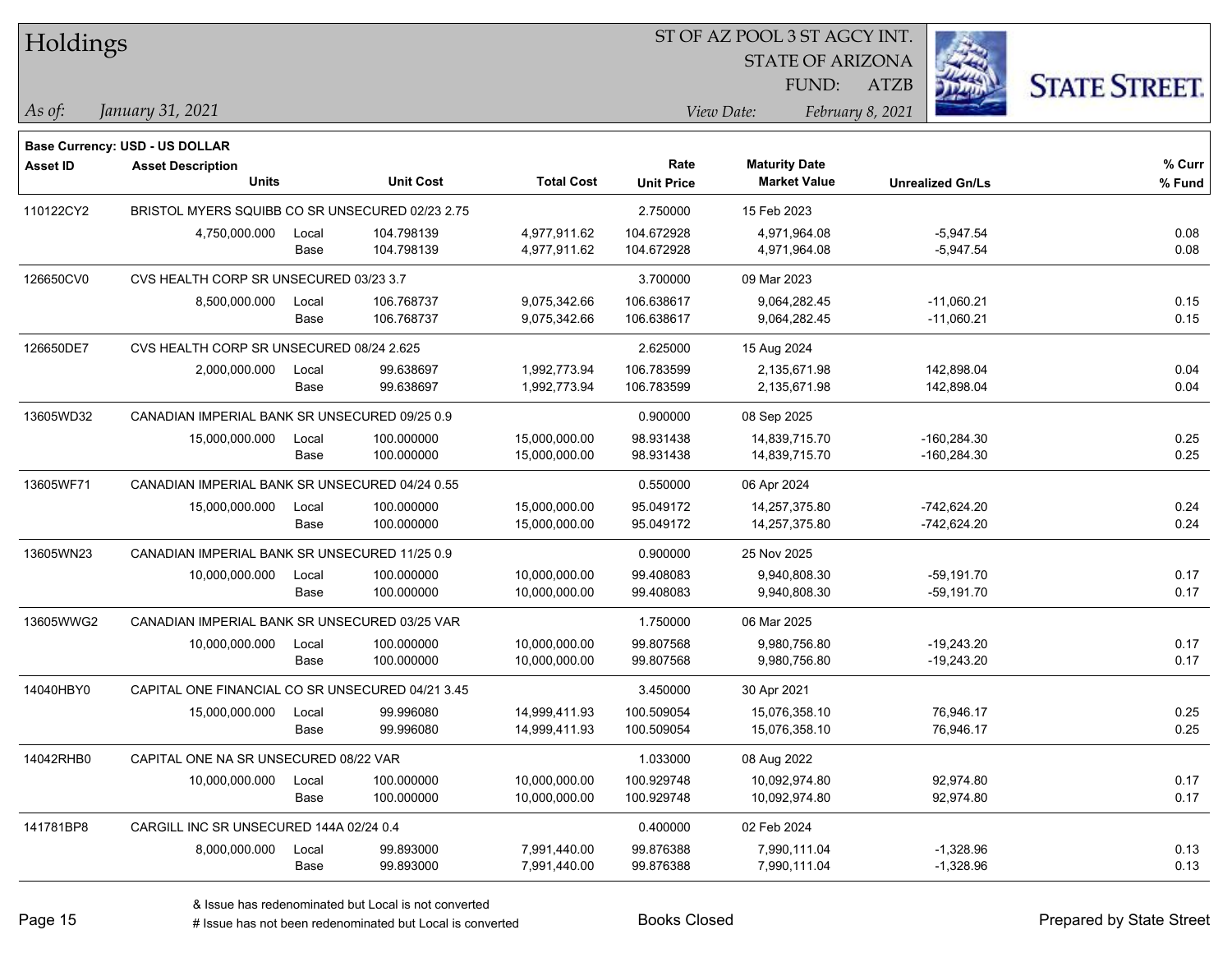|  |  | Holdings |
|--|--|----------|
|--|--|----------|

STATE OF ARIZONA

ATZB



*January 31, 2021 As of: View Date: February 8, 2021*

**Base Currency: USD - US DOLLAR**

FUND:

| <b>Asset ID</b> | <b>Asset Description</b><br><b>Units</b>         |       | <b>Unit Cost</b> | <b>Total Cost</b> | Rate<br><b>Unit Price</b> | <b>Maturity Date</b><br><b>Market Value</b> | <b>Unrealized Gn/Ls</b> | % Curr<br>% Fund |
|-----------------|--------------------------------------------------|-------|------------------|-------------------|---------------------------|---------------------------------------------|-------------------------|------------------|
| 14316HAA0       | CARMAX AUTO OWNER TRUST CARMX 2020 4 A1          |       |                  |                   | 0.241980                  | 15 Oct 2021                                 |                         |                  |
|                 | 7,176,820.520                                    | Local | 100.000000       | 7,176,820.52      | 100.004060                | 7,177,111.90                                | 291.38                  | 0.12             |
| Original Face:  | 15,000,000.000                                   | Base  | 100.000000       | 7,176,820.52      | 100.004060                | 7,177,111.90                                | 291.38                  | 0.12             |
| 14316NAA7       | CARMAX AUTO OWNER TRUST CARMX 2021 1 A1          |       |                  |                   | 0.172380                  | 15 Feb 2022                                 |                         |                  |
|                 | 10,500,000.000                                   | Local | 100.000000       | 10,500,000.00     | 100.001050                | 10,500,110.25                               | 110.25                  | 0.18             |
| Original Face:  | 10,500,000.000                                   | Base  | 100.000000       | 10,500,000.00     | 100.001050                | 10,500,110.25                               | 110.25                  | 0.18             |
| 14913Q3C1       | CATERPILLAR FINL SERVICE SR UNSECURED 11/22 1.95 |       |                  |                   | 1.950000                  | 18 Nov 2022                                 |                         |                  |
|                 | 5,000,000.000                                    | Local | 102.918788       | 5,145,939.38      | 102.628285                | 5,131,414.25                                | $-14,525.13$            | 0.09             |
|                 |                                                  | Base  | 102.918788       | 5,145,939.38      | 102.628285                | 5,131,414.25                                | $-14,525.13$            | 0.09             |
| 14913R2B2       | CATERPILLAR FINL SERVICE SR UNSECURED 05/22 0.95 |       |                  |                   | 0.950000                  | 13 May 2022                                 |                         |                  |
|                 | 5,000,000.000                                    | Local | 100.856221       | 5,042,811.03      | 100.867656                | 5,043,382.80                                | 571.77                  | 0.08             |
|                 |                                                  | Base  | 100.856221       | 5,042,811.03      | 100.867656                | 5,043,382.80                                | 571.77                  | 0.08             |
| 14913R2E6       | CATERPILLAR FINL SERVICE SR UNSECURED 01/22 VAR  |       |                  |                   | 0.457250                  | 06 Jan 2022                                 |                         |                  |
|                 | 10,000,000.000                                   | Local | 100.000000       | 10,000,000.00     | 100.177579                | 10,017,757.90                               | 17,757.90               | 0.17             |
|                 |                                                  | Base  | 100.000000       | 10,000,000.00     | 100.177579                | 10,017,757.90                               | 17,757.90               | 0.17             |
| 161571HN7       | CHASE ISSUANCE TRUST CHAIT 2018 A1 A1            |       |                  |                   | 0.326500                  | 17 Apr 2023                                 |                         |                  |
|                 | 10,000,000.000                                   | Local | 100.000000       | 10,000,000.00     | 100.037990                | 10,003,799.00                               | 3,799.00                | 0.17             |
| Original Face:  | 10,000,000.000                                   | Base  | 100.000000       | 10,000,000.00     | 100.037990                | 10,003,799.00                               | 3,799.00                | 0.17             |
| 166756AJ5       | CHEVRON USA INC COMPANY GUAR 08/23 0.426         |       |                  |                   | 0.426000                  | 11 Aug 2023                                 |                         |                  |
|                 | 5,000,000.000                                    | Local | 100.135127       | 5,006,756.37      | 100.212002                | 5,010,600.10                                | 3,843.73                | 0.08             |
|                 |                                                  | Base  | 100.135127       | 5,006,756.37      | 100.212002                | 5,010,600.10                                | 3,843.73                | 0.08             |
| 17298CGH5       | CITIGROUP INC SR UNSECURED 11/21 VAR             |       |                  |                   | 3.200000                  | 15 Nov 2021                                 |                         |                  |
|                 | 10,000,000.000                                   | Local | 100.000000       | 10,000,000.00     | 101.950624                | 10,195,062.40                               | 195,062.40              | 0.17             |
|                 |                                                  | Base  | 100.000000       | 10,000,000.00     | 101.950624                | 10,195,062.40                               | 195,062.40              | 0.17             |
| 17298CHQ4       | CITIGROUP INC SR UNSECURED 12/24 VAR             |       |                  |                   | 2.350000                  | 30 Dec 2024                                 |                         |                  |
|                 | 10,000,000.000                                   | Local | 100.000000       | 10,000,000.00     | 102.328985                | 10,232,898.50                               | 232,898.50              | 0.17             |
|                 |                                                  | Base  | 100.000000       | 10,000,000.00     | 102.328985                | 10,232,898.50                               | 232,898.50              | 0.17             |
| 17298CJN9       | CITIGROUP INC SR UNSECURED 06/25 1.4             |       |                  |                   | 1.400000                  | 19 Jun 2025                                 |                         |                  |
|                 | 5,000,000.000                                    | Local | 100.000000       | 5,000,000.00      | 99.253389                 | 4,962,669.45                                | $-37,330.55$            | 0.08             |
|                 |                                                  | Base  | 100.000000       | 5,000,000.00      | 99.253389                 | 4,962,669.45                                | $-37,330.55$            | 0.08             |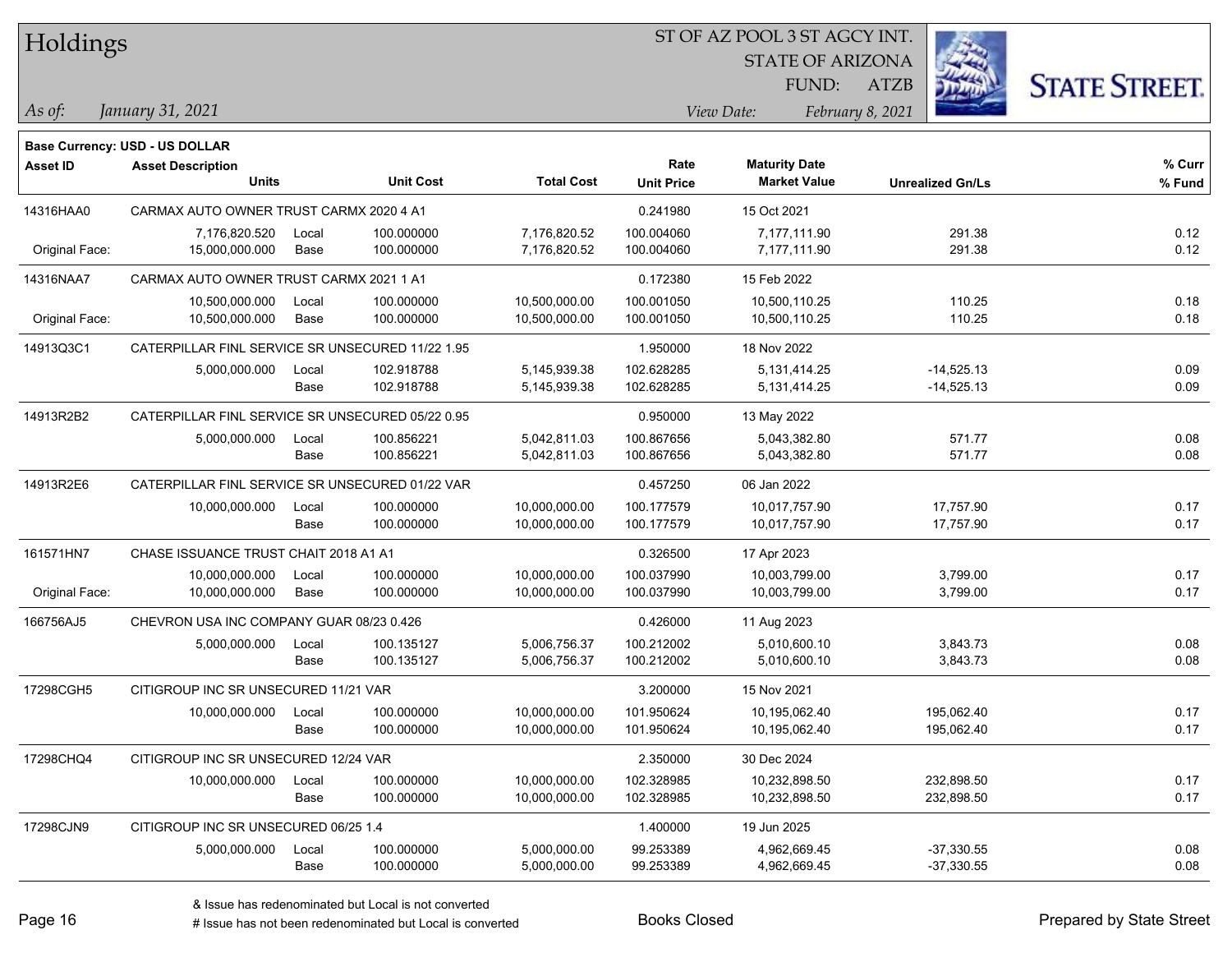| Holdings        |                                                 |       |                  |                   |                   | 51 OF AZ POOL 3 51 AGCY INT. |                  |                         |                      |
|-----------------|-------------------------------------------------|-------|------------------|-------------------|-------------------|------------------------------|------------------|-------------------------|----------------------|
|                 |                                                 |       |                  |                   |                   | <b>STATE OF ARIZONA</b>      |                  |                         |                      |
|                 |                                                 |       |                  |                   |                   | FUND:                        | ATZB             |                         | <b>STATE STREET.</b> |
| As of:          | January 31, 2021                                |       |                  |                   |                   | View Date:                   | February 8, 2021 |                         |                      |
|                 |                                                 |       |                  |                   |                   |                              |                  |                         |                      |
|                 | Base Currency: USD - US DOLLAR                  |       |                  |                   |                   |                              |                  |                         |                      |
| <b>Asset ID</b> | <b>Asset Description</b>                        |       |                  |                   | Rate              | <b>Maturity Date</b>         |                  |                         | % Curr               |
|                 | <b>Units</b>                                    |       | <b>Unit Cost</b> | <b>Total Cost</b> | <b>Unit Price</b> | <b>Market Value</b>          |                  | <b>Unrealized Gn/Ls</b> | % Fund               |
| 17298CJP4       | CITIGROUP INC SR UNSECURED 06/25 VAR            |       |                  |                   | 1.250000          | 30 Jun 2025                  |                  |                         |                      |
|                 | 10,000,000.000                                  | Local | 100.000000       | 10,000,000.00     | 99.754568         | 9,975,456.80                 |                  | $-24,543.20$            | 0.17                 |
|                 |                                                 | Base  | 100.000000       | 10,000,000.00     | 99.754568         | 9,975,456.80                 |                  | $-24,543.20$            | 0.17                 |
| 17298CKU1       | CITIGROUP INC SR UNSECURED 11/25 VAR            |       |                  |                   | 1.000000          | 25 Nov 2025                  |                  |                         |                      |
|                 | 15,000,000.000                                  | Local | 100.000000       | 15,000,000.00     | 99.452833         | 14,917,924.95                |                  | $-82,075.05$            | 0.25                 |
|                 |                                                 | Base  | 100.000000       | 15,000,000.00     | 99.452833         | 14,917,924.95                |                  | $-82,075.05$            | 0.25                 |
| 17328W4G0       | CITIGROUP GLOBAL MARKETS COMPANY GUAR 07/25 VAR |       |                  |                   | 1.100000          | 31 Jul 2025                  |                  |                         |                      |
|                 | 15,000,000.000                                  | Local | 100.000000       | 15,000,000.00     | 98.995809         | 14,849,371.35                |                  | $-150,628.65$           | 0.25                 |
|                 |                                                 | Base  | 100.000000       | 15,000,000.00     | 98.995809         | 14,849,371.35                |                  | $-150,628.65$           | 0.25                 |
| 191216CL2       | COCA COLA CO/THE SR UNSECURED 09/24 1.75        |       |                  |                   | 1.750000          | 06 Sep 2024                  |                  |                         |                      |
|                 | 10,000,000.000                                  | Local | 102.199543       | 10,219,954.27     | 104.923624        | 10,492,362.40                |                  | 272,408.13              | 0.18                 |
|                 |                                                 | Base  | 102.199543       | 10,219,954.27     | 104.923624        | 10,492,362.40                |                  | 272,408.13              | 0.18                 |
| 205887CA8       | CONAGRA BRANDS INC SR UNSECURED 05/24 4.3       |       |                  |                   | 4.300000          | 01 May 2024                  |                  |                         |                      |
|                 | 7,000,000.000                                   | Local | 110.539752       | 7,737,782.66      | 111.290651        | 7,790,345.57                 |                  | 52,562.91               | 0.13                 |
|                 |                                                 | Base  | 110.539752       | 7,737,782.66      | 111.290651        | 7,790,345.57                 |                  | 52,562.91               | 0.13                 |
| 24422ETV1       | JOHN DEERE CAPITAL CORP SR UNSECURED 09/22 2.15 |       |                  |                   | 2.150000          | 08 Sep 2022                  |                  |                         |                      |
|                 | 2,000,000.000                                   | Local | 102.972421       | 2,059,448.42      | 102.977406        | 2,059,548.12                 |                  | 99.70                   | 0.03                 |
|                 |                                                 | Base  | 102.972421       | 2,059,448.42      | 102.977406        | 2,059,548.12                 |                  | 99.70                   | 0.03                 |
| 24422EVA4       | JOHN DEERE CAPITAL CORP SR UNSECURED 06/22 1.95 |       |                  |                   | 1.950000          | 13 Jun 2022                  |                  |                         |                      |
|                 | 3,000,000.000                                   | Local | 102.261906       | 3,067,857.17      | 102.283525        | 3,068,505.75                 |                  | 648.58                  | 0.05                 |
|                 |                                                 | Base  | 102.261906       | 3,067,857.17      | 102.283525        | 3,068,505.75                 |                  | 648.58                  | 0.05                 |
| 254683CG8       | DISCOVER CARD EXECUTION NOTE T DCENT 2018 A4 A4 |       |                  |                   | 3.110000          | 16 Jan 2024                  |                  |                         |                      |
|                 | 18,000,000.000                                  | Local | 99.985310        | 17,997,355.88     | 101.344610        | 18,242,029.80                |                  | 244,673.92              | 0.31                 |
| Original Face:  | 18,000,000.000                                  | Base  | 99.985310        | 17,997,355.88     | 101.344610        | 18,242,029.80                |                  | 244,673.92              | 0.31                 |
| 254683CK9       | DISCOVER CARD EXECUTION NOTE T DCENT 2019 A1 A1 |       |                  |                   | 3.040000          | 15 Jul 2024                  |                  |                         |                      |
|                 | 4,000,000.000                                   | Local | 99.998658        | 3,999,946.33      | 102.721780        | 4,108,871.20                 |                  | 108,924.87              | 0.07                 |
| Original Face:  | 4,000,000.000                                   | Base  | 99.998658        | 3,999,946.33      | 102.721780        | 4,108,871.20                 |                  | 108,924.87              | 0.07                 |
| 254687FJ0       | WALT DISNEY COMPANY/THE COMPANY GUAR 09/22 1.65 |       |                  |                   | 1.650000          | 01 Sep 2022                  |                  |                         |                      |
|                 | 1,675,000.000                                   | Local | 102.027998       | 1,708,968.97      | 102.111142        | 1,710,361.63                 |                  | 1,392.66                | 0.03                 |
|                 |                                                 | Base  | 102.027998       | 1,708,968.97      | 102.111142        | 1,710,361.63                 |                  | 1,392.66                | 0.03                 |

 $\overline{S}$ 

٦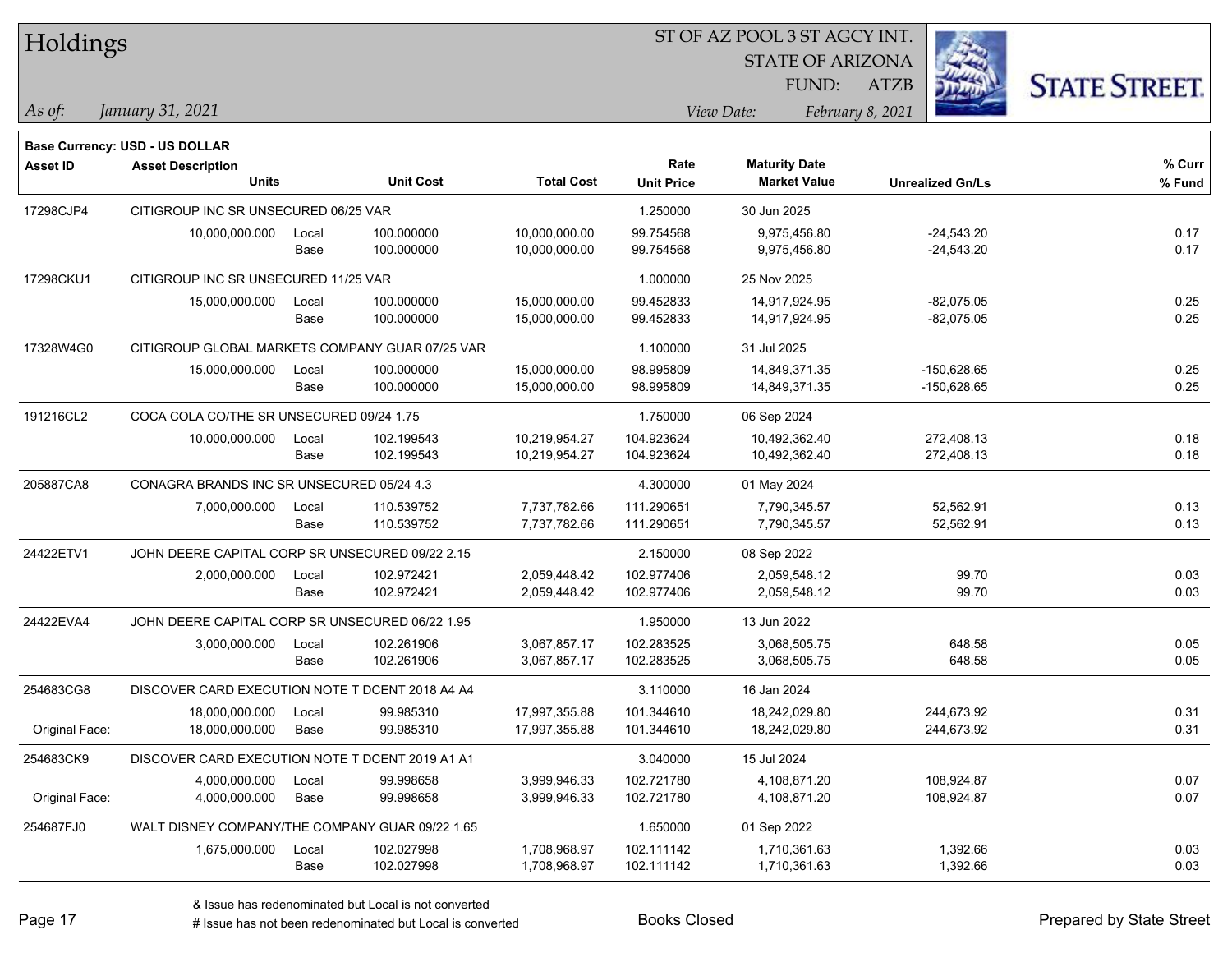| Holdings        |                                                  |       |                  | 51 OF AZ POOL 3 51 AGCY INT. |                   |                         |                  |                         |                      |
|-----------------|--------------------------------------------------|-------|------------------|------------------------------|-------------------|-------------------------|------------------|-------------------------|----------------------|
|                 |                                                  |       |                  |                              |                   | <b>STATE OF ARIZONA</b> |                  |                         |                      |
|                 |                                                  |       |                  |                              |                   | FUND:                   | ATZB             |                         | <b>STATE STREET.</b> |
| As of:          | January 31, 2021                                 |       |                  |                              |                   | View Date:              | February 8, 2021 |                         |                      |
|                 | Base Currency: USD - US DOLLAR                   |       |                  |                              |                   |                         |                  |                         |                      |
| <b>Asset ID</b> | <b>Asset Description</b>                         |       |                  |                              | Rate              | <b>Maturity Date</b>    |                  |                         | % Curr               |
|                 | <b>Units</b>                                     |       | <b>Unit Cost</b> | <b>Total Cost</b>            | <b>Unit Price</b> | <b>Market Value</b>     |                  | <b>Unrealized Gn/Ls</b> | % Fund               |
| 278642AV5       | EBAY INC SR UNSECURED 03/25 1.9                  |       |                  |                              | 1.900000          | 11 Mar 2025             |                  |                         |                      |
|                 | 2,000,000.000                                    | Local | 102.966200       | 2,059,324.00                 | 104.250095        | 2,085,001.90            |                  | 25,677.90               | 0.04                 |
|                 |                                                  | Base  | 102.966200       | 2,059,324.00                 | 104.250095        | 2,085,001.90            |                  | 25,677.90               | 0.04                 |
| 29736RAE0       | ESTEE LAUDER CO INC SR UNSECURED 08/22 2.35      |       |                  |                              | 2.350000          | 15 Aug 2022             |                  |                         |                      |
|                 | 17,838,000.000                                   | Local | 102.881773       | 18,352,050.69                | 103.106696        | 18,392,172.43           |                  | 40,121.74               | 0.31                 |
|                 |                                                  | Base  | 102.881773       | 18,352,050.69                | 103.106696        | 18,392,172.43           |                  | 40,121.74               | 0.31                 |
| 30231GAV4       | EXXON MOBIL CORPORATION SR UNSECURED 03/21 2.222 |       |                  |                              | 2.222000          | 01 Mar 2021             |                  |                         |                      |
|                 | 5,250,000.000                                    | Local | 100.000000       | 5,250,000.00                 | 100.032049        | 5,251,682.57            |                  | 1,682.57                | 0.09                 |
|                 |                                                  | Base  | 100.000000       | 5,250,000.00                 | 100.032049        | 5,251,682.57            |                  | 1,682.57                | 0.09                 |
| 3130AJ5F2       | FEDERAL HOME LOAN BANK BONDS 02/25 1.75          |       |                  |                              | 1.750000          | 12 Feb 2025             |                  |                         |                      |
|                 | 5,000,000.000                                    | Local | 100.000000       | 5,000,000.00                 | 100.031516        | 5,001,575.80            |                  | 1,575.80                | 0.08                 |
|                 |                                                  | Base  | 100.000000       | 5,000,000.00                 | 100.031516        | 5,001,575.80            |                  | 1,575.80                | 0.08                 |
| 3130AJTL3       | FEDERAL HOME LOAN BANK BONDS 07/21 VAR           |       |                  |                              | 0.140000          | 09 Jul 2021             |                  |                         |                      |
|                 | 25,000,000.000                                   | Local | 100.000000       | 25,000,000.00                | 100.033874        | 25,008,468.50           |                  | 8,468.50                | 0.42                 |
|                 |                                                  | Base  | 100.000000       | 25,000,000.00                | 100.033874        | 25,008,468.50           |                  | 8,468.50                | 0.42                 |
| 3133ELH56       | FEDERAL FARM CREDIT BANK BONDS 06/22 0.27        |       |                  |                              | 0.270000          | 09 Jun 2022             |                  |                         |                      |
|                 | 5,000,000.000                                    | Local | 100.000000       | 5,000,000.00                 | 100.000911        | 5,000,045.55            |                  | 45.55                   | 0.08                 |
|                 |                                                  | Base  | 100.000000       | 5,000,000.00                 | 100.000911        | 5,000,045.55            |                  | 45.55                   | 0.08                 |
| 3133ELRN6       | FEDERAL FARM CREDIT BANK BONDS 03/25 1.5         |       |                  |                              | 1.500000          | 05 Mar 2025             |                  |                         |                      |
|                 | 20,000,000.000                                   | Local | 100.000000       | 20,000,000.00                | 100.075086        | 20,015,017.20           |                  | 15,017.20               | 0.34                 |
|                 |                                                  | Base  | 100.000000       | 20,000,000.00                | 100.075086        | 20,015,017.20           |                  | 15,017.20               | 0.34                 |
| 3133ELSL9       | FEDERAL FARM CREDIT BANK BONDS 03/24 1.05        |       |                  |                              | 1.050000          | 12 Mar 2024             |                  |                         |                      |
|                 | 5,000,000.000                                    | Local | 100.000000       | 5,000,000.00                 | 100.051541        | 5,002,577.05            |                  | 2,577.05                | 0.08                 |
|                 |                                                  | Base  | 100.000000       | 5,000,000.00                 | 100.051541        | 5,002,577.05            |                  | 2,577.05                | 0.08                 |
| 3133ELTC8       | FEDERAL FARM CREDIT BANK BONDS 03/25 1.125       |       |                  |                              | 1.125000          | 17 Mar 2025             |                  |                         |                      |
|                 | 10,000,000.000                                   | Local | 100.000000       | 10,000,000.00                | 100.099444        | 10,009,944.40           |                  | 9,944.40                | 0.17                 |
|                 |                                                  | Base  | 100.000000       | 10,000,000.00                | 100.099444        | 10,009,944.40           |                  | 9,944.40                | 0.17                 |
| 3133ELXC3       | FEDERAL FARM CREDIT BANK BONDS 04/24 0.8         |       |                  |                              | 0.800000          | 22 Apr 2024             |                  |                         |                      |
|                 | 10,000,000.000                                   | Local | 100.000000       | 10,000,000.00                | 100.130680        | 10,013,068.00           |                  | 13,068.00               | 0.17                 |
|                 |                                                  | Base  | 100.000000       | 10,000,000.00                | 100.130680        | 10,013,068.00           |                  | 13,068.00               | 0.17                 |

 $\overline{S}$ 

٦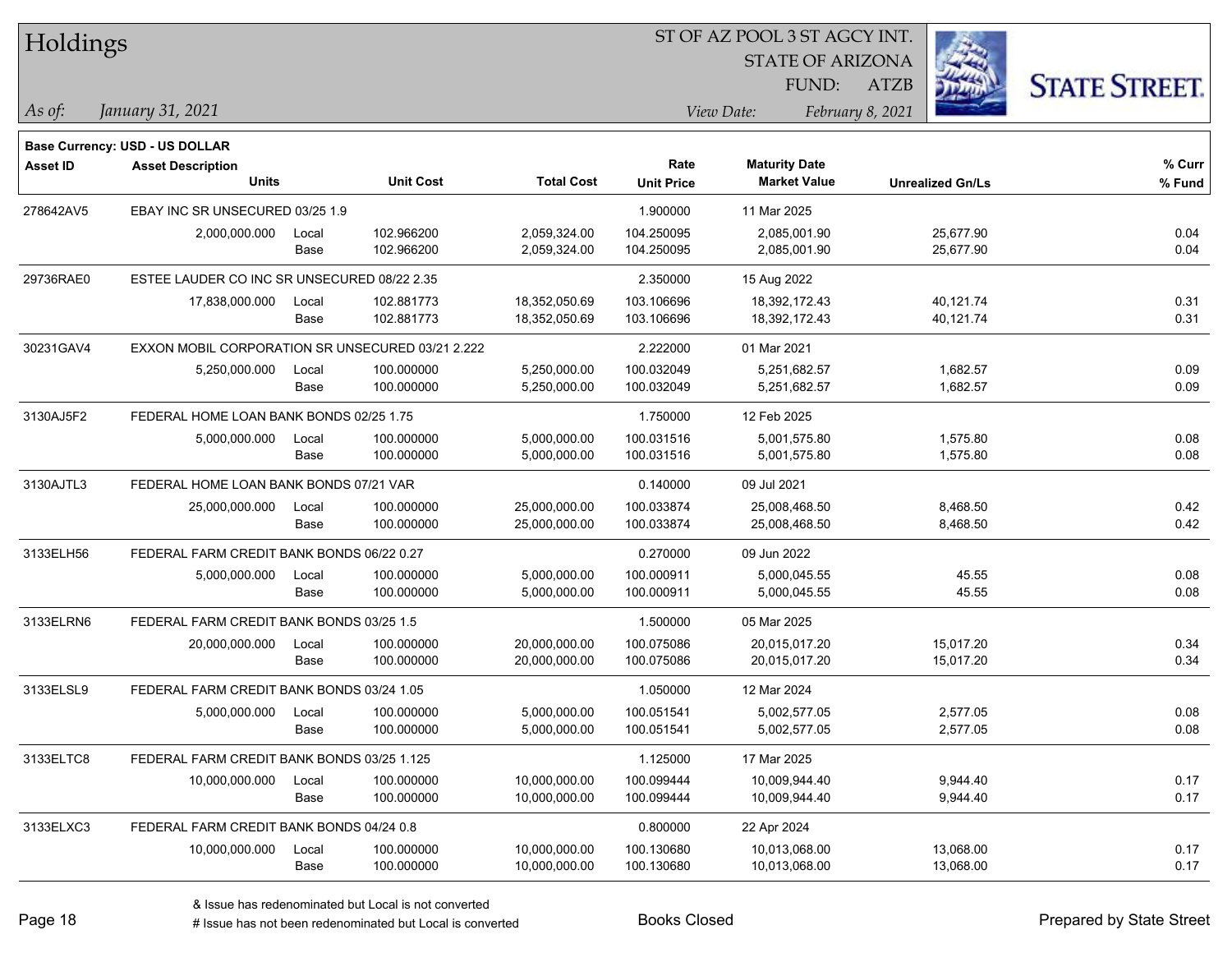| Holdings        |                                            |       |                  |                   | ST OF AZ POOL 3 ST AGCY INT. |                      |                         |                         |                      |  |  |
|-----------------|--------------------------------------------|-------|------------------|-------------------|------------------------------|----------------------|-------------------------|-------------------------|----------------------|--|--|
|                 |                                            |       |                  |                   |                              |                      | <b>STATE OF ARIZONA</b> |                         |                      |  |  |
|                 |                                            |       |                  |                   |                              | FUND:                | <b>ATZB</b>             |                         | <b>STATE STREET.</b> |  |  |
| As of:          | January 31, 2021                           |       |                  |                   |                              | View Date:           | February 8, 2021        |                         |                      |  |  |
|                 | Base Currency: USD - US DOLLAR             |       |                  |                   |                              |                      |                         |                         |                      |  |  |
| <b>Asset ID</b> | <b>Asset Description</b>                   |       |                  |                   | Rate                         | <b>Maturity Date</b> |                         |                         | % Curr               |  |  |
|                 | <b>Units</b>                               |       | <b>Unit Cost</b> | <b>Total Cost</b> | <b>Unit Price</b>            | <b>Market Value</b>  |                         | <b>Unrealized Gn/Ls</b> | % Fund               |  |  |
| 3133EM7M8       | FEDERAL FARM CREDIT BANK BONDS 02/23 VAR   |       |                  |                   | 0.199500                     | 21 Feb 2023          |                         |                         |                      |  |  |
|                 | 10,000,000.000                             | Local | 100.000000       | 10,000,000.00     | 99.944040                    | 9,994,404.00         |                         | $-5,596.00$             | 0.17                 |  |  |
|                 |                                            | Base  | 100.000000       | 10,000,000.00     | 99.944040                    | 9,994,404.00         |                         | $-5,596.00$             | 0.17                 |  |  |
| 3133EMBJ0       | FEDERAL FARM CREDIT BANK BONDS 09/25 0.53  |       |                  |                   | 0.530000                     | 29 Sep 2025          |                         |                         |                      |  |  |
|                 | 15,000,000.000                             | Local | 100.000000       | 15,000,000.00     | 99.768313                    | 14,965,246.95        |                         | $-34,753.05$            | 0.25                 |  |  |
|                 |                                            | Base  | 100.000000       | 15,000,000.00     | 99.768313                    | 14,965,246.95        |                         | $-34,753.05$            | 0.25                 |  |  |
| 3133EMHF2       | FEDERAL FARM CREDIT BANK BONDS 11/25 0.6   |       |                  |                   | 0.600000                     | 24 Nov 2025          |                         |                         |                      |  |  |
|                 | 5,000,000.000                              | Local | 100.000000       | 5,000,000.00      | 100.001537                   | 5,000,076.85         |                         | 76.85                   | 0.08                 |  |  |
|                 |                                            | Base  | 100.000000       | 5,000,000.00      | 100.001537                   | 5,000,076.85         |                         | 76.85                   | 0.08                 |  |  |
| 3133EMPH9       | FEDERAL FARM CREDIT BANK BONDS 02/23 0.125 |       |                  |                   | 0.010000                     | 03 Feb 2023          |                         |                         |                      |  |  |
|                 | 20,000,000.000                             | Local | 99.944000        | 19,988,800.00     | 99.966143                    | 19,993,228.60        |                         | 4,428.60                | 0.34                 |  |  |
|                 |                                            | Base  | 99.944000        | 19,988,800.00     | 99.966143                    | 19,993,228.60        |                         | 4,428.60                | 0.34                 |  |  |
| 3134GU6G0       | FREDDIE MAC NOTES 08/24 1.7                |       |                  |                   | 1.700000                     | 05 Aug 2024          |                         |                         |                      |  |  |
|                 | 5,000,000.000                              | Local | 100.000000       | 5,000,000.00      | 100.657887                   | 5,032,894.35         |                         | 32,894.35               | 0.08                 |  |  |
|                 |                                            | Base  | 100.000000       | 5,000,000.00      | 100.657887                   | 5,032,894.35         |                         | 32,894.35               | 0.08                 |  |  |
| 3134GVB31       | FREDDIE MAC NOTES 05/25 0.75               |       |                  |                   | 0.750000                     | 28 May 2025          |                         |                         |                      |  |  |
|                 | 10,000,000.000                             | Local | 100.000000       | 10,000,000.00     | 100.219819                   | 10,021,981.90        |                         | 21,981.90               | 0.17                 |  |  |
|                 |                                            | Base  | 100.000000       | 10,000,000.00     | 100.219819                   | 10,021,981.90        |                         | 21,981.90               | 0.17                 |  |  |
| 3134GWH82       | FREDDIE MAC NOTES 09/25 0.625              |       |                  |                   | 0.625000                     | 08 Sep 2025          |                         |                         |                      |  |  |
|                 | 5,000,000.000                              | Local | 100.000000       | 5,000,000.00      | 99.571811                    | 4,978,590.55         |                         | $-21,409.45$            | 0.08                 |  |  |
|                 |                                            | Base  | 100.000000       | 5,000,000.00      | 99.571811                    | 4,978,590.55         |                         | $-21,409.45$            | 0.08                 |  |  |
| 3134GWU79       | FREDDIE MAC NOTES 03/24 0.375              |       |                  |                   | 0.375000                     | 25 Mar 2024          |                         |                         |                      |  |  |
|                 | 5,000,000.000                              | Local | 100.000000       | 5,000,000.00      | 100.023397                   | 5,001,169.85         |                         | 1,169.85                | 0.08                 |  |  |
|                 |                                            | Base  | 100.000000       | 5,000,000.00      | 100.023397                   | 5,001,169.85         |                         | 1,169.85                | 0.08                 |  |  |
| 3134GWYX8       | FREDDIE MAC NOTES 10/25 0.5                |       |                  |                   | 0.500000                     | 15 Oct 2025          |                         |                         |                      |  |  |
|                 | 5,000,000.000                              | Local | 100.000000       | 5,000,000.00      | 99.832326                    | 4,991,616.30         |                         | $-8,383.70$             | 0.08                 |  |  |
|                 |                                            | Base  | 100.000000       | 5,000,000.00      | 99.832326                    | 4,991,616.30         |                         | $-8,383.70$             | 0.08                 |  |  |
| 3134GXHR8       | FREDDIE MAC NOTES 05/21 0.091              |       |                  |                   | 0.091000                     | 10 May 2021          |                         |                         |                      |  |  |
|                 | 50,000,000.000                             | Local | 100.000000       | 50,000,000.00     | 99.996074                    | 49,998,037.00        |                         | $-1,963.00$             | 0.84                 |  |  |
|                 |                                            | Base  | 100.000000       | 50,000,000.00     | 99.996074                    | 49,998,037.00        |                         | $-1,963.00$             | 0.84                 |  |  |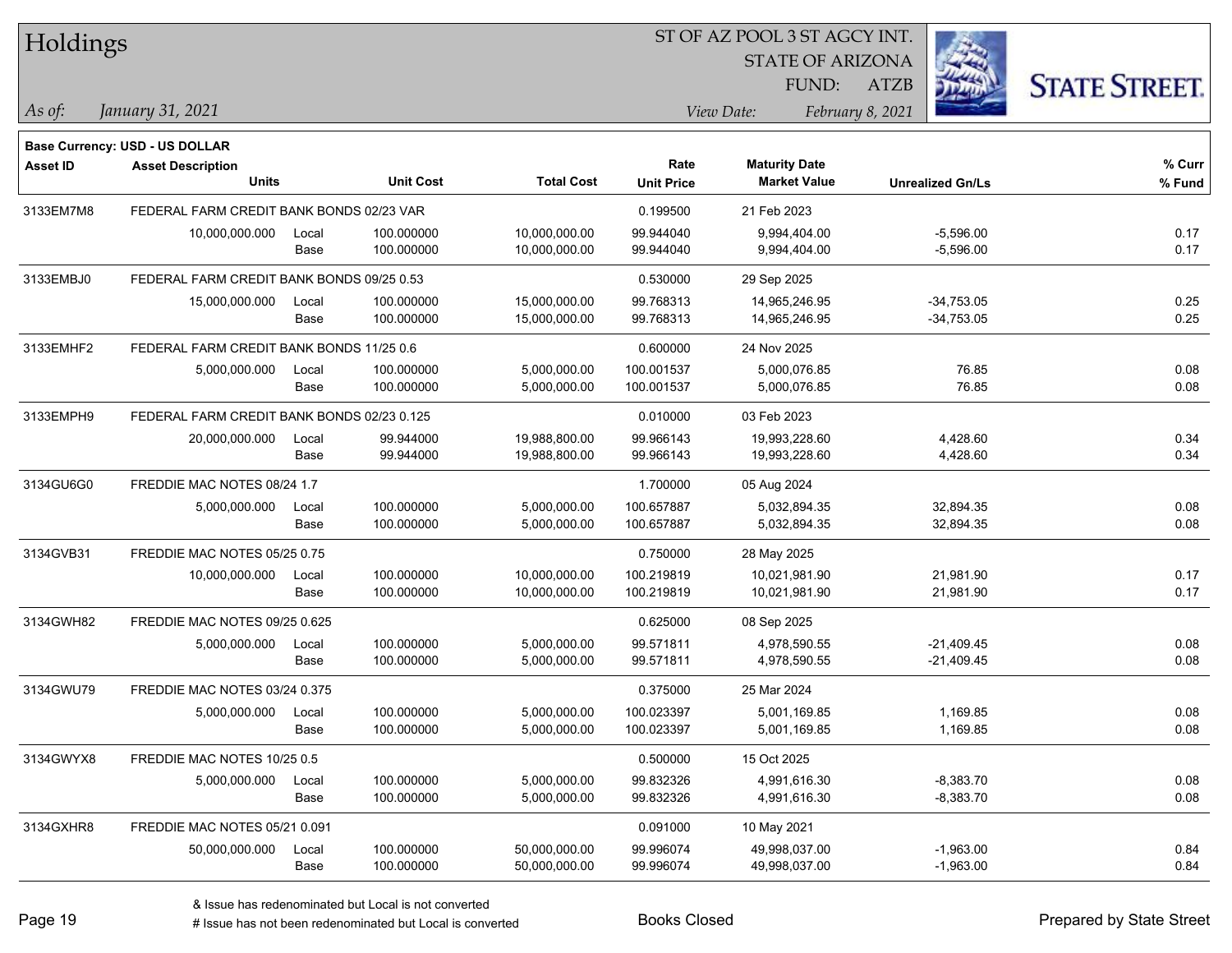| Holdings |
|----------|
|          |

STATE OF ARIZONA

ATZB



*January 31, 2021 As of: View Date: February 8, 2021*

**Base Currency: USD - US DOLLAR**

FUND:

| <b>Asset ID</b> | <b>Asset Description</b>            |       |                  |                   | Rate              | <b>Maturity Date</b> |                         | % Curr |
|-----------------|-------------------------------------|-------|------------------|-------------------|-------------------|----------------------|-------------------------|--------|
|                 | <b>Units</b>                        |       | <b>Unit Cost</b> | <b>Total Cost</b> | <b>Unit Price</b> | <b>Market Value</b>  | <b>Unrealized Gn/Ls</b> | % Fund |
| 3135G0T45       | <b>FANNIE MAE NOTES 04/22 1.875</b> |       |                  |                   | 1.875000          | 05 Apr 2022          |                         |        |
|                 | 15,243,000.000                      | Local | 100.313094       | 15,290,724.86     | 102.095126        | 15,562,360.06        | 271,635.20              | 0.26   |
|                 |                                     | Base  | 100.313094       | 15,290,724.86     | 102.095126        | 15,562,360.06        | 271,635.20              | 0.26   |
| 3136A0GS0       | FANNIE MAE FNR 2011 75 HP           |       |                  |                   | 2.500000          | 25 Jul 2040          |                         |        |
|                 | 98,048.570                          | Local | 102.690585       | 100,686.65        | 101.651130        | 99,667.48            | $-1,019.17$             | 0.00   |
| Original Face:  | 2,838,688.000                       | Base  | 102.690585       | 100,686.65        | 101.651130        | 99,667.48            | $-1,019.17$             | 0.00   |
| 3136A6JR6       | FANNIE MAE FNR 2012 58 PA           |       |                  |                   | 2.000000          | 25 Apr 2042          |                         |        |
|                 | 895.397.080                         | Local | 101.438377       | 908,276.27        | 103.683990        | 928,383.42           | 20,107.15               | 0.02   |
| Original Face:  | 5,677,376.000                       | Base  | 101.438377       | 908,276.27        | 103.683990        | 928,383.42           | 20,107.15               | 0.02   |
| 3136A76N7       | <b>FANNIE MAE FNR 2012 101 B</b>    |       |                  |                   | 2.000000          | 25 May 2039          |                         |        |
|                 | 285,381.690                         | Local | 101.481749       | 289,610.33        | 100.093690        | 285,649.06           | -3,961.27               | 0.00   |
| Original Face:  | 11,275,256.000                      | Base  | 101.481749       | 289,610.33        | 100.093690        | 285,649.06           | $-3,961.27$             | 0.00   |
| 3136AAEK7       | FANNIE MAE FNR 2012 129 TD          |       |                  |                   | 2.000000          | 25 May 2040          |                         |        |
|                 | 869,710.810                         | Local | 101.356044       | 881,504.47        | 103.889290        | 903,536.39           | 22,031.92               | 0.02   |
| Original Face:  | 5,677,376.000                       | Base  | 101.356044       | 881,504.47        | 103.889290        | 903,536.39           | 22,031.92               | 0.02   |
| 3136ABRK1       | FANNIE MAE FNR 2013 9 PH            |       |                  |                   | 1.750000          | 25 Jul 2041          |                         |        |
|                 | 1,970,152.150                       | Local | 100.770601       | 1,985,334.17      | 101.717210        | 2,003,983.80         | 18,649.63               | 0.03   |
| Original Face:  | 6,713,909.000                       | Base  | 100.770601       | 1,985,334.17      | 101.717210        | 2,003,983.80         | 18,649.63               | 0.03   |
| 3136ABUD3       | FANNIE MAE FNR 2013 7 AC            |       |                  |                   | 1.250000          | 25 Feb 2028          |                         |        |
|                 | 1,251,734.410                       | Local | 99.773443        | 1,248,898.52      | 101.482360        | 1,270,289.62         | 21,391.10               | 0.02   |
| Original Face:  | 5,677,376.000                       | Base  | 99.773443        | 1,248,898.52      | 101.482360        | 1,270,289.62         | 21,391.10               | 0.02   |
| 3136ABUY7       | FANNIE MAE FNR 2013 7 GB            |       |                  |                   | 2.000000          | 25 Mar 2042          |                         |        |
|                 | 1,964,506.760                       | Local | 101.463194       | 1,993,251.30      | 102.449300        | 2,012,623.42         | 19,372.12               | 0.03   |
| Original Face:  | 6,995,663.000                       | Base  | 101.463194       | 1,993,251.30      | 102.449300        | 2,012,623.42         | 19,372.12               | 0.03   |
| 3136ABUZ4       | FANNIE MAE FNR 2013 7 AD            |       |                  |                   | 1.500000          | 25 Feb 2028          |                         |        |
|                 | 1,251,734.410                       | Local | 100.219249       | 1,254,478.82      | 102.139270        | 1,278,512.39         | 24,033.57               | 0.02   |
| Original Face:  | 5,677,376.000                       | Base  | 100.219249       | 1,254,478.82      | 102.139270        | 1,278,512.39         | 24,033.57               | 0.02   |
| 3136ABW74       | FANNIE MAE FNR 2013 6 AB            |       |                  |                   | 2.000000          | 25 Dec 2042          |                         |        |
|                 | 2,078,718.610                       | Local | 100.663975       | 2,092,520.78      | 102.673400        | 2,134,291.07         | 41,770.29               | 0.04   |
| Original Face:  | 11,354,753.000                      | Base  | 100.663975       | 2,092,520.78      | 102.673400        | 2,134,291.07         | 41,770.29               | 0.04   |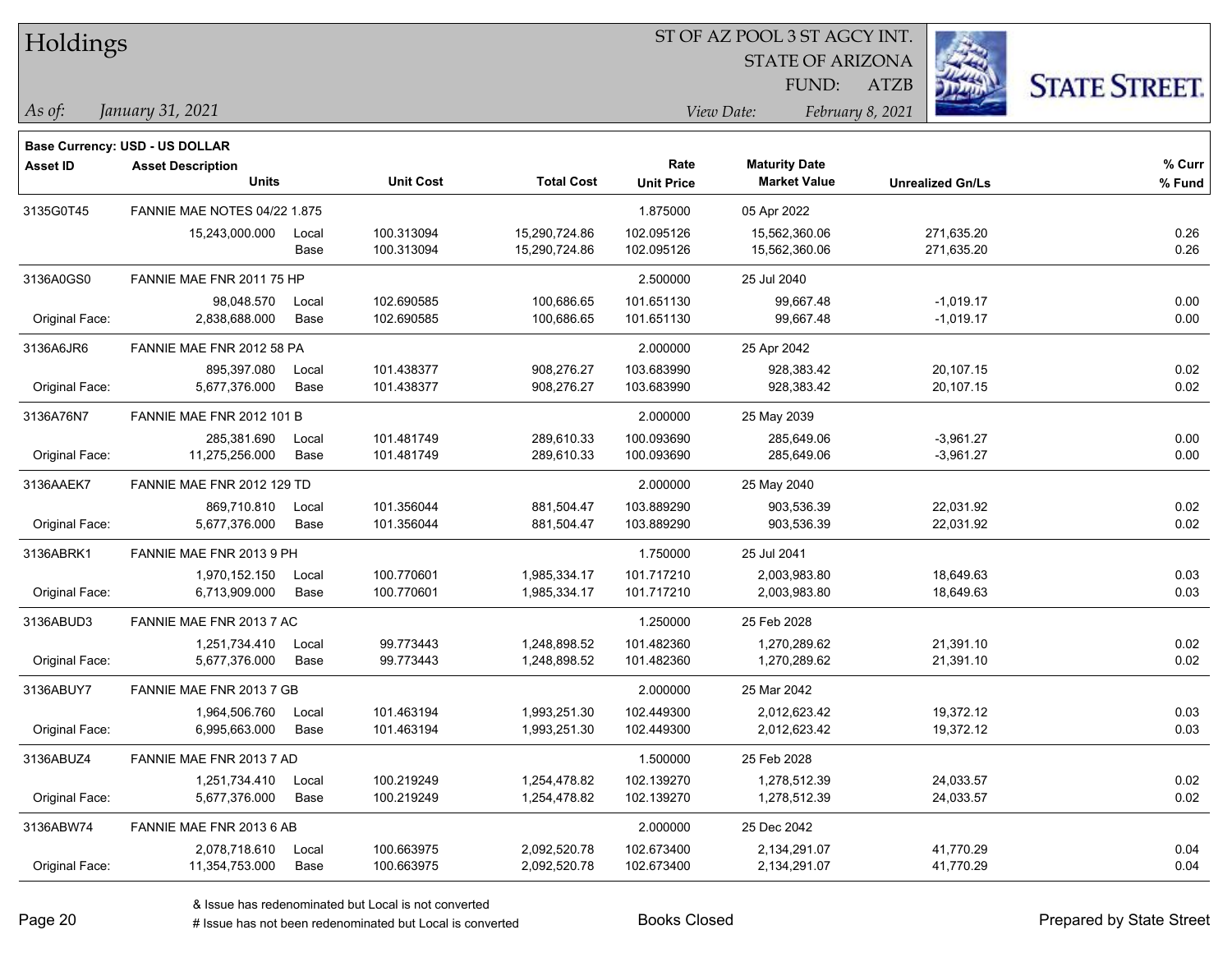| Holdings        |                                       |       |                  | ST OF AZ POOL 3 ST AGCY INT. |                   |                                |                         |                      |  |  |
|-----------------|---------------------------------------|-------|------------------|------------------------------|-------------------|--------------------------------|-------------------------|----------------------|--|--|
|                 |                                       |       |                  |                              |                   | <b>STATE OF ARIZONA</b>        |                         |                      |  |  |
|                 |                                       |       |                  |                              |                   | FUND:                          | <b>ATZB</b>             | <b>STATE STREET.</b> |  |  |
| $\vert$ As of:  | January 31, 2021                      |       |                  |                              |                   | View Date:<br>February 8, 2021 |                         |                      |  |  |
|                 | <b>Base Currency: USD - US DOLLAR</b> |       |                  |                              |                   |                                |                         |                      |  |  |
| <b>Asset ID</b> | <b>Asset Description</b>              |       |                  |                              | Rate              | <b>Maturity Date</b>           |                         | % Curr               |  |  |
|                 | <b>Units</b>                          |       | <b>Unit Cost</b> | <b>Total Cost</b>            | <b>Unit Price</b> | <b>Market Value</b>            | <b>Unrealized Gn/Ls</b> | % Fund               |  |  |
| 3136ACJX0       | FANNIE MAE FNR 2013 17 PB             |       |                  |                              | 1.750000          | 25 Mar 2039                    |                         |                      |  |  |
|                 | 250,429.280                           | Local | 100.383046       | 251,388.54                   | 100.122450        | 250,735.93                     | $-652.61$               | 0.00                 |  |  |
| Original Face:  | 5,677,376.000                         | Base  | 100.383046       | 251,388.54                   | 100.122450        | 250,735.93                     | $-652.61$               | 0.00                 |  |  |
| 3136AD2H1       | FANNIE MAE FNR 2013 43 XP             |       |                  |                              | 1.500000          | 25 Aug 2041                    |                         |                      |  |  |
|                 | 595,006.880                           | Local | 98.650158        | 586,975.23                   | 101.939180        | 606,545.13                     | 19,569.90               | 0.01                 |  |  |
| Original Face:  | 2,000,000.000                         | Base  | 98.650158        | 586,975.23                   | 101.939180        | 606,545.13                     | 19,569.90               | 0.01                 |  |  |
| 3136AEBJ5       | FANNIE MAE FNR 2013 47 YA             |       |                  |                              | 2.000000          | 25 May 2040                    |                         |                      |  |  |
|                 | 1,592,618.440                         | Local | 101.538342       | 1,617,118.36                 | 103.889290        | 1,654,559.99                   | 37,441.63               | 0.03                 |  |  |
| Original Face:  | 8,516,065.000                         | Base  | 101.538342       | 1,617,118.36                 | 103.889290        | 1,654,559.99                   | 37,441.63               | 0.03                 |  |  |
| 3136AELZ8       | FANNIE MAE FNR 2013 62 DB             |       |                  |                              | 1.250000          | 25 Jun 2028                    |                         |                      |  |  |
|                 | 1,069,236.060                         | Local | 99.892710        | 1,068,088.88                 | 101.255130        | 1,082,656.36                   | 14,567.48               | 0.02                 |  |  |
| Original Face:  | 5,677,376.000                         | Base  | 99.892710        | 1,068,088.88                 | 101.255130        | 1,082,656.36                   | 14,567.48               | 0.02                 |  |  |
| 3136AJ2X3       | FANNIE MAE FNR 2014 25 WA             |       |                  |                              | 1.500000          | 25 May 2029                    |                         |                      |  |  |
|                 | 1,912,300.210                         | Local | 98.585007        | 1,885,241.30                 | 102.310730        | 1,956,488.30                   | 71,247.00               | 0.03                 |  |  |
| Original Face:  | 6,060,416.000                         | Base  | 98.585007        | 1,885,241.30                 | 102.310730        | 1,956,488.30                   | 71,247.00               | 0.03                 |  |  |
| 3136G4A37       | FANNIE MAE NOTES 07/25 0.67           |       |                  |                              | 0.670000          | 28 Jul 2025                    |                         |                      |  |  |
|                 | 10,000,000.000                        | Local | 100.000000       | 10,000,000.00                | 99.827721         | 9,982,772.10                   | $-17,227.90$            | 0.17                 |  |  |
|                 |                                       | Base  | 100.000000       | 10,000,000.00                | 99.827721         | 9,982,772.10                   | $-17,227.90$            | 0.17                 |  |  |
| 3136G4X40       | FANNIE MAE NOTES 08/25 0.6            |       |                  |                              | 0.600000          | 26 Aug 2025                    |                         |                      |  |  |
|                 | 10,000,000.000                        | Local | 99.982640        | 9,998,264.04                 | 99.995402         | 9,999,540.20                   | 1,276.16                | 0.17                 |  |  |
|                 |                                       | Base  | 99.982640        | 9,998,264.04                 | 99.995402         | 9,999,540.20                   | 1,276.16                | 0.17                 |  |  |
| 3137A1UN1       | FREDDIE MAC FHR 3725 PC               |       |                  |                              | 2.250000          | 15 Jan 2040                    |                         |                      |  |  |
|                 | 261,515.520                           | Local | 98.324398        | 257,133.56                   | 102.933870        | 269,188.05                     | 12,054.49               | 0.00                 |  |  |
| Original Face:  | 2,838,688.000                         | Base  | 98.324398        | 257,133.56                   | 102.933870        | 269,188.05                     | 12,054.49               | 0.00                 |  |  |
| 3137A62S0       | FREDDIE MAC FHR 3796 PE               |       |                  |                              | 2.000000          | 15 Feb 2040                    |                         |                      |  |  |
|                 | 448,390.060                           | Local | 100.126412       | 448,956.88                   | 101.197080        | 453,757.65                     | 4,800.77                | 0.01                 |  |  |
| Original Face:  | 5,946,910.000                         | Base  | 100.126412       | 448,956.88                   | 101.197080        | 453,757.65                     | 4,800.77                | 0.01                 |  |  |
| 3137A7HC7       | FREDDIE MAC FHR 3800 KE               |       |                  |                              | 3.500000          | 15 Feb 2026                    |                         |                      |  |  |
|                 | 80,315.730                            | Local | 102.875389       | 82,625.12                    | 105.070900        | 84,388.46                      | 1,763.34                | 0.00                 |  |  |
| Original Face:  | 500,000.000                           | Base  | 102.875389       | 82,625.12                    | 105.070900        | 84,388.46                      | 1,763.34                | 0.00                 |  |  |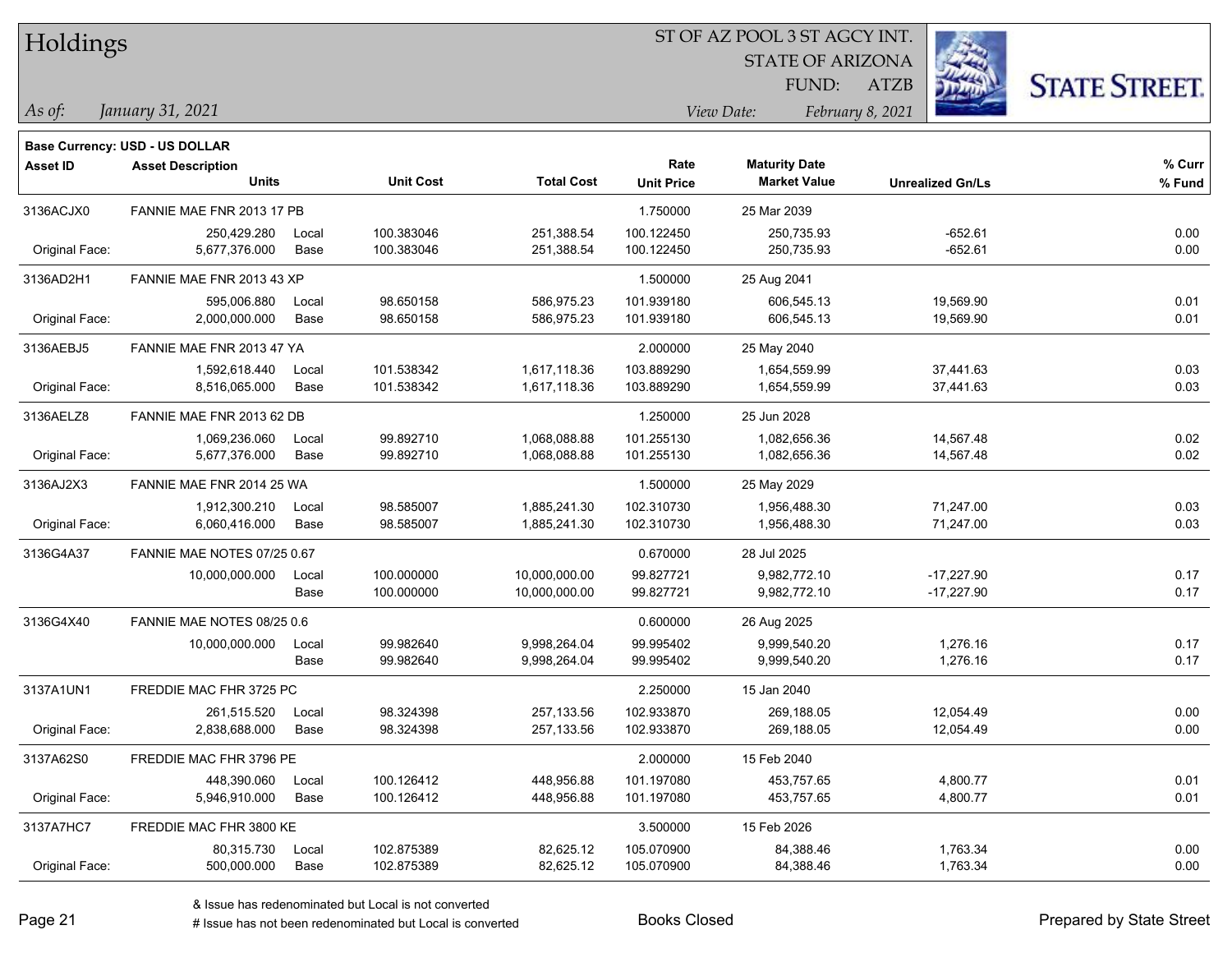| Holdings |
|----------|
|          |

STATE OF ARIZONA FUND:

ATZB



*January 31, 2021 As of: View Date: February 8, 2021*

| Base Currency: USD - US DOLLAR |                                |                                                                                                                                                                                                                                                                                   |                                |                                 |                                 |                                   |                                     |
|--------------------------------|--------------------------------|-----------------------------------------------------------------------------------------------------------------------------------------------------------------------------------------------------------------------------------------------------------------------------------|--------------------------------|---------------------------------|---------------------------------|-----------------------------------|-------------------------------------|
| <b>Asset Description</b>       |                                |                                                                                                                                                                                                                                                                                   |                                | Rate                            | <b>Maturity Date</b>            |                                   | % Curr<br>% Fund                    |
|                                |                                |                                                                                                                                                                                                                                                                                   |                                |                                 |                                 |                                   |                                     |
|                                |                                |                                                                                                                                                                                                                                                                                   |                                | 2.500000                        | 15 Nov 2040                     |                                   |                                     |
| 476,050.860                    | Local                          | 101.320922                                                                                                                                                                                                                                                                        | 482,339.12                     | 101.747020                      | 484,367.56                      | 2,028.44                          | 0.01                                |
|                                |                                |                                                                                                                                                                                                                                                                                   |                                |                                 |                                 |                                   | 0.01                                |
|                                |                                |                                                                                                                                                                                                                                                                                   |                                | 2.500000                        | 15 Oct 2040                     |                                   |                                     |
| 270,365.840                    | Local                          | 99.427132                                                                                                                                                                                                                                                                         | 268,817.00                     | 102.046720                      | 275,899.47                      | 7,082.47                          | 0.00                                |
| 2,838,688.000                  | Base                           | 99.427132                                                                                                                                                                                                                                                                         | 268,817.00                     | 102.046720                      | 275,899.47                      | 7,082.47                          | 0.00                                |
|                                |                                |                                                                                                                                                                                                                                                                                   |                                | 2.000000                        | 15 Jul 2041                     |                                   |                                     |
| 421,143.010                    | Local                          | 99.978433                                                                                                                                                                                                                                                                         | 421,052.18                     | 102.788360                      | 432,885.99                      | 11,833.81                         | 0.01                                |
| 2,838,688.000                  | Base                           | 99.978433                                                                                                                                                                                                                                                                         | 421,052.18                     | 102.788360                      | 432,885.99                      | 11,833.81                         | 0.01                                |
|                                |                                |                                                                                                                                                                                                                                                                                   |                                | 2.000000                        | 15 May 2041                     |                                   |                                     |
| 286,964.930                    | Local                          | 99.956984                                                                                                                                                                                                                                                                         | 286,841.49                     | 103.075360                      | 295,790.13                      | 8,948.64                          | 0.00                                |
| 3,247,459.000                  | Base                           | 99.956984                                                                                                                                                                                                                                                                         | 286,841.49                     | 103.075360                      | 295,790.13                      | 8,948.64                          | 0.00                                |
|                                |                                |                                                                                                                                                                                                                                                                                   |                                | 3.000000                        | 15 Mar 2027                     |                                   |                                     |
| 923,929.190                    | Local                          | 100.179028                                                                                                                                                                                                                                                                        | 925,583.28                     | 105.331200                      | 973,185.70                      | 47,602.42                         | 0.02                                |
| 5,677,376.000                  | Base                           | 100.179028                                                                                                                                                                                                                                                                        | 925,583.28                     | 105.331200                      | 973,185.70                      | 47,602.42                         | 0.02                                |
|                                |                                |                                                                                                                                                                                                                                                                                   |                                | 2.000000                        | 15 Feb 2041                     |                                   |                                     |
| 1,224,702.460                  | Local                          | 100.350261                                                                                                                                                                                                                                                                        | 1,228,992.11                   | 102.061550                      | 1,249,950.31                    | 20,958.20                         | 0.02                                |
| 8,516,065.000                  | Base                           | 100.350261                                                                                                                                                                                                                                                                        | 1,228,992.11                   | 102.061550                      | 1,249,950.31                    | 20,958.20                         | 0.02                                |
|                                |                                |                                                                                                                                                                                                                                                                                   |                                | 1.500000                        | 15 Jan 2028                     |                                   |                                     |
| 1,531,639.830                  | Local                          | 100.059092                                                                                                                                                                                                                                                                        | 1,532,544.90                   | 101.826160                      | 1,559,610.02                    | 27,065.12                         | 0.03                                |
| 7,380,589.000                  | Base                           | 100.059092                                                                                                                                                                                                                                                                        | 1,532,544.90                   | 101.826160                      | 1,559,610.02                    | 27,065.12                         | 0.03                                |
|                                |                                |                                                                                                                                                                                                                                                                                   |                                | 2.000000                        | 15 Feb 2043                     |                                   |                                     |
| 2,034,297.500                  | Local                          | 101.225066                                                                                                                                                                                                                                                                        | 2,059,218.98                   | 102.658650                      | 2,088,382.35                    | 29,163.37                         | 0.04                                |
| 5,677,376.000                  | Base                           | 101.225066                                                                                                                                                                                                                                                                        | 2,059,218.98                   | 102.658650                      | 2,088,382.35                    | 29,163.37                         | 0.04                                |
|                                |                                |                                                                                                                                                                                                                                                                                   |                                | 1.500000                        | 15 Dec 2042                     |                                   |                                     |
| 1,245,850.830                  | Local                          | 100.023068                                                                                                                                                                                                                                                                        | 1,246,138.22                   | 100.968460                      | 1,257,916.40                    | 11,778.18                         | 0.02                                |
| 5,677,376.000                  | Base                           | 100.023068                                                                                                                                                                                                                                                                        | 1,246,138.22                   | 100.968460                      | 1,257,916.40                    | 11,778.18                         | 0.02                                |
|                                |                                |                                                                                                                                                                                                                                                                                   |                                | 1.750000                        | 15 Dec 2042                     |                                   |                                     |
| 3,114,627.290                  | Local                          | 100.715169                                                                                                                                                                                                                                                                        | 3,136,902.13                   | 102.164340                      | 3,182,038.41                    | 45,136.28                         | 0.05                                |
| 14, 193, 441.000               | Base                           | 100.715169                                                                                                                                                                                                                                                                        | 3,136,902.13                   | 102.164340                      | 3,182,038.41                    | 45,136.28                         | 0.05                                |
|                                | <b>Units</b><br>11,354,753.000 | FREDDIE MAC FHR 3890 BA<br>Base<br>FREDDIE MAC FHR 3919 CD<br>FREDDIE MAC FHR 3934 PB<br>FREDDIE MAC FHR 3935 JA<br>FREDDIE MAC FHR 4024 C<br>FREDDIE MAC FHR 4060 JC<br>FREDDIE MAC FHR 4152 AG<br>FREDDIE MAC FHR 4161 CD<br>FREDDIE MAC FHR 4165 TD<br>FREDDIE MAC FHR 4165 TE | <b>Unit Cost</b><br>101.320922 | <b>Total Cost</b><br>482,339.12 | <b>Unit Price</b><br>101.747020 | <b>Market Value</b><br>484,367.56 | <b>Unrealized Gn/Ls</b><br>2,028.44 |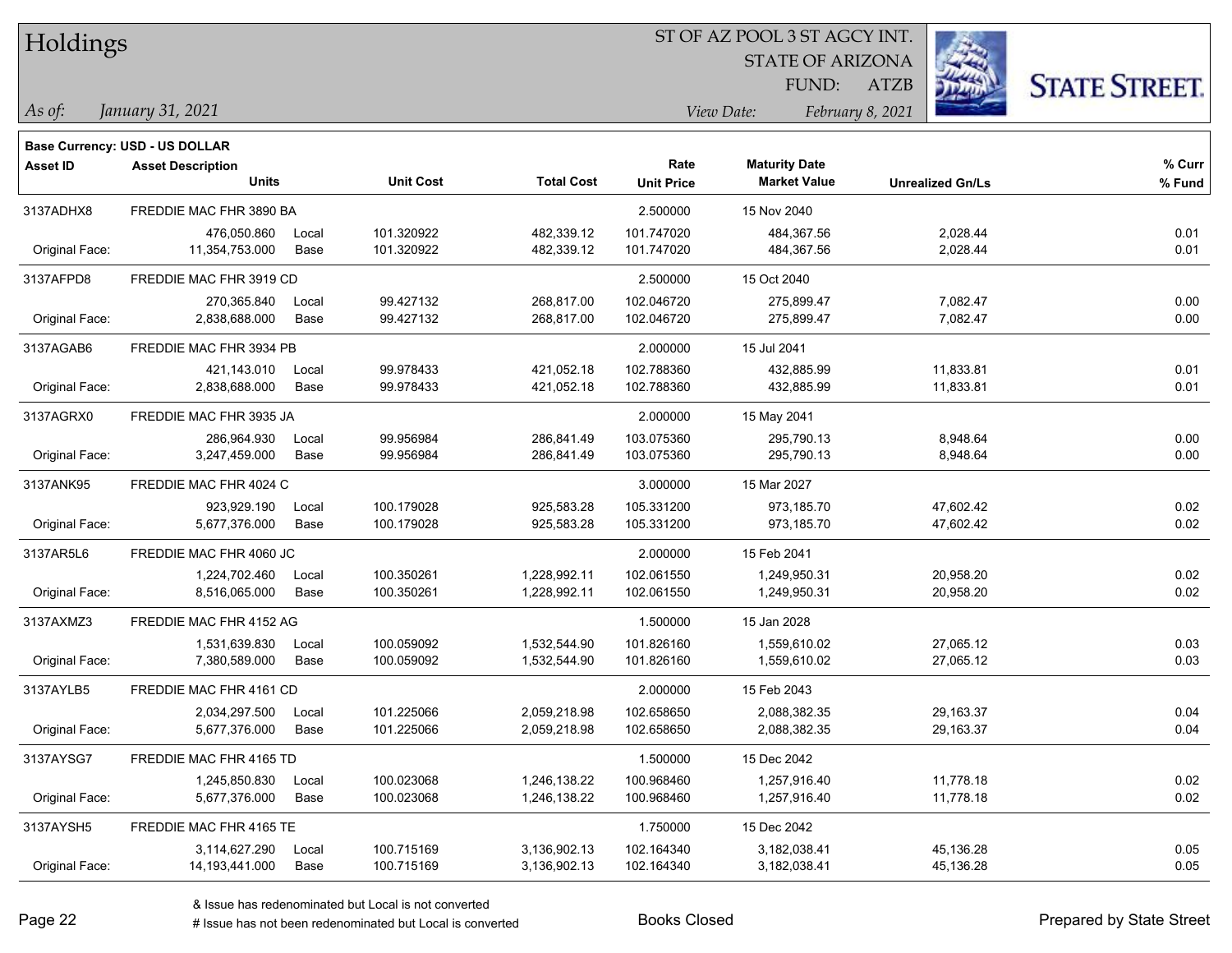|  | <b>Holdings</b> |
|--|-----------------|
|  |                 |

STATE OF ARIZONA

ATZB



*January 31, 2021 As of: View Date: February 8, 2021*

**Base Currency: USD - US DOLLAR**

FUND:

| Asset ID       | <b>Asset Description</b><br><b>Units</b> |       | <b>Unit Cost</b> | <b>Total Cost</b> | Rate<br><b>Unit Price</b> | <b>Maturity Date</b><br><b>Market Value</b> | <b>Unrealized Gn/Ls</b> | % Curr<br>% Fund |
|----------------|------------------------------------------|-------|------------------|-------------------|---------------------------|---------------------------------------------|-------------------------|------------------|
| 3137B0GK4      | FREDDIE MAC FHR 4173 AG                  |       |                  |                   | 2.000000                  | 15 Mar 2043                                 |                         |                  |
|                | 2,230,577.180                            | Local | 100.455751       | 2,240,743.06      | 102.198770                | 2,279,622.44                                | 38,879.38               | 0.04             |
| Original Face: | 14, 193, 441.000                         | Base  | 100.455751       | 2,240,743.06      | 102.198770                | 2,279,622.44                                | 38,879.38               | 0.04             |
| 3137B1EM0      | FREDDIE MAC FHR 4191 AP                  |       |                  |                   | 2.000000                  | 15 Mar 2043                                 |                         |                  |
|                | 735,358.200                              | Local | 99.897685        | 734,605.82        | 103.304490                | 759,658.04                                  | 25,052.22               | 0.01             |
| Original Face: | 3,250,000.000                            | Base  | 99.897685        | 734,605.82        | 103.304490                | 759,658.04                                  | 25,052.22               | 0.01             |
| 3137B1VH2      | FREDDIE MAC FHR 4210 AC                  |       |                  |                   | 2.000000                  | 15 Mar 2040                                 |                         |                  |
|                | 1,211,765.000                            | Local | 100.501556       | 1,217,842.68      | 101.212710                | 1,226,460.20                                | 8,617.52                | 0.02             |
| Original Face: | 5,677,376.000                            | Base  | 100.501556       | 1,217,842.68      | 101.212710                | 1,226,460.20                                | 8,617.52                | 0.02             |
| 3137B1ZD7      | FREDDIE MAC FHR 4204 QA                  |       |                  |                   | 1.500000                  | 15 Jul 2042                                 |                         |                  |
|                | 2,107,656.680                            | Local | 99.907965        | 2,105,716.89      | 102.343350                | 2,157,046.45                                | 51,329.56               | 0.04             |
| Original Face: | 8,516,065.000                            | Base  | 99.907965        | 2,105,716.89      | 102.343350                | 2,157,046.45                                | 51,329.56               | 0.04             |
| 3137B2CF5      | FREDDIE MAC FHR 4203 DC                  |       |                  |                   | 1.750000                  | 15 Apr 2033                                 |                         |                  |
|                | 518,592.300                              | Local | 98.009643        | 508,270.46        | 102.522740                | 531,675.04                                  | 23,404.58               | 0.01             |
| Original Face: | 2,500,000.000                            | Base  | 98.009643        | 508,270.46        | 102.522740                | 531,675.04                                  | 23,404.58               | 0.01             |
| 3137BUFZ6      | FREDDIE MAC FHR 4646 TB                  |       |                  |                   | 3.500000                  | 15 Apr 2028                                 |                         |                  |
|                | 2,940,285.900                            | Local | 102.470446       | 3,012,924.08      | 102.833930                | 3,023,611.54                                | 10,687.46               | 0.05             |
| Original Face: | 10,000,000.000                           | Base  | 102.470446       | 3,012,924.08      | 102.833930                | 3,023,611.54                                | 10,687.46               | 0.05             |
| 3137BVEP7      | FREDDIE MAC FHR 4655 JA                  |       |                  |                   | 3.000000                  | 15 Oct 2040                                 |                         |                  |
|                | 363,855.700                              | Local | 101.693729       | 370,018.43        | 100.170640                | 364,476.58                                  | $-5,541.85$             | 0.01             |
| Original Face: | 5,000,000.000                            | Base  | 101.693729       | 370,018.43        | 100.170640                | 364,476.58                                  | $-5,541.85$             | 0.01             |
| 3137F8AW3      | FREDDIE MAC FHR 5058 BD                  |       |                  |                   | 3.000000                  | 25 Dec 2035                                 |                         |                  |
|                | 4,907,790.800                            | Local | 102.624703       | 5,036,605.74      | 102.119848                | 5,011,828.51                                | -24,777.23              | 0.08             |
| Original Face: | 5,000,000.000                            | Base  | 102.624703       | 5,036,605.74      | 102.119848                | 5,011,828.51                                | $-24,777.23$            | 0.08             |
| 31393DDG3      | FANNIE MAE FNR 2003 58 M                 |       |                  |                   | 3.500000                  | 25 Jul 2033                                 |                         |                  |
|                | 510.646.640                              | Local | 101.105755       | 516,293.14        | 108.726470                | 555,208.07                                  | 38,914.93               | 0.01             |
| Original Face: | 44,567,405.000                           | Base  | 101.105755       | 516,293.14        | 108.726470                | 555,208.07                                  | 38,914.93               | 0.01             |
| 31396WBV7      | FANNIE MAE FNR 2007 56 EP                |       |                  |                   | 5.500000                  | 25 Jun 2027                                 |                         |                  |
|                | 20,040.680                               | Local | 106.566743       | 21,356.70         | 110.185990                | 22,082.02                                   | 725.32                  | 0.00             |
| Original Face: | 1,000,000.000                            | Base  | 106.566743       | 21,356.70         | 110.185990                | 22,082.02                                   | 725.32                  | 0.00             |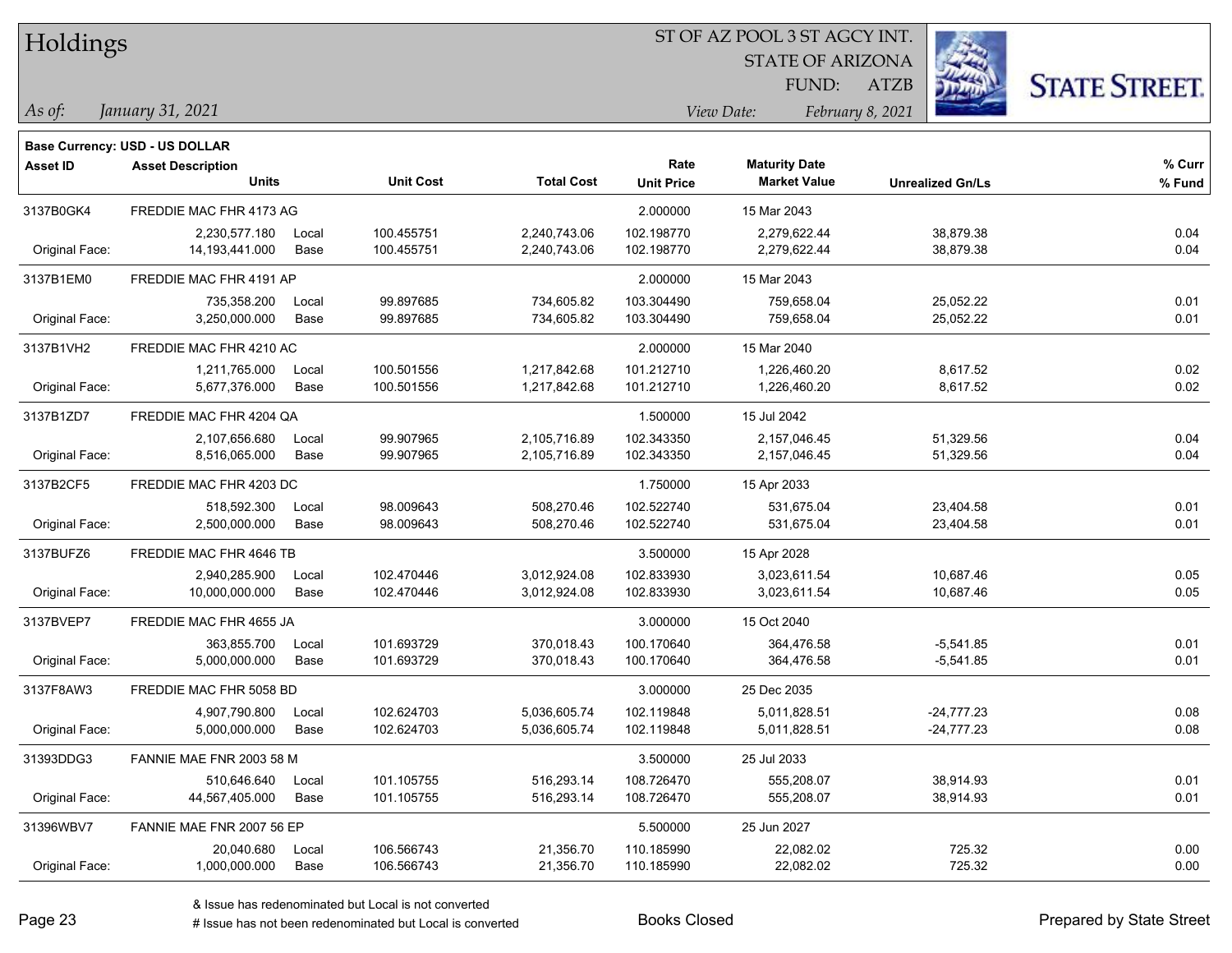|  |  | Holdings |
|--|--|----------|
|--|--|----------|

STATE OF ARIZONA

ATZB



FUND:

*January 31, 2021 As of: View Date: February 8, 2021*

|                 | <b>Base Currency: USD - US DOLLAR</b>           |       |                  |                   |                   |                      |                         |        |
|-----------------|-------------------------------------------------|-------|------------------|-------------------|-------------------|----------------------|-------------------------|--------|
| <b>Asset ID</b> | <b>Asset Description</b>                        |       |                  |                   | Rate              | <b>Maturity Date</b> |                         | % Curr |
|                 | <b>Units</b>                                    |       | <b>Unit Cost</b> | <b>Total Cost</b> | <b>Unit Price</b> | <b>Market Value</b>  | <b>Unrealized Gn/Ls</b> | % Fund |
| 31397NJ30       | FANNIE MAE FNR 2009 29 PA                       |       |                  |                   | 5.000000          | 25 May 2049          |                         |        |
|                 | 754,382.090                                     | Local | 105.668712       | 797,145.84        | 117.010200        | 882,703.99           | 85,558.15               | 0.01   |
| Original Face:  | 24,898,134.000                                  | Base  | 105.668712       | 797,145.84        | 117.010200        | 882,703.99           | 85,558.15               | 0.01   |
| 31398SP80       | FANNIE MAE FNR 2010 135 EA                      |       |                  |                   | 3.000000          | 25 Jan 2040          |                         |        |
|                 | 191,204.260                                     | Local | 99.256272        | 189,782.22        | 101.716320        | 194,485.94           | 4,703.72                | 0.00   |
| Original Face:  | 5,677,376.000                                   | Base  | 99.256272        | 189,782.22        | 101.716320        | 194,485.94           | 4,703.72                | 0.00   |
| 31398WC36       | FREDDIE MAC FHR 3620 PA                         |       |                  |                   | 4.500000          | 15 Dec 2039          |                         |        |
|                 | 286,662.930                                     | Local | 104.829205       | 300,506.47        | 108.779320        | 311.829.99           | 11,323.52               | 0.01   |
| Original Face:  | 8,516,065.000                                   | Base  | 104.829205       | 300,506.47        | 108.779320        | 311,829.99           | 11,323.52               | 0.01   |
| 31422B3T5       | FARMER MAC NOTES 09/21 VAR                      |       |                  |                   | 0.070000          | 01 Sep 2021          |                         |        |
|                 | 20,000,000.000                                  | Local | 100.000000       | 20,000,000.00     | 100.006095        | 20,001,219.00        | 1,219.00                | 0.34   |
|                 |                                                 | Base  | 100.000000       | 20,000,000.00     | 100.006095        | 20,001,219.00        | 1,219.00                | 0.34   |
| 31422B4M9       | FARMER MAC NOTES 07/21 VAR                      |       |                  |                   | 0.060000          | 02 Jul 2021          |                         |        |
|                 | 25,000,000.000                                  | Local | 100.000000       | 25,000,000.00     | 99.997096         | 24,999,274.00        | $-726.00$               | 0.42   |
|                 |                                                 | Base  | 100.000000       | 25,000,000.00     | 99.997096         | 24,999,274.00        | $-726.00$               | 0.42   |
| 31677QBP3       | FIFTH THIRD BANK SR UNSECURED 07/21 VAR         |       |                  |                   | 0.655250          | 26 Jul 2021          |                         |        |
|                 | 2,000,000.000                                   | Local | 100.000000       | 2,000,000.00      | 100.160002        | 2,003,200.04         | 3,200.04                | 0.03   |
|                 |                                                 | Base  | 100.000000       | 2,000,000.00      | 100.160002        | 2,003,200.04         | 3,200.04                | 0.03   |
| 345397YP2       | FORD MOTOR CREDIT CO LLC SR UNSECURED 08/22 VAR |       |                  |                   | 1.295750          | 03 Aug 2022          |                         |        |
|                 | 20,000,000.000                                  | Local | 100.000000       | 20,000,000.00     | 98.125000         | 19,625,000.00        | $-375,000.00$           | 0.33   |
|                 |                                                 | Base  | 100.000000       | 20,000,000.00     | 98.125000         | 19,625,000.00        | $-375,000.00$           | 0.33   |
| 369550AW8       | GENERAL DYNAMICS CORP COMPANY GUAR 08/23 1.875  |       |                  |                   | 1.875000          | 15 Aug 2023          |                         |        |
|                 | 1,250,000.000                                   | Local | 103.473814       | 1,293,422.68      | 103.739210        | 1,296,740.13         | 3,317.45                | 0.02   |
|                 |                                                 | Base  | 103.473814       | 1,293,422.68      | 103.739210        | 1,296,740.13         | 3,317.45                | 0.02   |
| 369550BF4       | GENERAL DYNAMICS CORP COMPANY GUAR 05/21 VAR    |       |                  |                   | 0.593630          | 11 May 2021          |                         |        |
|                 | 5,000,000.000                                   | Local | 100.000000       | 5,000,000.00      | 100.096000        | 5,004,800.00         | 4,800.00                | 0.08   |
|                 |                                                 | Base  | 100.000000       | 5,000,000.00      | 100.096000        | 5,004,800.00         | 4,800.00                | 0.08   |
| 370334CB8       | GENERAL MILLS INC SR UNSECURED 04/21 VAR        |       |                  |                   | 0.763380          | 16 Apr 2021          |                         |        |

# Issue has not been redenominated but Local is converted Books Closed Prepared by State Street

6,375,000.000 Local 100.045316 6,377,888.90 100.103961 6,381,627.51 3,738.61 0.11

Base 100.045316 6,377,888.90 100.103961 6,381,627.51 3,738.61 0.11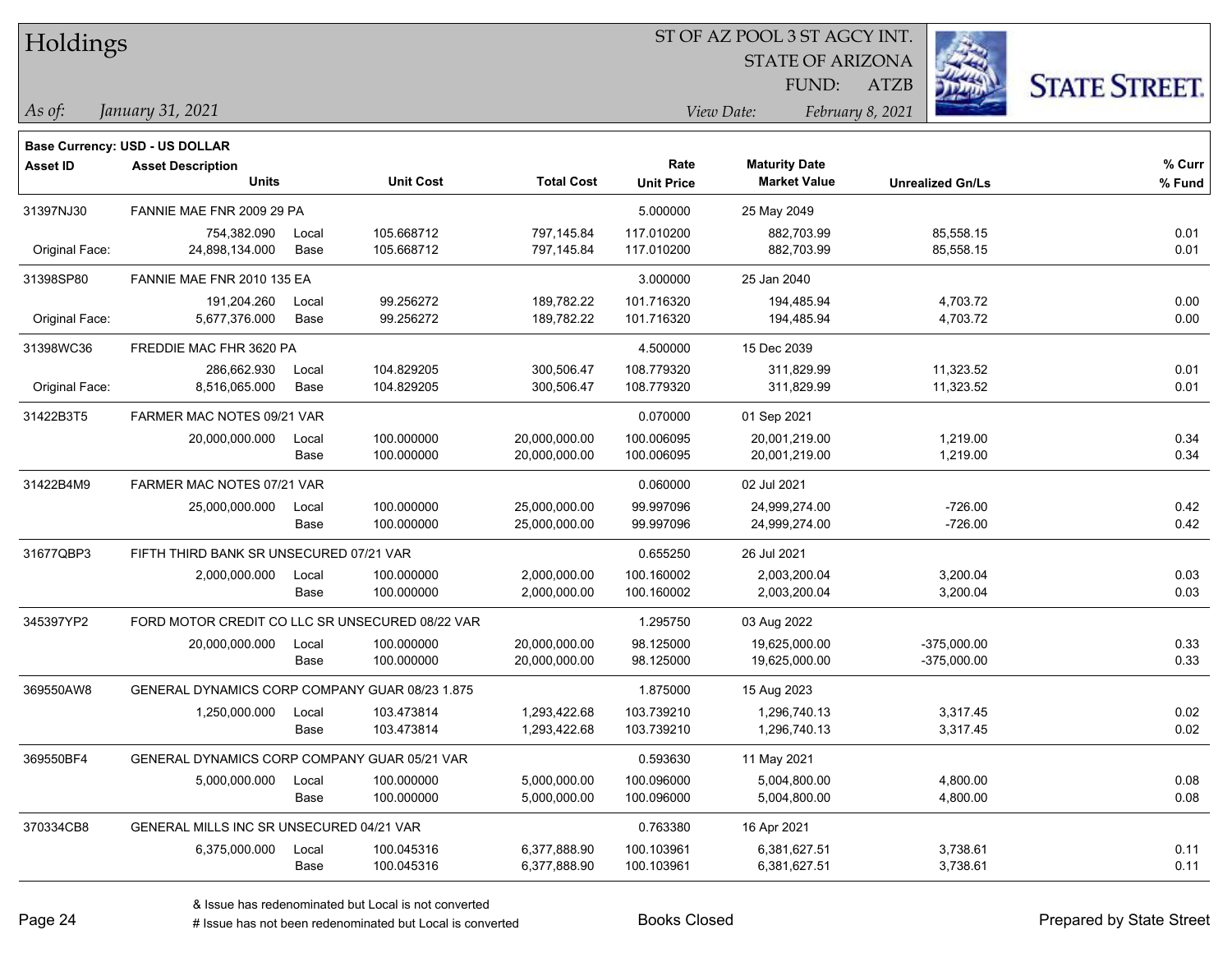| 51 OF AZ POOL 3 51 AGCY INT.<br>Holdings |                                                  |       |                  |                   |                   |                         |                         |                      |
|------------------------------------------|--------------------------------------------------|-------|------------------|-------------------|-------------------|-------------------------|-------------------------|----------------------|
|                                          |                                                  |       |                  |                   |                   | <b>STATE OF ARIZONA</b> |                         |                      |
|                                          |                                                  |       |                  |                   |                   | FUND:                   | <b>ATZB</b>             | <b>STATE STREET.</b> |
| As of:                                   | January 31, 2021                                 |       |                  |                   |                   | View Date:              | February 8, 2021        |                      |
|                                          | <b>Base Currency: USD - US DOLLAR</b>            |       |                  |                   |                   |                         |                         |                      |
| <b>Asset ID</b>                          | <b>Asset Description</b>                         |       |                  |                   | Rate              | <b>Maturity Date</b>    |                         | % Curr               |
|                                          | <b>Units</b>                                     |       | <b>Unit Cost</b> | <b>Total Cost</b> | <b>Unit Price</b> | <b>Market Value</b>     | <b>Unrealized Gn/Ls</b> | % Fund               |
| 370334CE2                                | GENERAL MILLS INC SR UNSECURED 10/23 3.7         |       |                  |                   | 3.700000          | 17 Oct 2023             |                         |                      |
|                                          | 2,610,000.000                                    | Local | 108.314450       | 2,827,007.15      | 108.562224        | 2,833,474.05            | 6,466.90                | 0.05                 |
|                                          |                                                  | Base  | 108.314450       | 2,827,007.15      | 108.562224        | 2,833,474.05            | 6,466.90                | 0.05                 |
| 375558BW2                                | GILEAD SCIENCES INC SR UNSECURED 09/23 0.75      |       |                  |                   | 0.750000          | 29 Sep 2023             |                         |                      |
|                                          | 10,000,000.000                                   | Local | 99.976890        | 9,997,689.04      | 100.202060        | 10,020,206.00           | 22,516.96               | 0.17                 |
|                                          |                                                  | Base  | 99.976890        | 9,997,689.04      | 100.202060        | 10,020,206.00           | 22,516.96               | 0.17                 |
| 377373AL9                                | GLAXOSMITHKLINE CAPITAL COMPANY GUAR 10/23 0.534 |       |                  |                   | 0.534000          | 01 Oct 2023             |                         |                      |
|                                          | 5,000,000.000                                    | Local | 100.000000       | 5,000,000.00      | 99.941816         | 4,997,090.80            | $-2,909.20$             | 0.08                 |
|                                          |                                                  | Base  | 100.000000       | 5,000,000.00      | 99.941816         | 4,997,090.80            | $-2,909.20$             | 0.08                 |
| 38150AEL5                                | GOLDMAN SACHS GROUP INC SR UNSECURED 12/25 1     |       |                  |                   | 1.000000          | 21 Dec 2025             |                         |                      |
|                                          | 20,000,000.000                                   | Local | 100.000000       | 20,000,000.00     | 99.726810         | 19,945,362.00           | $-54,638.00$            | 0.33                 |
|                                          |                                                  | Base  | 100.000000       | 20,000,000.00     | 99.726810         | 19,945,362.00           | $-54,638.00$            | 0.33                 |
| 38376JFP4                                | GOVERNMENT NATIONAL MORTGAGE A GNR 2009 106 HA   |       |                  |                   | 4.000000          | 16 Nov 2039             |                         |                      |
|                                          | 51,822.100                                       | Local | 105.154770       | 54,493.41         | 111.246880        | 57,650.47               | 3,157.06                | 0.00                 |
| Original Face:                           | 877,500.000                                      | Base  | 105.154770       | 54,493.41         | 111.246880        | 57,650.47               | 3,157.06                | 0.00                 |
| 38378BWR6                                | GOVERNMENT NATIONAL MORTGAGE A GNR 2012 83 AC    |       |                  |                   | 1.718500          | 16 May 2045             |                         |                      |
|                                          | 1,617,064.610                                    | Local | 98.904294        | 1,599,346.34      | 101.840760        | 1,646,830.89            | 47,484.55               | 0.03                 |
| Original Face:                           | 3,000,000.000                                    | Base  | 98.904294        | 1,599,346.34      | 101.840760        | 1,646,830.89            | 47,484.55               | 0.03                 |
| 38378BX38                                | GOVERNMENT NATIONAL MORTGAGE A GNR 2012 132 AC   |       |                  |                   | 1.619870          | 16 Jun 2053             |                         |                      |
|                                          | 2,753,736.010                                    | Local | 95.567518        | 2,631,677.17      | 101.418340        | 2,792,793.35            | 161,116.18              | 0.05                 |
| Original Face:                           | 10,000,000.000                                   | Base  | 95.567518        | 2,631,677.17      | 101.418340        | 2,792,793.35            | 161,116.18              | 0.05                 |
| 38378EQC0                                | GOVERNMENT NATIONAL MORTGAGE A GNR 2012 69 QC    |       |                  |                   | 2.000000          | 16 Mar 2041             |                         |                      |
|                                          | 2,477,695.160                                    | Local | 102.010766       | 2,527,515.81      | 103.369090        | 2,561,170.94            | 33,655.13               | 0.04                 |
| Original Face:                           | 10,493,495.000                                   | Base  | 102.010766       | 2,527,515.81      | 103.369090        | 2,561,170.94            | 33,655.13               | 0.04                 |
| 38379UW28                                | GOVERNMENT NATIONAL MORTGAGE A GNR 2016 158 AE   |       |                  |                   | 2.050000          | 16 Aug 2057             |                         |                      |
|                                          | 3,712,875.370                                    | Local | 96.478556        | 3,582,128.56      | 102.632990        | 3,810,635.01            | 228,506.45              | 0.06                 |
| Original Face:                           | 5,000,000.000                                    | Base  | 96.478556        | 3,582,128.56      | 102.632990        | 3,810,635.01            | 228,506.45              | 0.06                 |
| 38380GPY4                                | GOVERNMENT NATIONAL MORTGAGE A GNR 2017 118 KH   |       |                  |                   | 2.250000          | 20 Oct 2046             |                         |                      |
|                                          | 1,162,808.740                                    | Local | 99.903353        | 1,161,684.92      | 102.154760        | 1,187,864.48            | 26,179.56               | 0.02                 |
| Original Face:                           | 5,000,000.000                                    | Base  | 99.903353        | 1,161,684.92      | 102.154760        | 1,187,864.48            | 26,179.56               | 0.02                 |

ST OF A Z POOL 2 ST ACCV INT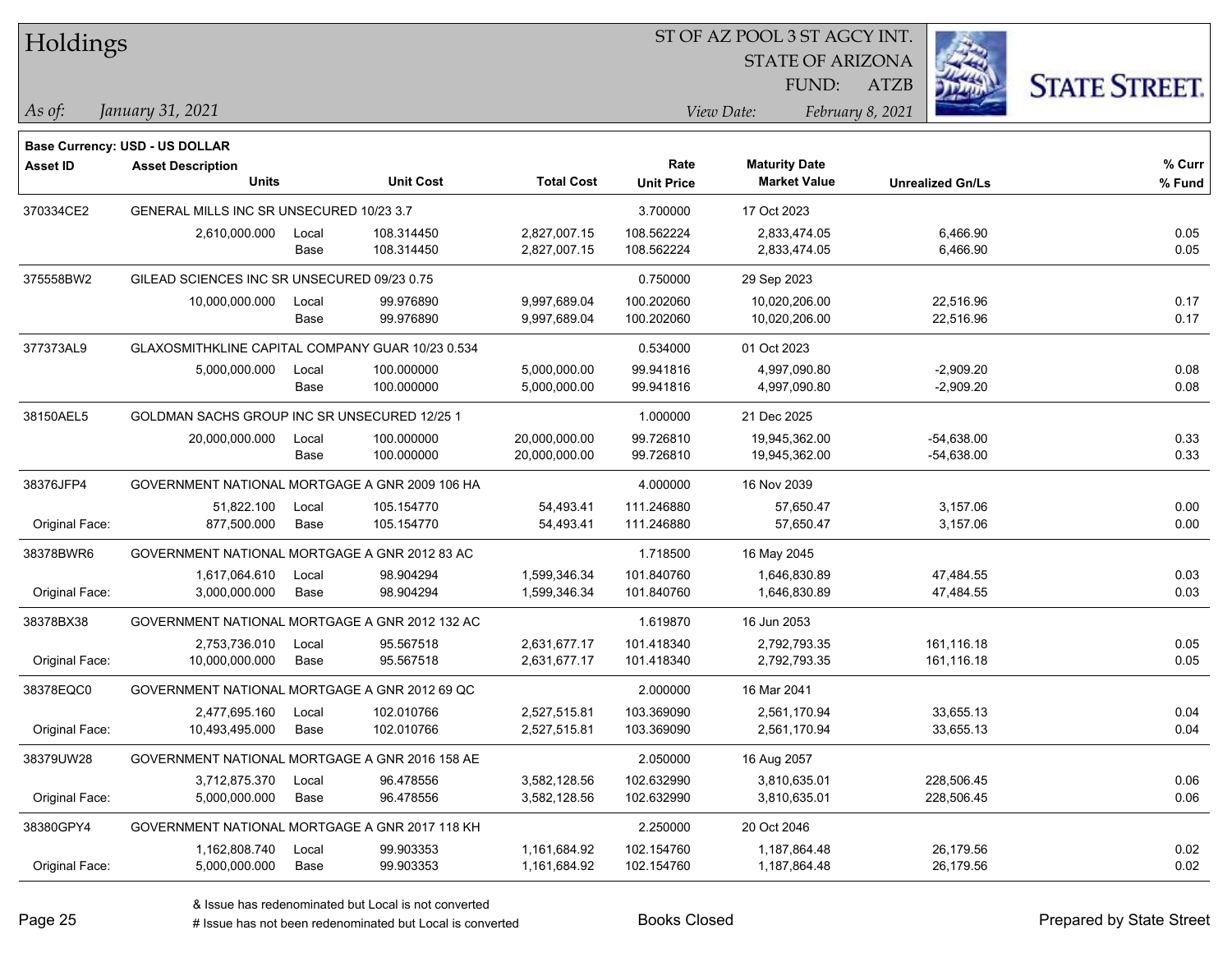| Holdings        |                                                 |               |                                                     | ST OF AZ POOL 3 ST AGCY INT.   |                          |                                |                         |                          |                      |  |
|-----------------|-------------------------------------------------|---------------|-----------------------------------------------------|--------------------------------|--------------------------|--------------------------------|-------------------------|--------------------------|----------------------|--|
|                 |                                                 |               |                                                     |                                |                          |                                | <b>STATE OF ARIZONA</b> |                          |                      |  |
|                 |                                                 |               |                                                     |                                |                          |                                | FUND:<br><b>ATZB</b>    |                          | <b>STATE STREET.</b> |  |
| $ $ As of:      | January 31, 2021                                |               |                                                     |                                |                          | View Date:                     | February 8, 2021        |                          |                      |  |
|                 | Base Currency: USD - US DOLLAR                  |               |                                                     |                                |                          |                                |                         |                          |                      |  |
| <b>Asset ID</b> | <b>Asset Description</b>                        |               |                                                     |                                | Rate                     | <b>Maturity Date</b>           |                         |                          | % Curr               |  |
|                 | <b>Units</b>                                    |               | <b>Unit Cost</b>                                    | <b>Total Cost</b>              | <b>Unit Price</b>        | <b>Market Value</b>            |                         | <b>Unrealized Gn/Ls</b>  | % Fund               |  |
| 38381YQU1       | GOVERNMENT NATIONAL MORTGAGE A GNR 2019 111 BG  |               |                                                     |                                | 2.500000                 | 20 Apr 2049                    |                         |                          |                      |  |
|                 | 1,589,502.840                                   | Local         | 100.673455                                          | 1,600,207.43                   | 101.071160               | 1,606,528.96                   |                         | 6,321.53                 | 0.03                 |  |
| Original Face:  | 5,000,000.000                                   | Base          | 100.673455                                          | 1,600,207.43                   | 101.071160               | 1,606,528.96                   |                         | 6,321.53                 | 0.03                 |  |
| 427866BC1       | HERSHEY COMPANY SR UNSECURED 11/24 2.05         |               |                                                     |                                | 2.050000                 | 15 Nov 2024                    |                         |                          |                      |  |
|                 | 1,000,000.000                                   | Local         | 99.935797                                           | 999,357.97                     | 105.810621               | 1,058,106.21                   |                         | 58,748.24                | 0.02<br>0.02         |  |
|                 |                                                 | Base          | 99.935797                                           | 999,357.97                     | 105.810621               | 1,058,106.21                   |                         | 58,748.24                |                      |  |
| 427866BF4       | HERSHEY COMPANY SR UNSECURED 06/25 0.9          |               |                                                     |                                | 0.900000                 | 01 Jun 2025                    |                         |                          |                      |  |
|                 | 2,000,000.000                                   | Local<br>Base | 99.840251<br>99.840251                              | 1,996,805.01<br>1,996,805.01   | 101.215089<br>101.215089 | 2,024,301.78<br>2,024,301.78   |                         | 27,496.77<br>27,496.77   | 0.03<br>0.03         |  |
|                 |                                                 |               |                                                     |                                |                          |                                |                         |                          |                      |  |
| 43813KAA0       | HONDA AUTO RECEIVABLES OWNER T HAROT 2020 3 A1  |               |                                                     |                                | 0.188770                 | 18 Oct 2021                    |                         |                          |                      |  |
| Original Face:  | 4,113,140.780<br>10,000,000.000                 | Local<br>Base | 100.000000<br>100.000000                            | 4,113,140.78<br>4,113,140.78   | 100.000010<br>100.000010 | 4,113,141.19<br>4,113,141.19   |                         | 0.41<br>0.41             | 0.07<br>0.07         |  |
|                 |                                                 |               |                                                     |                                |                          |                                |                         |                          |                      |  |
| 438516BT2       | HONEYWELL INTERNATIONAL SR UNSECURED 08/22 2.15 |               |                                                     |                                | 2.150000                 | 08 Aug 2022                    |                         |                          |                      |  |
|                 | 15,680,000.000                                  | Local<br>Base | 100.825114<br>100.825114                            | 15,809,377.81<br>15,809,377.81 | 102.901281<br>102.901281 | 16,134,920.86<br>16,134,920.86 |                         | 325,543.05<br>325,543.05 | 0.27<br>0.27         |  |
|                 |                                                 |               |                                                     |                                |                          |                                |                         |                          |                      |  |
| 438516CB0       | HONEYWELL INTERNATIONAL SR UNSECURED 06/25 1.35 |               |                                                     |                                | 1.350000                 | 01 Jun 2025                    |                         |                          |                      |  |
|                 | 3,000,000.000                                   | Local<br>Base | 99.991432<br>99.991432                              | 2,999,742.95<br>2,999,742.95   | 102.971865<br>102.971865 | 3,089,155.95<br>3,089,155.95   |                         | 89,413.00<br>89,413.00   | 0.05<br>0.05         |  |
| 438516CD6       | HONEYWELL INTERNATIONAL SR UNSECURED 08/22 VAR  |               |                                                     |                                | 0.461000                 |                                |                         |                          |                      |  |
|                 | 2,000,000.000                                   | Local         | 100.000000                                          | 2,000,000.00                   | 100.118016               | 19 Aug 2022<br>2,002,360.32    |                         | 2,360.32                 | 0.03                 |  |
|                 |                                                 | Base          | 100.000000                                          | 2,000,000.00                   | 100.118016               | 2,002,360.32                   |                         | 2,360.32                 | 0.03                 |  |
| 44891PAA2       |                                                 |               | HYUNDAI AUTO LEASE SECURITIZAT HALST 2020 B A1 144A |                                | 0.200760                 | 15 Oct 2021                    |                         |                          |                      |  |
|                 | 1,389,682.470                                   | Local         | 100.000000                                          | 1,389,682.47                   | 99.999660                | 1,389,677.75                   |                         | $-4.72$                  | 0.02                 |  |
| Original Face:  | 5,000,000.000                                   | Base          | 100.000000                                          | 1,389,682.47                   | 99.999660                | 1,389,677.75                   |                         | $-4.72$                  | 0.02                 |  |
| 44891RAA8       | HYUNDAI AUTO RECEIVABLES TRUST HART 2020 C A1   |               |                                                     |                                | 0.185750                 | 15 Nov 2021                    |                         |                          |                      |  |
|                 | 6,713,633.270                                   | Local         | 100.000000                                          | 6,713,633.27                   | 100.000180               | 6,713,645.35                   |                         | 12.08                    | 0.11                 |  |
| Original Face:  | 12,500,000.000                                  | Base          | 100.000000                                          | 6,713,633.27                   | 100.000180               | 6,713,645.35                   |                         | 12.08                    | 0.11                 |  |
| 459200JQ5       | IBM CORP SR UNSECURED 01/22 2.5                 |               |                                                     |                                | 2.500000                 | 27 Jan 2022                    |                         |                          |                      |  |
|                 | 4,000,000.000 Local                             |               | 102.166522                                          | 4,086,660.87                   | 102.281976               | 4,091,279.04                   |                         | 4,618.17                 | 0.07                 |  |

Base 102.166522 4,086,660.87 102.281976 4,091,279.04 4,618.17 0.07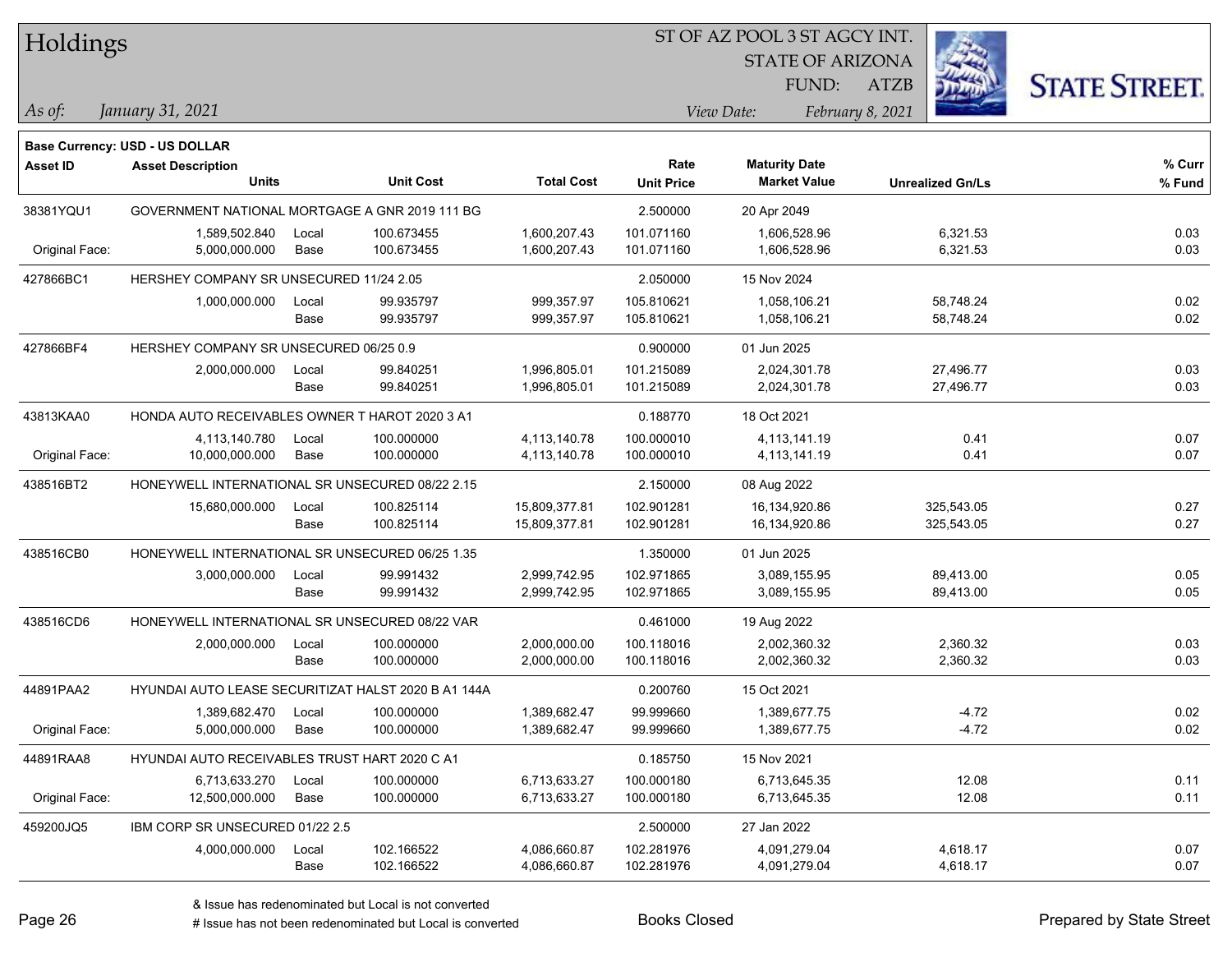| ST OF AZ POOL 3 ST AGCY INT.<br>Holdings |                                             |       |                  |                   |                                |                         |                         |                      |
|------------------------------------------|---------------------------------------------|-------|------------------|-------------------|--------------------------------|-------------------------|-------------------------|----------------------|
|                                          |                                             |       |                  |                   |                                | <b>STATE OF ARIZONA</b> |                         |                      |
|                                          |                                             |       |                  |                   |                                | FUND:                   | ATZB                    | <b>STATE STREET.</b> |
| As of:                                   | January 31, 2021                            |       |                  |                   | View Date:<br>February 8, 2021 |                         |                         |                      |
|                                          | <b>Base Currency: USD - US DOLLAR</b>       |       |                  |                   |                                |                         |                         |                      |
| <b>Asset ID</b>                          | <b>Asset Description</b>                    |       |                  |                   | Rate                           | <b>Maturity Date</b>    |                         | % Curr               |
|                                          | <b>Units</b>                                |       | <b>Unit Cost</b> | <b>Total Cost</b> | <b>Unit Price</b>              | <b>Market Value</b>     | <b>Unrealized Gn/Ls</b> | % Fund               |
| 46513JCE9                                | <b>ISRAEL ST 03/23 1.75</b>                 |       |                  |                   | 1.750000                       | 01 Mar 2023             |                         |                      |
|                                          | 3,800,000.000                               | Local | 100.000000       | 3,800,000.00      | 99.159989                      | 3,768,079.58            | $-31,920.42$            | 0.06                 |
|                                          |                                             | Base  | 100.000000       | 3,800,000.00      | 99.159989                      | 3,768,079.58            | $-31,920.42$            | 0.06                 |
| 46513JQC8                                | ISRAEL ST 03/23 2.02                        |       |                  |                   | 2.020000                       | 01 Mar 2023             |                         |                      |
|                                          | 1,200,000.000                               | Local | 100.000000       | 1,200,000.00      | 99.161831                      | 1,189,941.97            | $-10,058.03$            | 0.02                 |
|                                          |                                             | Base  | 100.000000       | 1,200,000.00      | 99.161831                      | 1,189,941.97            | $-10,058.03$            | 0.02                 |
| 46513JQG9                                | <b>ISRAEL ST 05/23 1.79</b>                 |       |                  |                   | 1.790000                       | 01 May 2023             |                         |                      |
|                                          | 5,000,000.000                               | Local | 100.000000       | 5,000,000.00      | 99.050366                      | 4,952,518.30            | $-47,481.70$            | 0.08                 |
|                                          |                                             | Base  | 100.000000       | 5,000,000.00      | 99.050366                      | 4,952,518.30            | $-47,481.70$            | 0.08                 |
| 478160CN2                                | JOHNSON + JOHNSON SR UNSECURED 09/25 0.55   |       |                  |                   | 0.550000                       | 01 Sep 2025             |                         |                      |
|                                          | 5,000,000.000                               | Local | 99.900678        | 4,995,033.91      | 99.899583                      | 4,994,979.15            | $-54.76$                | 0.08                 |
|                                          |                                             | Base  | 99.900678        | 4,995,033.91      | 99.899583                      | 4,994,979.15            | $-54.76$                | 0.08                 |
| 48128GG79                                | JPMORGAN CHASE + CO SR UNSECURED 08/24 2.25 |       |                  |                   | 2.250000                       | 30 Aug 2024             |                         |                      |
|                                          | 5,000,000.000                               | Local | 100.000000       | 5,000,000.00      | 100.599284                     | 5,029,964.20            | 29,964.20               | 0.08                 |
|                                          |                                             | Base  | 100.000000       | 5,000,000.00      | 100.599284                     | 5,029,964.20            | 29,964.20               | 0.08                 |
| 48128GL73                                | JPMORGAN CHASE + CO SR UNSECURED 10/24 VAR  |       |                  |                   | 2.250000                       | 31 Oct 2024             |                         |                      |
|                                          | 15,000,000.000                              | Local | 100.000000       | 15,000,000.00     | 98.805797                      | 14,820,869.55           | $-179, 130.45$          | 0.25                 |
|                                          |                                             | Base  | 100.000000       | 15,000,000.00     | 98.805797                      | 14,820,869.55           | $-179, 130.45$          | 0.25                 |
| 48128GM49                                | JPMORGAN CHASE + CO SR UNSECURED 11/24 VAR  |       |                  |                   | 2.300000                       | 27 Nov 2024             |                         |                      |
|                                          | 5,000,000.000                               | Local | 100.000000       | 5,000,000.00      | 100.311921                     | 5,015,596.05            | 15,596.05               | 0.08                 |
|                                          |                                             | Base  | 100.000000       | 5,000,000.00      | 100.311921                     | 5,015,596.05            | 15,596.05               | 0.08                 |
| 48128GN97                                | JPMORGAN CHASE + CO SR UNSECURED 12/24 VAR  |       |                  |                   | 2.300000                       | 23 Dec 2024             |                         |                      |
|                                          | 10,000,000.000                              | Local | 100.000000       | 10,000,000.00     | 100.688528                     | 10,068,852.80           | 68,852.80               | 0.17                 |
|                                          |                                             | Base  | 100.000000       | 10,000,000.00     | 100.688528                     | 10,068,852.80           | 68,852.80               | 0.17                 |
| 48128GV56                                | JPMORGAN CHASE + CO SR UNSECURED 08/25 0.8  |       |                  |                   | 0.800000                       | 18 Aug 2025             |                         |                      |
|                                          | 5,000,000.000                               | Local | 100.000000       | 5,000,000.00      | 98.768359                      | 4,938,417.95            | $-61,582.05$            | 0.08                 |
|                                          |                                             | Base  | 100.000000       | 5,000,000.00      | 98.768359                      | 4,938,417.95            | $-61,582.05$            | 0.08                 |
| 49327M2Z6                                | KEY BANK NA SR UNSECURED 03/23 1.25         |       |                  |                   | 1.250000                       | 10 Mar 2023             |                         |                      |
|                                          | 3,000,000.000                               | Local | 99.967079        | 2,999,012.36      | 101.952608                     | 3,058,578.24            | 59,565.88               | 0.05                 |
|                                          |                                             | Base  | 99.967079        | 2,999,012.36      | 101.952608                     | 3,058,578.24            | 59,565.88               | 0.05                 |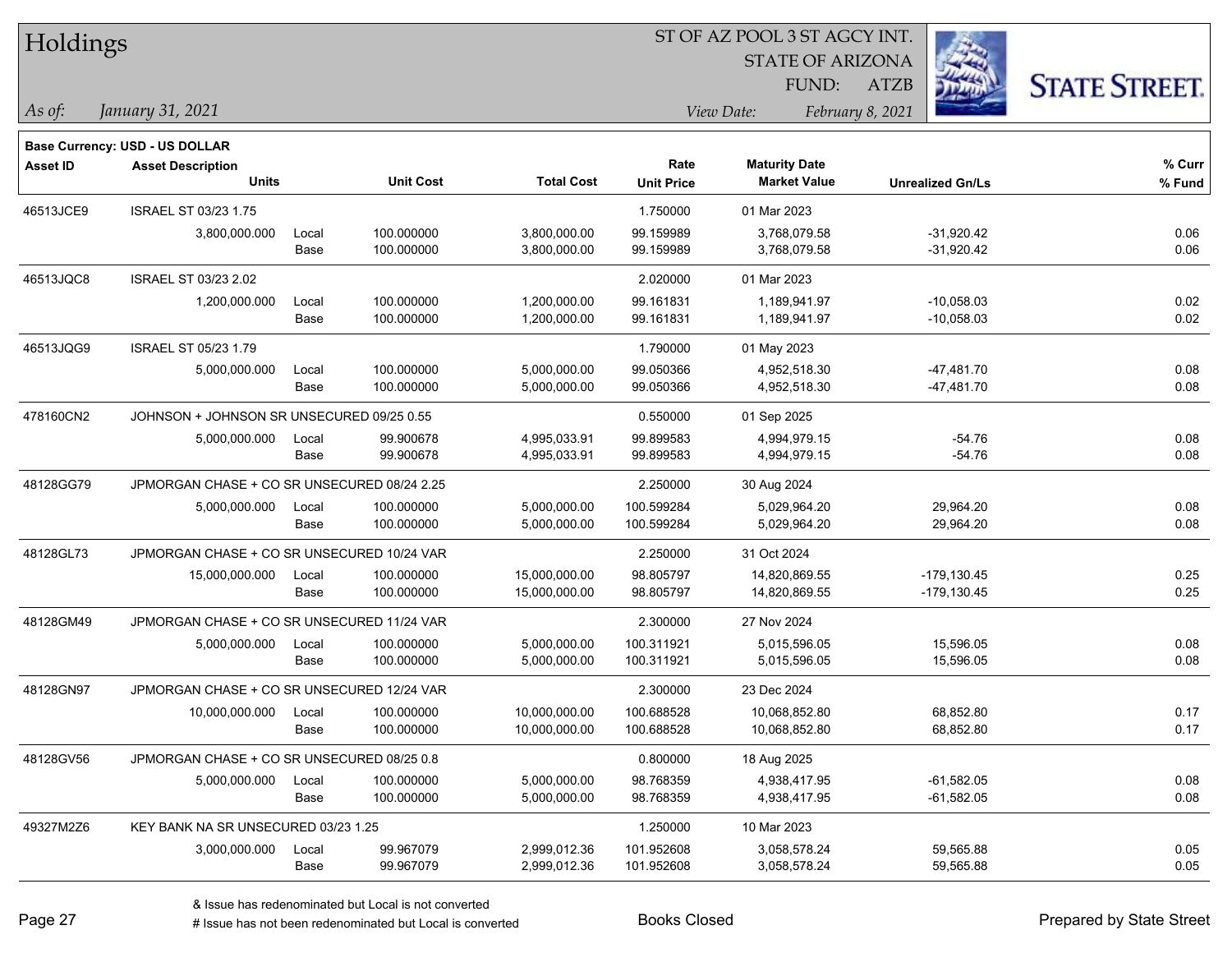| Holdings        |                                                        |       |                  |                   | ST OF AZ POOL 3 ST AGCY INT. |                                             |                         |                      |  |  |
|-----------------|--------------------------------------------------------|-------|------------------|-------------------|------------------------------|---------------------------------------------|-------------------------|----------------------|--|--|
|                 |                                                        |       |                  |                   |                              | <b>STATE OF ARIZONA</b>                     |                         |                      |  |  |
|                 |                                                        |       |                  |                   |                              | FUND:                                       | <b>ATZB</b>             | <b>STATE STREET.</b> |  |  |
| $\vert$ As of:  | January 31, 2021                                       |       |                  |                   |                              | View Date:                                  | February 8, 2021        |                      |  |  |
|                 |                                                        |       |                  |                   |                              |                                             |                         |                      |  |  |
|                 | <b>Base Currency: USD - US DOLLAR</b>                  |       |                  |                   |                              |                                             |                         |                      |  |  |
| <b>Asset ID</b> | <b>Asset Description</b><br><b>Units</b>               |       | <b>Unit Cost</b> | <b>Total Cost</b> | Rate<br><b>Unit Price</b>    | <b>Maturity Date</b><br><b>Market Value</b> | <b>Unrealized Gn/Ls</b> | $%$ Curr<br>% Fund   |  |  |
| 49327M3A0       | KEY BANK NA SR UNSECURED 01/24 VAR                     |       |                  |                   | 0.423000                     | 03 Jan 2024                                 |                         |                      |  |  |
|                 | 5,000,000.000                                          | Local | 100.000000       | 5,000,000.00      | 100.130044                   | 5,006,502.20                                | 6,502.20                | 0.08                 |  |  |
|                 |                                                        | Base  | 100.000000       | 5,000,000.00      | 100.130044                   | 5,006,502.20                                | 6,502.20                | 0.08                 |  |  |
| 50117PAC3       | KUBOTA CREDIT OWNER TRUST KCOT 2018 1A A3 144A         |       |                  |                   | 3.100000                     | 15 Aug 2022                                 |                         |                      |  |  |
|                 | 5,382,607.130                                          | Local | 99.890625        | 5,376,719.89      | 101.011180                   | 5,437,034.98                                | 60,315.09               | 0.09                 |  |  |
| Original Face:  | 12,640,000.000                                         | Base  | 99.890625        | 5,376,719.89      | 101.011180                   | 5,437,034.98                                | 60,315.09               | 0.09                 |  |  |
| 571900BB4       | MARRIOTT INTERNATIONAL SR UNSECURED 04/24 3.6          |       |                  |                   | 3.600000                     | 15 Apr 2024                                 |                         |                      |  |  |
|                 | 3,000,000.000                                          | Local | 99.699677        | 2,990,990.32      | 106.620346                   | 3,198,610.38                                | 207,620.06              | 0.05                 |  |  |
|                 |                                                        | Base  | 99.699677        | 2,990,990.32      | 106.620346                   | 3,198,610.38                                | 207,620.06              | 0.05                 |  |  |
| 571903AM5       | MARRIOTT INTERNATIONAL SR UNSECURED 10/21 3.125        |       |                  |                   | 3.125000                     | 15 Oct 2021                                 |                         |                      |  |  |
|                 | 3,493,000.000                                          | Local | 100.496481       | 3,510,342.08      | 101.330376                   | 3,539,470.03                                | 29,127.95               | 0.06                 |  |  |
|                 |                                                        | Base  | 100.496481       | 3,510,342.08      | 101.330376                   | 3,539,470.03                                | 29,127.95               | 0.06                 |  |  |
| 58013MFE9       | MCDONALD S CORP SR UNSECURED 04/23 3.35                |       |                  |                   | 3.350000                     | 01 Apr 2023                                 |                         |                      |  |  |
|                 | 3,250,000.000                                          | Local | 105.787358       | 3,438,089.13      | 106.115807                   | 3,448,763.73                                | 10,674.60               | 0.06                 |  |  |
|                 |                                                        | Base  | 105.787358       | 3,438,089.13      | 106.115807                   | 3,448,763.73                                | 10,674.60               | 0.06                 |  |  |
| 58769QAB7       | MERCEDES BENZ AUTO LEASE TRUST MBALT 2019 B A2         |       |                  |                   | 2.010000                     | 15 Dec 2021                                 |                         |                      |  |  |
|                 | 667,380.910                                            | Local | 99.997304        | 667,362.92        | 100.184390                   | 668,611.49                                  | 1,248.57                | 0.01                 |  |  |
| Original Face:  | 2,750,000.000                                          | Base  | 99.997304        | 667,362.92        | 100.184390                   | 668,611.49                                  | 1,248.57                | 0.01                 |  |  |
| 594918BP8       | MICROSOFT CORP SR UNSECURED 08/21 1.55                 |       |                  |                   | 1.550000                     | 08 Aug 2021                                 |                         |                      |  |  |
|                 | 50,000,000.000                                         | Local | 99.990987        | 49,995,493.68     | 100.606684                   | 50,303,342.00                               | 307,848.32              | 0.84                 |  |  |
|                 |                                                        | Base  | 99.990987        | 49,995,493.68     | 100.606684                   | 50,303,342.00                               | 307,848.32              | 0.84                 |  |  |
| 594918BW3       | MICROSOFT CORP SR UNSECURED 02/22 2.4                  |       |                  |                   | 2.400000                     | 06 Feb 2022                                 |                         |                      |  |  |
|                 | 10,354,000.000                                         | Local | 100.561384       | 10.412.125.70     | 102.027312                   | 10,563,907.88                               | 151,782.18              | 0.18                 |  |  |
|                 |                                                        | Base  | 100.561384       | 10,412,125.70     | 102.027312                   | 10,563,907.88                               | 151,782.18              | 0.18                 |  |  |
| 60920LAE4       | MONDELEZ INTL HLDINGS NE COMPANY GUAR 144A 09/22 2.125 |       |                  |                   | 2.125000                     | 19 Sep 2022                                 |                         |                      |  |  |
|                 | 1,341,000.000                                          | Local | 102.786869       | 1,378,371.91      | 102.860985                   | 1,379,365.81                                | 993.90                  | 0.02                 |  |  |
|                 |                                                        | Base  | 102.786869       | 1,378,371.91      | 102.860985                   | 1,379,365.81                                | 993.90                  | 0.02                 |  |  |
| 637432NM3       | NATIONAL RURAL UTIL COOP COLLATERAL T 04/22 2.4        |       |                  |                   | 2.400000                     | 25 Apr 2022                                 |                         |                      |  |  |
|                 | 8,867,000.000                                          | Local | 102.058663       | 9,049,541.66      | 102.390418                   | 9,078,958.36                                | 29,416.70               | 0.15                 |  |  |
|                 |                                                        | Base  | 102.058663       | 9,049,541.66      | 102.390418                   | 9,078,958.36                                | 29,416.70               | 0.15                 |  |  |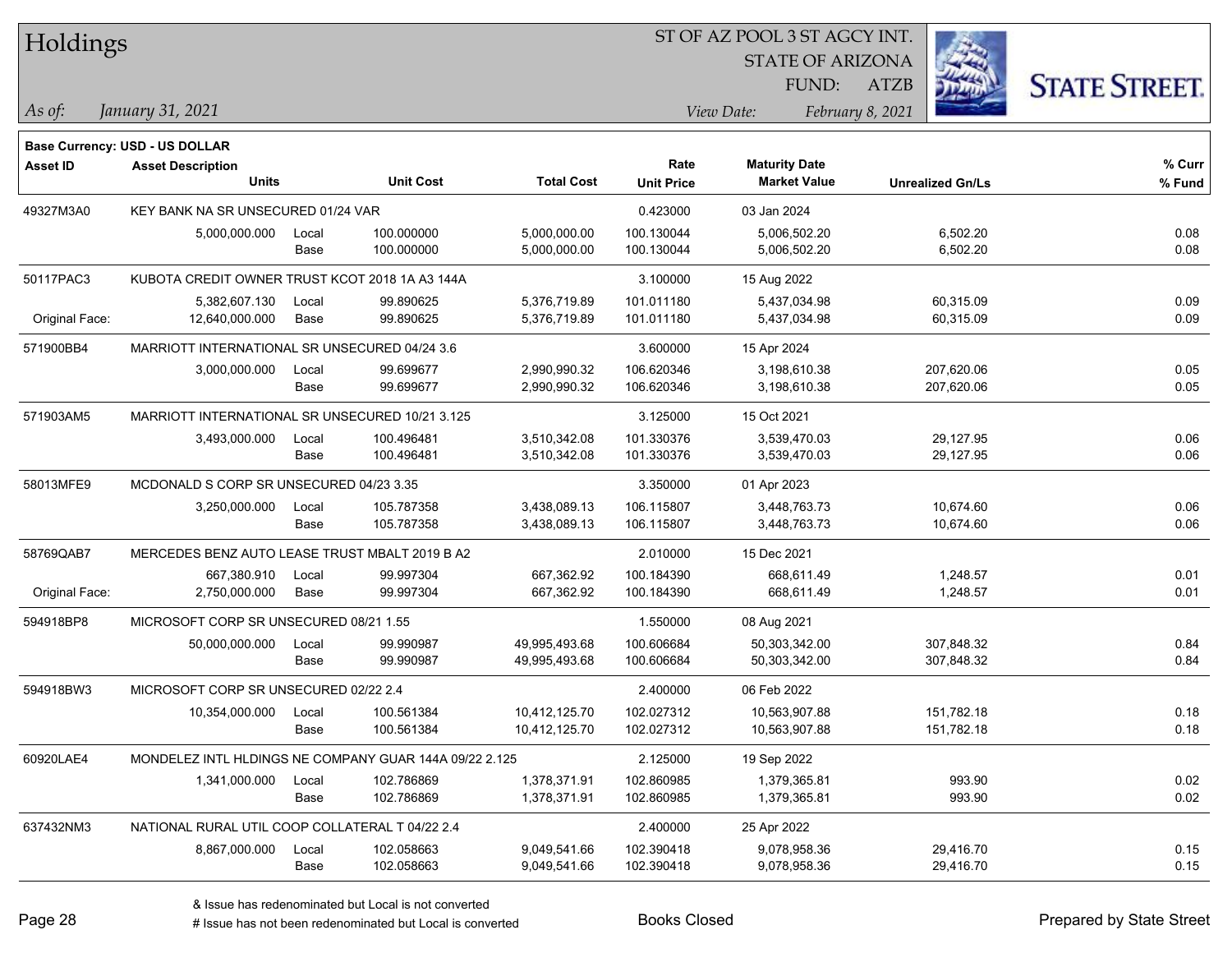| Holdings        |                                                      |       |                  |                   | ST OF AZ POOL 3 ST AGCY INT. |                         |                         |                      |
|-----------------|------------------------------------------------------|-------|------------------|-------------------|------------------------------|-------------------------|-------------------------|----------------------|
|                 |                                                      |       |                  |                   |                              | <b>STATE OF ARIZONA</b> |                         |                      |
|                 |                                                      |       |                  |                   |                              | FUND:                   | <b>ATZB</b>             | <b>STATE STREET.</b> |
| $\vert$ As of:  | January 31, 2021                                     |       |                  |                   |                              | View Date:              | February 8, 2021        |                      |
|                 |                                                      |       |                  |                   |                              |                         |                         |                      |
|                 | Base Currency: USD - US DOLLAR                       |       |                  |                   | Rate                         | <b>Maturity Date</b>    |                         |                      |
| <b>Asset ID</b> | <b>Asset Description</b><br><b>Units</b>             |       | <b>Unit Cost</b> | <b>Total Cost</b> | <b>Unit Price</b>            | <b>Market Value</b>     | <b>Unrealized Gn/Ls</b> | % Curr<br>% Fund     |
| 63743HEQ1       | NATIONAL RURAL UTIL COOP SR UNSECURED 09/22 2.3      |       |                  |                   | 2.300000                     | 15 Sep 2022             |                         |                      |
|                 | 1,000,000.000                                        | Local | 102.917740       | 1,029,177.40      | 103.079839                   | 1,030,798.39            | 1,620.99                | 0.02                 |
|                 |                                                      | Base  | 102.917740       | 1,029,177.40      | 103.079839                   | 1,030,798.39            | 1,620.99                | 0.02                 |
| 63743HET5       | NATIONAL RURAL UTIL COOP SR UNSECURED 01/22 1.75     |       |                  |                   | 1.750000                     | 21 Jan 2022             |                         |                      |
|                 | 4,533,000.000                                        | Local | 101.481699       | 4,600,165.40      | 101.489496                   | 4,600,518.85            | 353.45                  | 0.08                 |
|                 |                                                      | Base  | 101.481699       | 4,600,165.40      | 101.489496                   | 4,600,518.85            | 353.45                  | 0.08                 |
| 637639AC9       | NATIONAL SECS CLEARING SR UNSECURED 144A 12/23 0.4   |       |                  |                   | 0.400000                     | 07 Dec 2023             |                         |                      |
|                 | 5,000,000.000                                        | Local | 99.881573        | 4,994,078.64      | 100.104729                   | 5,005,236.45            | 11,157.81               | 0.08                 |
|                 |                                                      | Base  | 99.881573        | 4,994,078.64      | 100.104729                   | 5,005,236.45            | 11,157.81               | 0.08                 |
| 641062AQ7       | NESTLE HOLDINGS INC COMPANY GUAR 144A 01/24 0.375    |       |                  |                   | 0.375000                     | 15 Jan 2024             |                         |                      |
|                 | 15,000,000.000                                       | Local | 99.786526        | 14,967,978.88     | 99.979082                    | 14,996,862.30           | 28,883.42               | 0.25                 |
|                 |                                                      | Base  | 99.786526        | 14,967,978.88     | 99.979082                    | 14,996,862.30           | 28,883.42               | 0.25                 |
| 64952WCE1       | NEW YORK LIFE GLOBAL FDG SR SECURED 144A 04/21 2     |       |                  |                   | 2.000000                     | 13 Apr 2021             |                         |                      |
|                 | 3,000,000.000                                        | Local | 99.994284        | 2,999,828.52      | 100.364570                   | 3,010,937.10            | 11,108.58               | 0.05                 |
|                 |                                                      | Base  | 99.994284        | 2,999,828.52      | 100.364570                   | 3,010,937.10            | 11,108.58               | 0.05                 |
| 654740AN9       | NISSAN MOTOR ACCEPTANCE SR UNSECURED 144A 03/21 2.55 |       |                  |                   | 2.550000                     | 08 Mar 2021             |                         |                      |
|                 | 10,000,000.000                                       | Local | 99.997679        | 9,999,767.93      | 100.199416                   | 10,019,941.60           | 20,173.67               | 0.17                 |
|                 |                                                      | Base  | 99.997679        | 9,999,767.93      | 100.199416                   | 10,019,941.60           | 20,173.67               | 0.17                 |
| 655844BJ6       | NORFOLK SOUTHERN CORP SR UNSECURED 04/22 3           |       |                  |                   | 3.000000                     | 01 Apr 2022             |                         |                      |
|                 | 3,140,000.000                                        | Local | 101.056050       | 3,173,159.97      | 102.459419                   | 3,217,225.76            | 44,065.79               | 0.05                 |
|                 |                                                      | Base  | 101.056050       | 3,173,159.97      | 102.459419                   | 3,217,225.76            | 44,065.79               | 0.05                 |
| 665859AP9       | NORTHERN TRUST CORP SUBORDINATED 10/25 3.95          |       |                  |                   | 3.950000                     | 30 Oct 2025             |                         |                      |
|                 | 4,455,000.000                                        | Local | 115.139179       | 5,129,450.44      | 114.949775                   | 5,121,012.48            | $-8,437.96$             | 0.09                 |
|                 |                                                      | Base  | 115.139179       | 5,129,450.44      | 114.949775                   | 5,121,012.48            | $-8,437.96$             | 0.09                 |
| 68389XBL8       | ORACLE CORP SR UNSECURED 09/23 2.4                   |       |                  |                   | 2.400000                     | 15 Sep 2023             |                         |                      |
|                 | 6,700,000.000                                        | Local | 104.859907       | 7,025,613.74      | 104.964434                   | 7,032,617.08            | 7,003.34                | 0.12                 |
|                 |                                                      | Base  | 104.859907       | 7,025,613.74      | 104.964434                   | 7,032,617.08            | 7,003.34                | 0.12                 |
| 713448EY0       | PEPSICO INC SR UNSECURED 05/23 0.75                  |       |                  |                   | 0.750000                     | 01 May 2023             |                         |                      |
|                 | 4,888,000.000                                        | Local | 100.956228       | 4,934,740.44      | 101.259485                   | 4,949,563.63            | 14,823.19               | 0.08                 |
|                 |                                                      | Base  | 100.956228       | 4,934,740.44      | 101.259485                   | 4,949,563.63            | 14,823.19               | 0.08                 |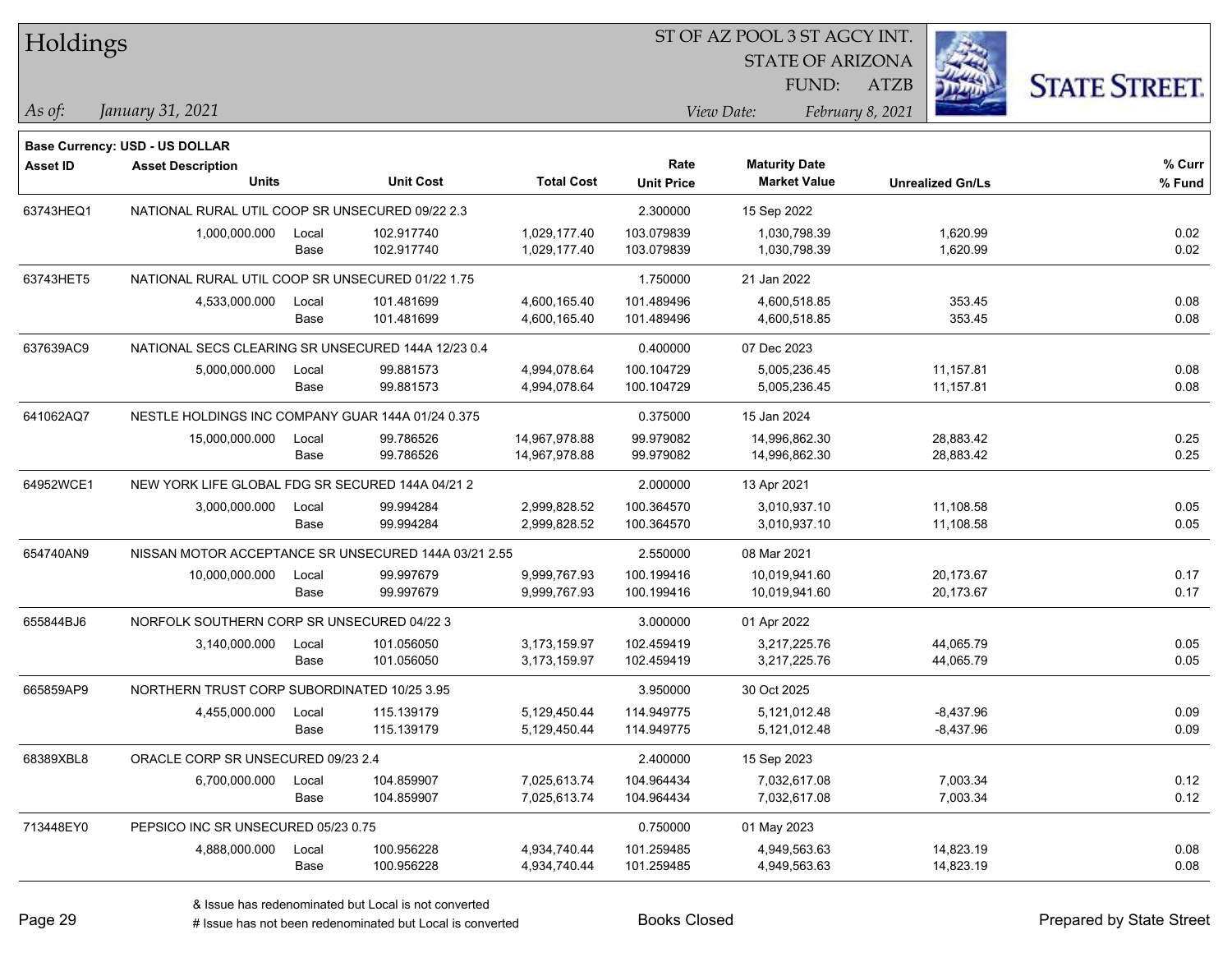| Holdings |
|----------|
|----------|

STATE OF ARIZONA

ATZB



*January 31, 2021 As of: View Date: February 8, 2021*

**Base Currency: USD - US DOLLAR**

FUND:

| <b>Asset ID</b> | <b>Asset Description</b>                        |       |                  |                   | Rate              | <b>Maturity Date</b> |                         | % Curr |
|-----------------|-------------------------------------------------|-------|------------------|-------------------|-------------------|----------------------|-------------------------|--------|
|                 | Units                                           |       | <b>Unit Cost</b> | <b>Total Cost</b> | <b>Unit Price</b> | <b>Market Value</b>  | <b>Unrealized Gn/Ls</b> | % Fund |
| 713448FB9       | PEPSICO INC SR UNSECURED 10/23 0.4              |       |                  |                   | 0.400000          | 07 Oct 2023          |                         |        |
|                 | 5,000,000.000                                   | Local | 99.949090        | 4,997,454.52      | 100.254130        | 5,012,706.50         | 15,251.98               | 0.08   |
|                 |                                                 | Base  | 99.949090        | 4,997,454.52      | 100.254130        | 5,012,706.50         | 15,251.98               | 0.08   |
| 717081DM2       | PFIZER INC SR UNSECURED 05/24 3.4               |       |                  |                   | 3.400000          | 15 May 2024          |                         |        |
|                 | 4,753,000.000                                   | Local | 109.380252       | 5,198,843.38      | 109.741517        | 5,216,014.30         | 17,170.92               | 0.09   |
|                 |                                                 | Base  | 109.380252       | 5,198,843.38      | 109.741517        | 5,216,014.30         | 17,170.92               | 0.09   |
| 717081ER0       | PFIZER INC SR UNSECURED 03/22 2.8               |       |                  |                   | 2.800000          | 11 Mar 2022          |                         |        |
|                 | 3,000,000.000                                   | Local | 99.997794        | 2,999,933.81      | 102.816893        | 3,084,506.79         | 84,572.98               | 0.05   |
|                 |                                                 | Base  | 99.997794        | 2,999,933.81      | 102.816893        | 3,084,506.79         | 84,572.98               | 0.05   |
| 718546AX2       | PHILLIPS 66 COMPANY GUAR 02/24 VAR              |       |                  |                   | 0.840380          | 15 Feb 2024          |                         |        |
|                 | 15,000,000.000                                  | Local | 100.000000       | 15,000,000.00     | 100.196359        | 15,029,453.85        | 29,453.85               | 0.25   |
|                 |                                                 | Base  | 100.000000       | 15,000,000.00     | 100.196359        | 15,029,453.85        | 29,453.85               | 0.25   |
| 723484AH4       | PINNACLE WEST CAPITAL SR UNSECURED 06/25 1.3    |       |                  |                   | 1.300000          | 15 Jun 2025          |                         |        |
|                 | 12,000,000.000                                  | Local | 99.991277        | 11,998,953.26     | 101.650380        | 12,198,045.60        | 199,092.34              | 0.20   |
|                 |                                                 | Base  | 99.991277        | 11,998,953.26     | 101.650380        | 12,198,045.60        | 199,092.34              | 0.20   |
| 74005PBA1       | LINDE INC/CT COMPANY GUAR 02/22 2.45            |       |                  |                   | 2.450000          | 15 Feb 2022          |                         |        |
|                 | 3,000,000.000                                   | Local | 100.685964       | 3,020,578.91      | 101.710581        | 3,051,317.43         | 30,738.52               | 0.05   |
|                 |                                                 | Base  | 100.685964       | 3,020,578.91      | 101.710581        | 3,051,317.43         | 30,738.52               | 0.05   |
| 742718FL8       | PROCTER + GAMBLE CO/THE SR UNSECURED 10/25 0.55 |       |                  |                   | 0.550000          | 29 Oct 2025          |                         |        |
|                 | 15,000,000.000                                  | Local | 99.846428        | 14,976,964.24     | 100.081092        | 15,012,163.80        | 35,199.56               | 0.25   |
|                 |                                                 | Base  | 99.846428        | 14,976,964.24     | 100.081092        | 15,012,163.80        | 35,199.56               | 0.25   |
| 78014RAP5       | ROYAL BANK OF CANADA SR UNSECURED 09/21 VAR     |       |                  |                   | 0.588630          | 21 Sep 2021          |                         |        |
|                 | 10,000,000.000                                  | Local | 99.958914        | 9,995,891.38      | 100.151773        | 10,015,177.30        | 19,285.92               | 0.17   |
|                 |                                                 | Base  | 99.958914        | 9,995,891.38      | 100.151773        | 10,015,177.30        | 19,285.92               | 0.17   |
| 78014RAQ3       | ROYAL BANK OF CANADA SR UNSECURED 10/21 VAR     |       |                  |                   | 3.000000          | 22 Oct 2021          |                         |        |
|                 | 10,000,000.000                                  | Local | 100.000000       | 10,000,000.00     | 101.797936        | 10,179,793.60        | 179,793.60              | 0.17   |
|                 |                                                 | Base  | 100.000000       | 10,000,000.00     | 101.797936        | 10,179,793.60        | 179,793.60              | 0.17   |
| 78014RBX7       | ROYAL BANK OF CANADA SR UNSECURED 01/25 VAR     |       |                  |                   | 2.300000          | 30 Jan 2025          |                         |        |
|                 | 10,000,000.000                                  | Local | 100.000000       | 10,000,000.00     | 100.257812        | 10,025,781.20        | 25,781.20               | 0.17   |
|                 |                                                 | Base  | 100.000000       | 10,000,000.00     | 100.257812        | 10,025,781.20        | 25,781.20               | 0.17   |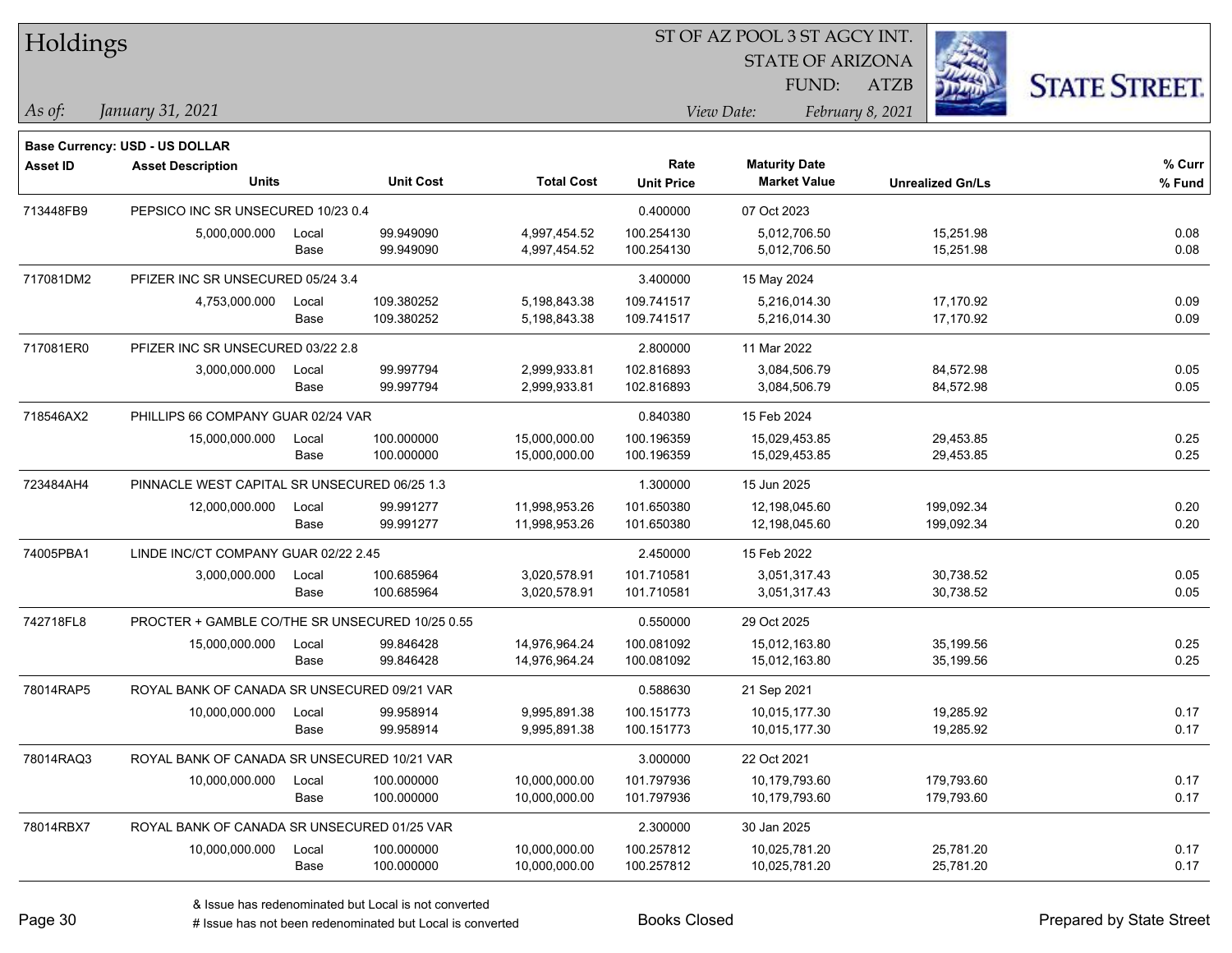| Holdings        |                                               |       |                  |                   |                   | 51 OF AZ POOL 3 51 AGCY INT. |                  |                         |                      |
|-----------------|-----------------------------------------------|-------|------------------|-------------------|-------------------|------------------------------|------------------|-------------------------|----------------------|
|                 |                                               |       |                  |                   |                   | <b>STATE OF ARIZONA</b>      |                  | i.                      |                      |
|                 |                                               |       |                  |                   |                   | FUND:                        | ATZB             |                         | <b>STATE STREET.</b> |
| As of:          | January 31, 2021                              |       |                  |                   |                   | View Date:                   | February 8, 2021 |                         |                      |
|                 | Base Currency: USD - US DOLLAR                |       |                  |                   |                   |                              |                  |                         |                      |
| <b>Asset ID</b> | <b>Asset Description</b>                      |       |                  |                   | Rate              | <b>Maturity Date</b>         |                  |                         | $%$ Curr             |
|                 | <b>Units</b>                                  |       | <b>Unit Cost</b> | <b>Total Cost</b> | <b>Unit Price</b> | <b>Market Value</b>          |                  | <b>Unrealized Gn/Ls</b> | % Fund               |
| 78014RCM0       | ROYAL BANK OF CANADA SR UNSECURED 03/25 VAR   |       |                  |                   | 1.500000          | 27 Mar 2025                  |                  |                         |                      |
|                 | 10,000,000.000                                | Local | 100.000000       | 10,000,000.00     | 103.753000        | 10,375,300.00                |                  | 375,300.00              | 0.17                 |
|                 |                                               | Base  | 100.000000       | 10,000,000.00     | 103.753000        | 10,375,300.00                |                  | 375,300.00              | 0.17                 |
| 78014RDC1       | ROYAL BANK OF CANADA SR UNSECURED 10/25 VAR   |       |                  |                   | 0.625000          | 09 Oct 2025                  |                  |                         |                      |
|                 | 5,000,000.000                                 | Local | 100.000000       | 5,000,000.00      | 98.500000         | 4,925,000.00                 |                  | $-75,000.00$            | 0.08                 |
|                 |                                               | Base  | 100.000000       | 5,000,000.00      | 98.500000         | 4,925,000.00                 |                  | $-75,000.00$            | 0.08                 |
| 78015K7L2       | ROYAL BANK OF CANADA SR UNSECURED 01/24 0.425 |       |                  |                   | 0.425000          | 19 Jan 2024                  |                  |                         |                      |
|                 | 15,000,000.000                                | Local | 99.997036        | 14,999,555.34     | 99.943378         | 14,991,506.70                |                  | $-8,048.64$             | 0.25                 |
|                 |                                               | Base  | 99.997036        | 14,999,555.34     | 99.943378         | 14,991,506.70                |                  | $-8,048.64$             | 0.25                 |
| 78446YAA1       | SLM STUDENT LOAN TRUST SLMA 2012 2 A          |       |                  |                   | 0.830000          | 25 Jan 2029                  |                  |                         |                      |
|                 | 851.908.400                                   | Local | 100.000000       | 851,908.40        | 95.884100         | 816,844.70                   |                  | $-35,063.70$            | 0.01                 |
| Original Face:  | 2,838,688.000                                 | Base  | 100.000000       | 851,908.40        | 95.884100         | 816,844.70                   |                  | $-35,063.70$            | 0.01                 |
| 863667BA8       | STRYKER CORP SR UNSECURED 06/25 1.15          |       |                  |                   | 1.150000          | 15 Jun 2025                  |                  |                         |                      |
|                 | 5,000,000.000                                 | Local | 99.797355        | 4,989,867.77      | 101.315272        | 5,065,763.60                 |                  | 75,895.83               | 0.09                 |
|                 |                                               | Base  | 99.797355        | 4,989,867.77      | 101.315272        | 5,065,763.60                 |                  | 75,895.83               | 0.09                 |
| 86787EBE6       | TRUIST BANK SR UNSECURED 05/22 2.8            |       |                  |                   | 2.800000          | 17 May 2022                  |                  |                         |                      |
|                 | 10,000,000.000                                | Local | 99.978130        | 9,997,812.95      | 103.068413        | 10,306,841.30                |                  | 309,028.35              | 0.17                 |
|                 |                                               | Base  | 99.978130        | 9,997,812.95      | 103.068413        | 10,306,841.30                |                  | 309,028.35              | 0.17                 |
| 87612EBD7       | TARGET CORP SR UNSECURED 07/24 3.5            |       |                  |                   | 3.500000          | 01 Jul 2024                  |                  |                         |                      |
|                 | 3,678,000.000                                 | Local | 110.377632       | 4,059,689.29      | 110.194170        | 4,052,941.57                 |                  | $-6,747.72$             | 0.07                 |
|                 |                                               | Base  | 110.377632       | 4,059,689.29      | 110.194170        | 4,052,941.57                 |                  | $-6,747.72$             | 0.07                 |
| 88579YAX9       | 3M COMPANY SR UNSECURED 03/23 2.25            |       |                  |                   | 2.250000          | 15 Mar 2023                  |                  |                         |                      |
|                 | 1,500,000.000                                 | Local | 103.708191       | 1,555,622.86      | 104.213427        | 1,563,201.41                 |                  | 7,578.55                | 0.03                 |
|                 |                                               | Base  | 103.708191       | 1,555,622.86      | 104.213427        | 1,563,201.41                 |                  | 7,578.55                | 0.03                 |
| 89114Q3J5       | TORONTO DOMINION BANK SR UNSECURED 07/22 VAR  |       |                  |                   | 0.572380          | 22 Jul 2022                  |                  |                         |                      |
|                 | 5,000,000.000                                 | Local | 100.000000       | 5,000,000.00      | 100.173085        | 5,008,654.25                 |                  | 8,654.25                | 0.08                 |
|                 |                                               | Base  | 100.000000       | 5,000,000.00      | 100.173085        | 5,008,654.25                 |                  | 8,654.25                | 0.08                 |
| 89114Q5A2       | TORONTO DOMINION BANK SR UNSECURED 08/24 VAR  |       |                  |                   | 2.450000          | 14 Aug 2024                  |                  |                         |                      |
|                 | 10,000,000.000                                | Local | 100.000000       | 10,000,000.00     | 102.768885        | 10,276,888.50                |                  | 276,888.50              | 0.17                 |
|                 |                                               | Base  | 100.000000       | 10,000,000.00     | 102.768885        | 10,276,888.50                |                  | 276,888.50              | 0.17                 |

 $\overline{\text{SUSP}}$ 

٦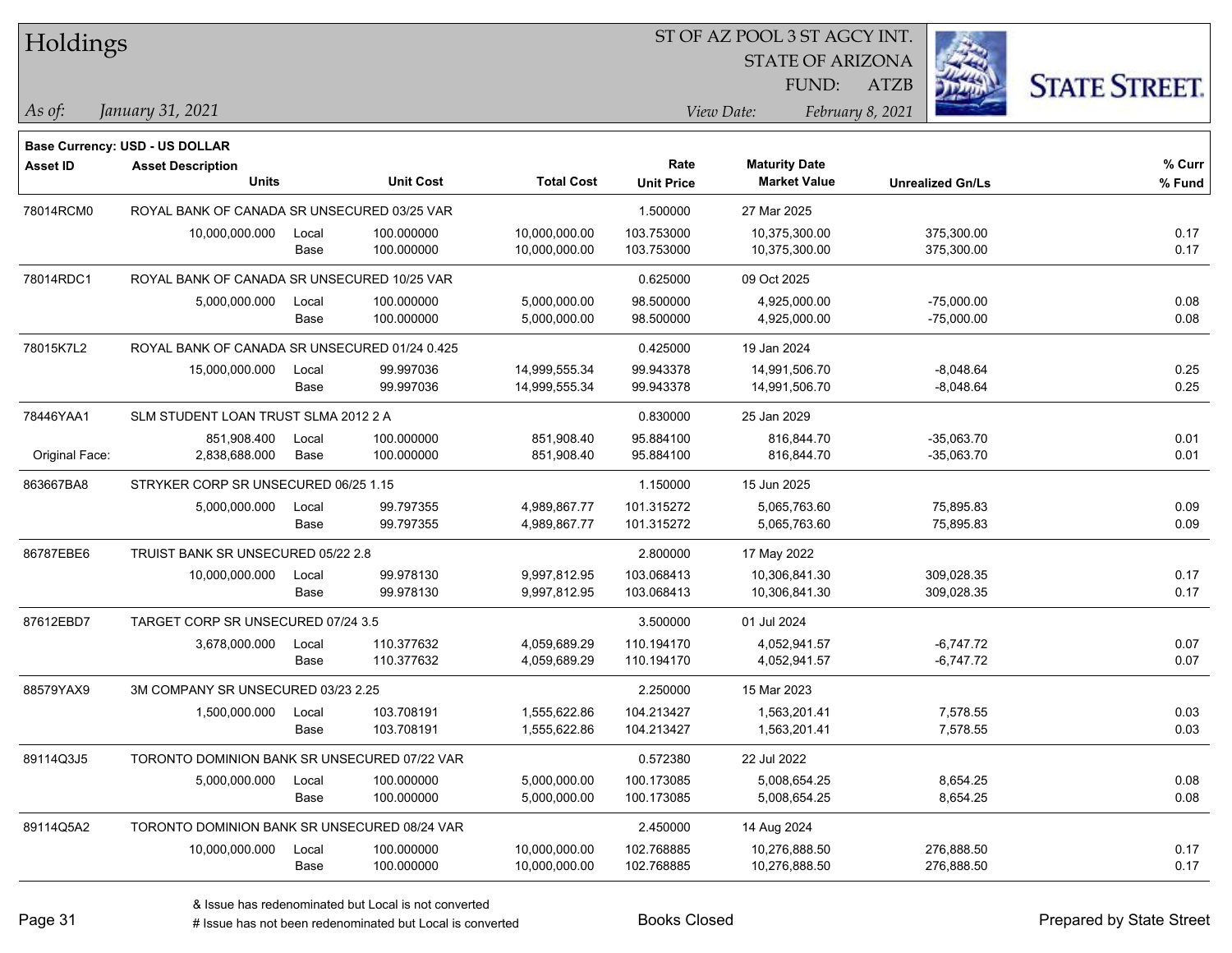| Holdings        |                                                  |       |                  |                   |                   | ST OF AZ POOL 3 ST AGCY INT. |                         |                         |                      |
|-----------------|--------------------------------------------------|-------|------------------|-------------------|-------------------|------------------------------|-------------------------|-------------------------|----------------------|
|                 |                                                  |       |                  |                   |                   |                              | <b>STATE OF ARIZONA</b> |                         |                      |
|                 |                                                  |       |                  |                   |                   | FUND:                        | <b>ATZB</b>             |                         | <b>STATE STREET.</b> |
| As of:          | January 31, 2021                                 |       |                  |                   |                   | View Date:                   | February 8, 2021        |                         |                      |
|                 | Base Currency: USD - US DOLLAR                   |       |                  |                   |                   |                              |                         |                         |                      |
| <b>Asset ID</b> | <b>Asset Description</b>                         |       |                  |                   | Rate              | <b>Maturity Date</b>         |                         |                         | % Curr               |
|                 | Units                                            |       | <b>Unit Cost</b> | <b>Total Cost</b> | <b>Unit Price</b> | <b>Market Value</b>          |                         | <b>Unrealized Gn/Ls</b> | % Fund               |
| 89233MAB9       | TOYOTA AUTO RECEIVABLES OWNER TAOT 2019 D A2     |       |                  |                   | 1.920000          | 15 Jul 2022                  |                         |                         |                      |
|                 | 3,512,394.190                                    | Local | 99.995068        | 3,512,220.95      | 100.476500        | 3,529,130.75                 |                         | 16,909.80               | 0.06                 |
| Original Face:  | 8,000,000.000                                    | Base  | 99.995068        | 3,512,220.95      | 100.476500        | 3,529,130.75                 |                         | 16,909.80               | 0.06                 |
| 89236TEX9       | TOYOTA MOTOR CREDIT CORP SR UNSECURED 04/21 VAR  |       |                  |                   | 0.415250          | 26 Apr 2021                  |                         |                         |                      |
|                 | 5,000,000.000                                    | Local | 99.979228        | 4,998,961.42      | 99.980221         | 4,999,011.05                 |                         | 49.63                   | 0.08                 |
|                 |                                                  | Base  | 99.979228        | 4,998,961.42      | 99.980221         | 4,999,011.05                 |                         | 49.63                   | 0.08                 |
| 89236TFX8       | TOYOTA MOTOR CREDIT CORP SR UNSECURED 04/22 2.65 |       |                  |                   | 2.650000          | 12 Apr 2022                  |                         |                         |                      |
|                 | 13,000,000.000                                   | Local | 99.974995        | 12,996,749.40     | 102.806008        | 13,364,781.04                |                         | 368,031.64              | 0.22                 |
|                 |                                                  | Base  | 99.974995        | 12,996,749.40     | 102.806008        | 13,364,781.04                |                         | 368,031.64              | 0.22                 |
| 89236TGS8       | TOYOTA MOTOR CREDIT CORP SR UNSECURED 08/21 VAR  |       |                  |                   | 0.345630          | 13 Aug 2021                  |                         |                         |                      |
|                 | 2,000,000.000                                    | Local | 100.000000       | 2,000,000.00      | 100.034927        | 2,000,698.54                 |                         | 698.54                  | 0.03                 |
|                 |                                                  | Base  | 100.000000       | 2,000,000.00      | 100.034927        | 2,000,698.54                 |                         | 698.54                  | 0.03                 |
| 89236TGT6       | TOYOTA MOTOR CREDIT CORP SR UNSECURED 02/25 1.8  |       |                  |                   | 1.800000          | 13 Feb 2025                  |                         |                         |                      |
|                 | 10,000,000.000                                   | Local | 99.945982        | 9,994,598.19      | 104.317197        | 10,431,719.70                |                         | 437, 121.51             | 0.18                 |
|                 |                                                  | Base  | 99.945982        | 9,994,598.19      | 104.317197        | 10,431,719.70                |                         | 437, 121.51             | 0.18                 |
| 89236THH1       | TOYOTA MOTOR CREDIT CORP SR UNSECURED 09/25 0.62 |       |                  |                   | 0.620000          | 16 Sep 2025                  |                         |                         |                      |
|                 | 5,000,000.000                                    | Local | 100.000000       | 5,000,000.00      | 99.326123         | 4,966,306.15                 |                         | $-33,693.85$            | 0.08                 |
|                 |                                                  | Base  | 100.000000       | 5,000,000.00      | 99.326123         | 4,966,306.15                 |                         | $-33,693.85$            | 0.08                 |
| 89236THM0       | TOYOTA MOTOR CREDIT CORP SR UNSECURED 10/22 0.35 |       |                  |                   | 0.350000          | 14 Oct 2022                  |                         |                         |                      |
|                 | 10,000,000.000                                   | Local | 99.924203        | 9,992,420.33      | 100.089305        | 10,008,930.50                |                         | 16,510.17               | 0.17                 |
|                 |                                                  | Base  | 99.924203        | 9,992,420.33      | 100.089305        | 10,008,930.50                |                         | 16,510.17               | 0.17                 |
| 89236THQ1       | TOYOTA MOTOR CREDIT CORP SR UNSECURED 10/25 0.65 |       |                  |                   | 0.650000          | 09 Oct 2025                  |                         |                         |                      |
|                 | 5,000,000.000                                    | Local | 100.000000       | 5,000,000.00      | 99.192704         | 4,959,635.20                 |                         | $-40,364.80$            | 0.08                 |
|                 |                                                  | Base  | 100.000000       | 5,000,000.00      | 99.192704         | 4,959,635.20                 |                         | $-40,364.80$            | 0.08                 |
| 89236THS7       | TOYOTA MOTOR CREDIT CORP SR UNSECURED 06/22 VAR  |       |                  |                   | 0.330000          | 13 Jun 2022                  |                         |                         |                      |
|                 | 10,000,000.000                                   | Local | 100.000000       | 10,000,000.00     | 100.153122        | 10,015,312.20                |                         | 15,312.20               | 0.17                 |
|                 |                                                  | Base  | 100.000000       | 10,000,000.00     | 100.153122        | 10,015,312.20                |                         | 15,312.20               | 0.17                 |
| 89236XAA4       | TOYOTA AUTO RECEIVABLES OWNER TAOT 2020 D A1     |       |                  |                   | 0.163750          | 15 Oct 2021                  |                         |                         |                      |
|                 | 4,142,538.530                                    | Local | 100.000000       | 4, 142, 538.53    | 99.998640         | 4,142,482.19                 |                         | $-56.34$                | 0.07                 |
| Original Face:  | 15,000,000.000                                   | Base  | 100.000000       | 4, 142, 538.53    | 99.998640         | 4,142,482.19                 |                         | $-56.34$                | 0.07                 |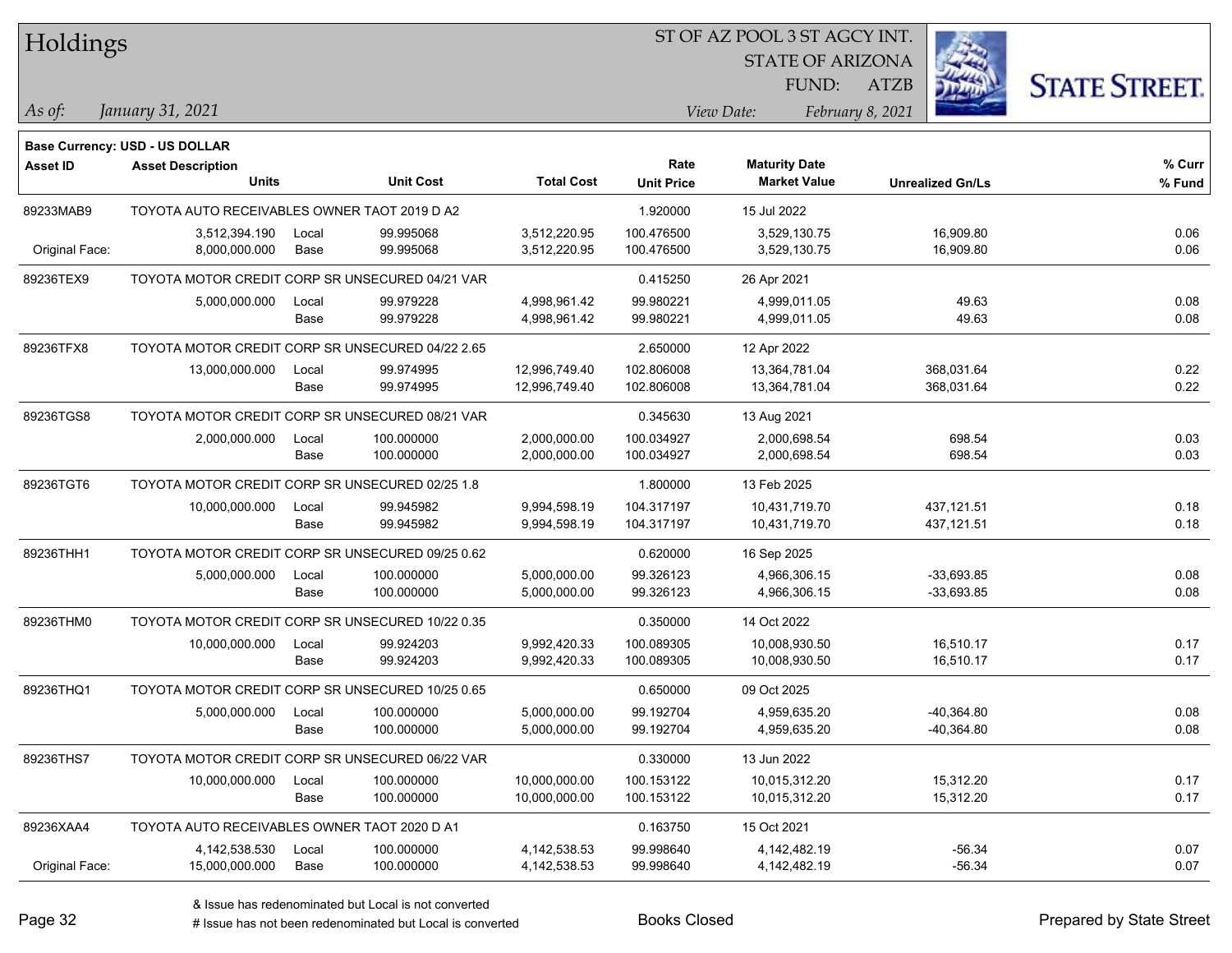| Holdings        |                                                 |       |                  |                   |                   | 51 OF AZ POOL 3 51 AGCY INT. |                  |                         |                      |
|-----------------|-------------------------------------------------|-------|------------------|-------------------|-------------------|------------------------------|------------------|-------------------------|----------------------|
|                 |                                                 |       |                  |                   |                   | <b>STATE OF ARIZONA</b>      |                  | i.                      |                      |
|                 |                                                 |       |                  |                   |                   | FUND:                        | ATZB             |                         | <b>STATE STREET.</b> |
| As of:          | January 31, 2021                                |       |                  |                   |                   | View Date:                   | February 8, 2021 |                         |                      |
|                 | Base Currency: USD - US DOLLAR                  |       |                  |                   |                   |                              |                  |                         |                      |
| <b>Asset ID</b> | <b>Asset Description</b>                        |       |                  |                   | Rate              | <b>Maturity Date</b>         |                  |                         | $%$ Curr             |
|                 | <b>Units</b>                                    |       | <b>Unit Cost</b> | <b>Total Cost</b> | <b>Unit Price</b> | <b>Market Value</b>          |                  | <b>Unrealized Gn/Ls</b> | % Fund               |
| 89788JAA7       | TRUIST BANK SR UNSECURED 03/25 1.5              |       |                  |                   | 1.500000          | 10 Mar 2025                  |                  |                         |                      |
|                 | 2,000,000.000                                   | Local | 99.831673        | 1,996,633.46      | 103.255173        | 2,065,103.46                 |                  | 68,470.00               | 0.03                 |
|                 |                                                 | Base  | 99.831673        | 1,996,633.46      | 103.255173        | 2,065,103.46                 |                  | 68,470.00               | 0.03                 |
| 90327QD30       | USAA CAPITAL CORP SR UNSECURED 144A 06/21 2.625 |       |                  |                   | 2.625000          | 01 Jun 2021                  |                  |                         |                      |
|                 | 13,810,000.000                                  | Local | 100.322333       | 13,854,514.17     | 100.784211        | 13,918,299.54                |                  | 63,785.37               | 0.23                 |
|                 |                                                 | Base  | 100.322333       | 13,854,514.17     | 100.784211        | 13,918,299.54                |                  | 63,785.37               | 0.23                 |
| 90331HNV1       | US BANK NA CINCINNATI SR UNSECURED 07/23 3.4    |       |                  |                   | 3.400000          | 24 Jul 2023                  |                  |                         |                      |
|                 | 2,775,000.000                                   | Local | 106.976812       | 2,968,606.53      | 107.428766        | 2,981,148.26                 |                  | 12,541.73               | 0.05                 |
|                 |                                                 | Base  | 106.976812       | 2,968,606.53      | 107.428766        | 2,981,148.26                 |                  | 12,541.73               | 0.05                 |
| 904764BF3       | UNILEVER CAPITAL CORP COMPANY GUAR 03/22 3      |       |                  |                   | 3.000000          | 07 Mar 2022                  |                  |                         |                      |
|                 | 10,000,000.000                                  | Local | 101.460413       | 10,146,041.31     | 103.006093        | 10,300,609.30                |                  | 154,567.99              | 0.17                 |
|                 |                                                 | Base  | 101.460413       | 10,146,041.31     | 103.006093        | 10,300,609.30                |                  | 154,567.99              | 0.17                 |
| 904764BJ5       | UNILEVER CAPITAL CORP COMPANY GUAR 09/23 0.375  |       |                  |                   | 0.375000          | 14 Sep 2023                  |                  |                         |                      |
|                 | 3,000,000.000                                   | Local | 99.888365        | 2,996,650.96      | 100.575395        | 3,017,261.85                 |                  | 20,610.89               | 0.05                 |
|                 |                                                 | Base  | 99.888365        | 2,996,650.96      | 100.575395        | 3,017,261.85                 |                  | 20,610.89               | 0.05                 |
| 91159HHX1       | US BANCORP SR UNSECURED 07/24 2.4               |       |                  |                   | 2.400000          | 30 Jul 2024                  |                  |                         |                      |
|                 | 2,000,000.000                                   | Local | 99.931647        | 1,998,632.93      | 106.350279        | 2,127,005.58                 |                  | 128,372.65              | 0.04                 |
|                 |                                                 | Base  | 99.931647        | 1,998,632.93      | 106.350279        | 2,127,005.58                 |                  | 128,372.65              | 0.04                 |
| 9127965G0       | TREASURY BILL 12/21 0.00000                     |       |                  |                   | 0.010000          | 02 Dec 2021                  |                  |                         |                      |
|                 | 40,000,000.000                                  | Local | 99.908800        | 39,963,520.00     | 99.932444         | 39,972,977.60                |                  | 9,457.60                | 0.67                 |
|                 |                                                 | Base  | 99.908800        | 39,963,520.00     | 99.932444         | 39,972,977.60                |                  | 9,457.60                | 0.67                 |
| 912796B24       | TREASURY BILL 06/21 0.00000                     |       |                  |                   | 0.010000          | 10 Jun 2021                  |                  |                         |                      |
|                 | 40,000,000.000                                  | Local | 99.967391        | 39,986,956.54     | 99.972229         | 39,988,891.60                |                  | 1,935.06                | 0.67                 |
|                 |                                                 | Base  | 99.967391        | 39,986,956.54     | 99.972229         | 39,988,891.60                |                  | 1,935.06                | 0.67                 |
| 912796B32       | TREASURY BILL 06/21 0.00000                     |       |                  |                   | 0.010000          | 24 Jun 2021                  |                  |                         |                      |
|                 | 40,000,000.000                                  | Local | 99.963852        | 39,985,540.97     | 99.969215         | 39,987,686.00                |                  | 2,145.03                | 0.67                 |
|                 |                                                 | Base  | 99.963852        | 39,985,540.97     | 99.969215         | 39,987,686.00                |                  | 2,145.03                | 0.67                 |
| 912796C23       | TREASURY BILL 03/21 0.00000                     |       |                  |                   |                   | 02 Mar 2021                  |                  |                         |                      |
|                 | 40,000,000.000                                  | Local | 99.991308        | 39,996,523.23     | 99.995167         | 39,998,066.80                |                  | 1,543.57                | 0.67                 |
|                 |                                                 | Base  | 99.991308        | 39,996,523.23     | 99.995167         | 39,998,066.80                |                  | 1,543.57                | 0.67                 |
|                 |                                                 |       |                  |                   |                   |                              |                  |                         |                      |

 $\overline{\text{SUSP}}$ 

٦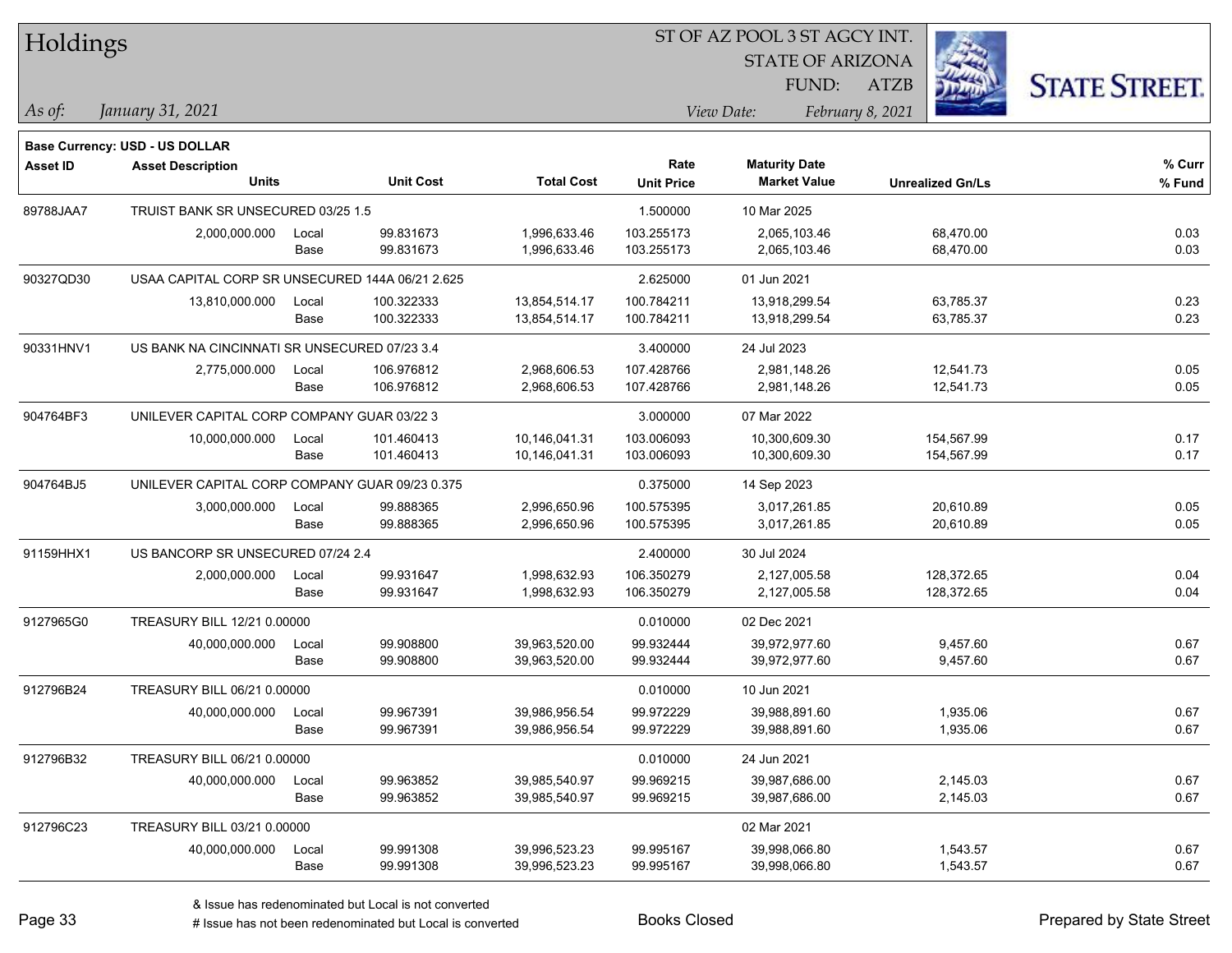| Holdings        |                                                                   |       |                  |                   |                   | ST OF AZ POOL 3 ST AGCY INT. |                         |                      |  |
|-----------------|-------------------------------------------------------------------|-------|------------------|-------------------|-------------------|------------------------------|-------------------------|----------------------|--|
|                 |                                                                   |       |                  |                   |                   | <b>STATE OF ARIZONA</b>      |                         |                      |  |
|                 |                                                                   |       |                  |                   |                   | FUND:                        | <b>ATZB</b>             | <b>STATE STREET.</b> |  |
| $\vert$ As of:  | January 31, 2021                                                  |       |                  |                   |                   | View Date:                   | February 8, 2021        |                      |  |
|                 |                                                                   |       |                  |                   |                   |                              |                         |                      |  |
| <b>Asset ID</b> | <b>Base Currency: USD - US DOLLAR</b><br><b>Asset Description</b> |       |                  |                   | Rate              | <b>Maturity Date</b>         |                         | % Curr               |  |
|                 | Units                                                             |       | <b>Unit Cost</b> | <b>Total Cost</b> | <b>Unit Price</b> | <b>Market Value</b>          | <b>Unrealized Gn/Ls</b> | $%$ Fund             |  |
| 912828F96       | US TREASURY N/B 10/21 2                                           |       |                  |                   | 2.000000          | 31 Oct 2021                  |                         |                      |  |
|                 | 40,000,000.000                                                    | Local | 101.409375       | 40,563,750.00     | 101.398438        | 40,559,375.20                | $-4,374.80$             | 0.68                 |  |
|                 |                                                                   | Base  | 101.409375       | 40,563,750.00     | 101.398438        | 40,559,375.20                | $-4,374.80$             | 0.68                 |  |
| 912828P87       | US TREASURY N/B 02/21 1.125                                       |       |                  |                   | 1.125000          | 28 Feb 2021                  |                         |                      |  |
|                 | 5,000,000.000                                                     | Local | 99.986527        | 4,999,326.35      | 100.077909        | 5,003,895.45                 | 4,569.10                | 0.08                 |  |
|                 |                                                                   | Base  | 99.986527        | 4,999,326.35      | 100.077909        | 5,003,895.45                 | 4,569.10                | 0.08                 |  |
| 912828XV7       | <b>US TREASURY N/B 06/19 1.25</b>                                 |       |                  |                   | 1.250000          | 30 Jun 2019                  |                         |                      |  |
|                 | 0.000                                                             | Local | 0.000000         | $-0.03$           | 0.000000          | 0.00                         | 0.03                    | 0.00                 |  |
|                 |                                                                   | Base  | 0.000000         | $-0.03$           | 0.000000          | 0.00                         | 0.03                    | 0.00                 |  |
| 91324PDG4       | UNITEDHEALTH GROUP INC SR UNSECURED 06/21 VAR                     |       |                  |                   | 0.476500          | 15 Jun 2021                  |                         |                      |  |
|                 | 3,000,000.000                                                     | Local | 100.000000       | 3,000,000.00      | 100.072229        | 3,002,166.87                 | 2,166.87                | 0.05                 |  |
|                 |                                                                   | Base  | 100.000000       | 3,000,000.00      | 100.072229        | 3,002,166.87                 | 2,166.87                | 0.05                 |  |
| 91324PDH2       | UNITEDHEALTH GROUP INC SR UNSECURED 06/21 3.15                    |       |                  |                   | 3.150000          | 15 Jun 2021                  |                         |                      |  |
|                 | 3,000,000.000                                                     | Local | 99.993373        | 2,999,801.20      | 101.002928        | 3,030,087.84                 | 30,286.64               | 0.05                 |  |
|                 |                                                                   | Base  | 99.993373        | 2,999,801.20      | 101.002928        | 3,030,087.84                 | 30,286.64               | 0.05                 |  |
| 91324PDM1       | UNITEDHEALTH GROUP INC SR UNSECURED 02/24 3.5                     |       |                  |                   | 3.500000          | 15 Feb 2024                  |                         |                      |  |
|                 | 10,000,000.000                                                    | Local | 108.693375       | 10,869,337.48     | 109.026329        | 10,902,632.90                | 33,295.42               | 0.18                 |  |
|                 |                                                                   | Base  | 108.693375       | 10,869,337.48     | 109.026329        | 10,902,632.90                | 33,295.42               | 0.18                 |  |
| 92343VBR4       | VERIZON COMMUNICATIONS SR UNSECURED 09/23 5.15                    |       |                  |                   | 5.150000          | 15 Sep 2023                  |                         |                      |  |
|                 | 2,018,000.000                                                     | Local | 112.200693       | 2,264,209.98      | 112.135292        | 2,262,890.19                 | $-1,319.79$             | 0.04                 |  |
|                 |                                                                   | Base  | 112.200693       | 2,264,209.98      | 112.135292        | 2,262,890.19                 | $-1,319.79$             | 0.04                 |  |
| 92347YAA2       | VERIZON OWNER TRUST VZOT 2019 A A1A                               |       |                  |                   | 2.930000          | 20 Sep 2023                  |                         |                      |  |
|                 | 8,000,000.000                                                     | Local | 99.988366        | 7,999,069.25      | 101.790800        | 8,143,264.00                 | 144, 194. 75            | 0.14                 |  |
| Original Face:  | 8,000,000.000                                                     | Base  | 99.988366        | 7,999,069.25      | 101.790800        | 8,143,264.00                 | 144, 194. 75            | 0.14                 |  |
| 92348CAA9       | VERIZON OWNER TRUST VZOT 2020 C A                                 |       |                  |                   | 0.410000          | 21 Apr 2025                  |                         |                      |  |
|                 | 20,000,000.000                                                    | Local | 99.984676        | 19,996,935.11     | 100.356540        | 20,071,308.00                | 74,372.89               | 0.34                 |  |
| Original Face:  | 20,000,000.000                                                    | Base  | 99.984676        | 19,996,935.11     | 100.356540        | 20,071,308.00                | 74,372.89               | 0.34                 |  |
| 92348TAA2       | VERIZON OWNER TRUST VZOT 2020 A A1A                               |       |                  |                   | 1.850000          | 22 Jul 2024                  |                         |                      |  |
|                 | 5,500,000.000                                                     | Local | 99.990931        | 5,499,501.21      | 102.386930        | 5,631,281.15                 | 131,779.94              | 0.09                 |  |
| Original Face:  | 5,500,000.000                                                     | Base  | 99.990931        | 5,499,501.21      | 102.386930        | 5,631,281.15                 | 131,779.94              | 0.09                 |  |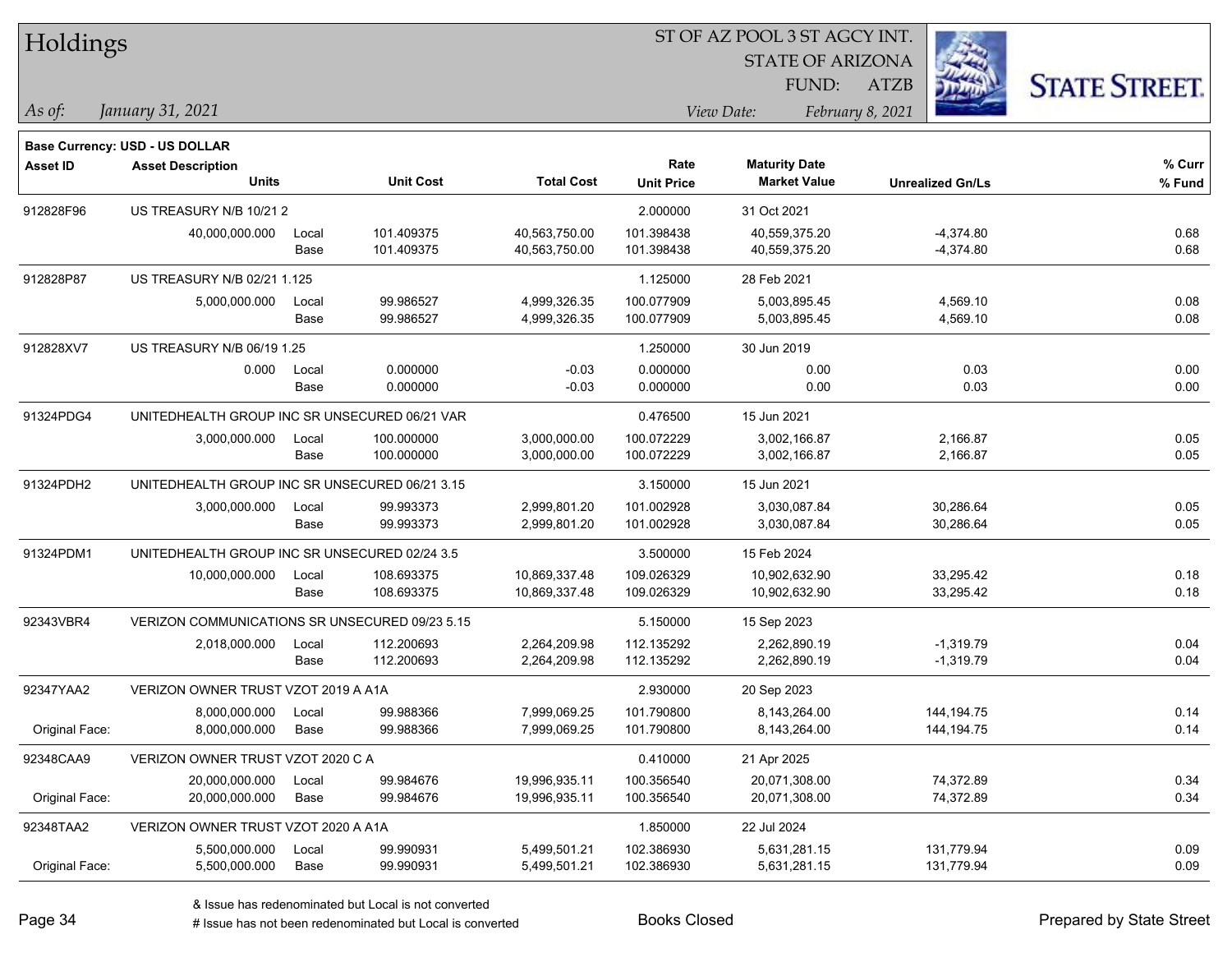| Holdings        |                                                        |       |                  |                   |                   | ST OF AZ POOL 3 ST AGCY INT. |                         |                      |
|-----------------|--------------------------------------------------------|-------|------------------|-------------------|-------------------|------------------------------|-------------------------|----------------------|
|                 |                                                        |       |                  |                   |                   | <b>STATE OF ARIZONA</b>      |                         |                      |
|                 |                                                        |       |                  |                   |                   | FUND:                        | ATZB                    | <b>STATE STREET.</b> |
| As of:          | January 31, 2021                                       |       |                  |                   |                   | View Date:                   | February 8, 2021        |                      |
|                 | Base Currency: USD - US DOLLAR                         |       |                  |                   |                   |                              |                         |                      |
| <b>Asset ID</b> | <b>Asset Description</b>                               |       |                  |                   | Rate              | <b>Maturity Date</b>         |                         | % Curr               |
|                 | <b>Units</b>                                           |       | <b>Unit Cost</b> | <b>Total Cost</b> | <b>Unit Price</b> | <b>Market Value</b>          | <b>Unrealized Gn/Ls</b> | % Fund               |
| 92348XAA3       | VERIZON OWNER TRUST VZOT 2018 A A1A                    |       |                  |                   | 3.230000          | 20 Apr 2023                  |                         |                      |
|                 | 3,366,610.910                                          | Local | 99.999238        | 3,366,585.24      | 101.240010        | 3,408,357.22                 | 41,771.98               | 0.06                 |
| Original Face:  | 5,000,000.000                                          | Base  | 99.999238        | 3,366,585.24      | 101.240010        | 3,408,357.22                 | 41,771.98               | 0.06                 |
| 928668BG6       | VOLKSWAGEN GROUP AMERICA COMPANY GUAR 144A 11/22 0.75  |       |                  |                   | 0.750000          | 23 Nov 2022                  |                         |                      |
|                 | 5,000,000.000                                          | Local | 99.955638        | 4,997,781.89      | 100.378929        | 5,018,946.45                 | 21,164.56               | 0.08                 |
|                 |                                                        | Base  | 99.955638        | 4,997,781.89      | 100.378929        | 5,018,946.45                 | 21,164.56               | 0.08                 |
| 928668BJ0       | VOLKSWAGEN GROUP AMERICA COMPANY GUAR 144A 11/23 0.875 |       |                  |                   | 0.875000          | 22 Nov 2023                  |                         |                      |
|                 | 5,000,000.000                                          | Local | 99.859469        | 4,992,973.47      | 100.479272        | 5,023,963.60                 | 30,990.13               | 0.08                 |
|                 |                                                        | Base  | 99.859469        | 4,992,973.47      | 100.479272        | 5,023,963.60                 | 30,990.13               | 0.08                 |
| 931142DP5       | WALMART INC SR UNSECURED 04/24 3.3                     |       |                  |                   | 3.300000          | 22 Apr 2024                  |                         |                      |
|                 | 1,000,000.000                                          | Local | 108.421069       | 1,084,210.69      | 108.476055        | 1,084,760.55                 | 549.86                  | 0.02                 |
|                 |                                                        | Base  | 108.421069       | 1,084,210.69      | 108.476055        | 1,084,760.55                 | 549.86                  | 0.02                 |
| 931142EK5       | WALMART INC SR UNSECURED 06/23 3.4                     |       |                  |                   | 3.400000          | 26 Jun 2023                  |                         |                      |
|                 | 20,000,000.000                                         | Local | 107.158420       | 21,431,684.06     | 107.290652        | 21,458,130.40                | 26,446.34               | 0.36                 |
|                 |                                                        | Base  | 107.158420       | 21,431,684.06     | 107.290652        | 21,458,130.40                | 26,446.34               | 0.36                 |
| 931142EL3       | WALMART INC SR UNSECURED 07/24 2.85                    |       |                  |                   | 2.850000          | 08 Jul 2024                  |                         |                      |
|                 | 3,000,000.000                                          | Local | 99.919671        | 2,997,590.13      | 108.104814        | 3,243,144.42                 | 245,554.29              | 0.05                 |
|                 |                                                        | Base  | 99.919671        | 2,997,590.13      | 108.104814        | 3,243,144.42                 | 245,554.29              | 0.05                 |
| 931422AH2       | WALGREEN CO COMPANY GUAR 09/22 3.1                     |       |                  |                   | 3.100000          | 15 Sep 2022                  |                         |                      |
|                 | 6,682,000.000                                          | Local | 104.002518       | 6,949,448.23      | 104.163000        | 6,960,171.66                 | 10,723.43               | 0.12                 |
|                 |                                                        | Base  | 104.002518       | 6,949,448.23      | 104.163000        | 6,960,171.66                 | 10,723.43               | 0.12                 |
| 94106LAY5       | WASTE MANAGEMENT INC COMPANY GUAR 09/22 2.9            |       |                  |                   | 2.900000          | 15 Sep 2022                  |                         |                      |
|                 | 1,625,000.000 Local                                    |       | 103.031308       | 1,674,258.76      | 103.469963        | 1,681,386.90                 | 7,128.14                | 0.03                 |
|                 |                                                        | Base  | 103.031308       | 1,674,258.76      | 103.469963        | 1,681,386.90                 | 7,128.14                | 0.03                 |
| 94106LBL2       | WASTE MANAGEMENT INC COMPANY GUAR 11/25 0.75           |       |                  |                   | 0.750000          | 15 Nov 2025                  |                         |                      |
|                 | 5,000,000.000                                          | Local | 99.836248        | 4,991,812.41      | 99.524317         | 4,976,215.85                 | $-15,596.56$            | 0.08                 |
|                 |                                                        | Base  | 99.836248        | 4,991,812.41      | 99.524317         | 4,976,215.85                 | $-15,596.56$            | 0.08                 |
| 949746SP7       | WELLS FARGO + COMPANY SR UNSECURED 02/22 VAR           |       |                  |                   | 1.143630          | 11 Feb 2022                  |                         |                      |
|                 | 4,000,000.000                                          | Local | 100.000000       | 4,000,000.00      | 100.021000        | 4,000,840.00                 | 840.00                  | 0.07                 |
|                 |                                                        | Base  | 100.000000       | 4,000,000.00      | 100.021000        | 4,000,840.00                 | 840.00                  | 0.07                 |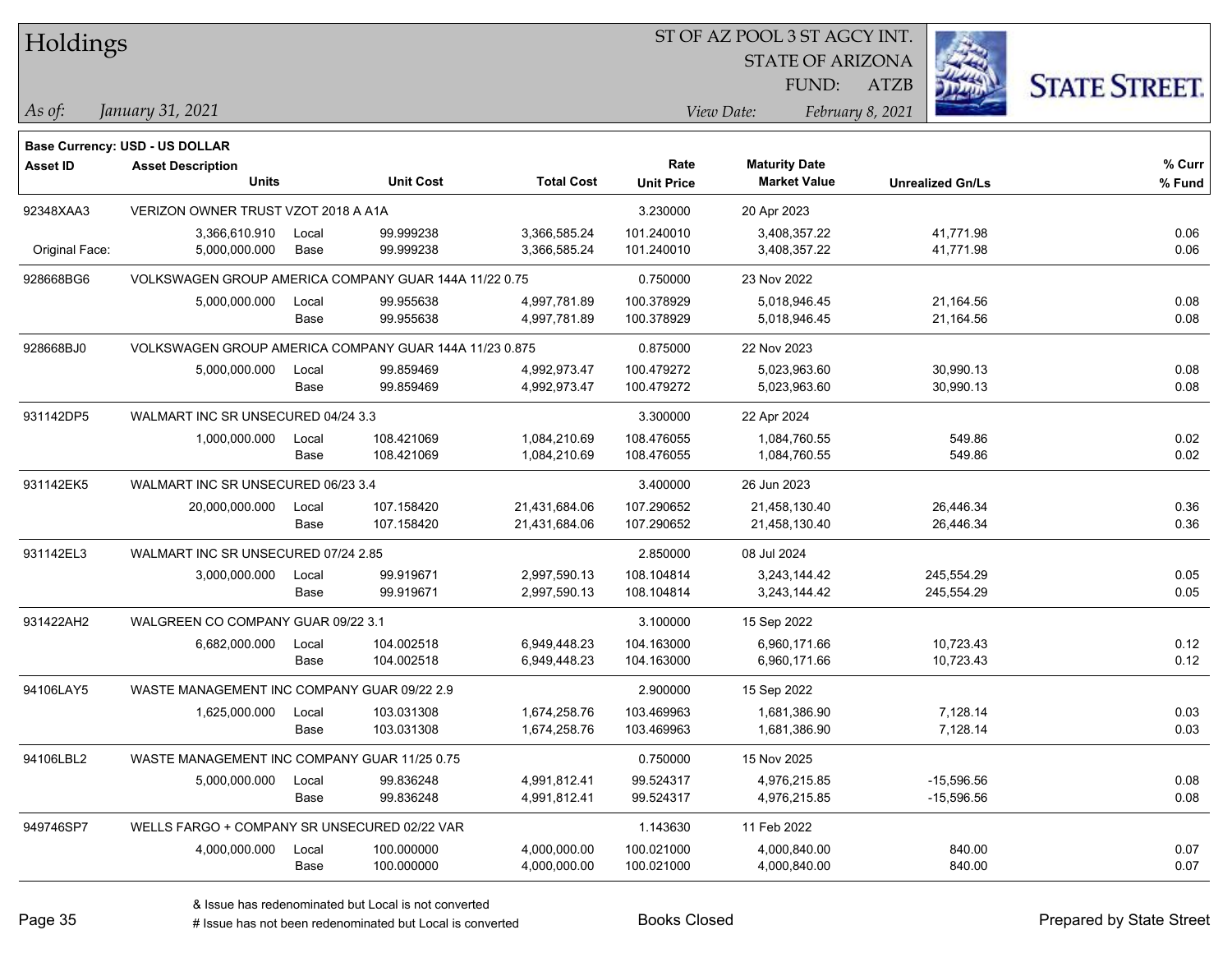|                           | Holdings                                      |       |                  |                   |                   | ST OF AZ POOL 3 ST AGCY INT. |                  |                         |                      |
|---------------------------|-----------------------------------------------|-------|------------------|-------------------|-------------------|------------------------------|------------------|-------------------------|----------------------|
|                           |                                               |       |                  |                   |                   | <b>STATE OF ARIZONA</b>      |                  |                         |                      |
|                           |                                               |       |                  |                   |                   | FUND:                        | <b>ATZB</b>      |                         | <b>STATE STREET.</b> |
| As of:                    | January 31, 2021                              |       |                  |                   |                   | View Date:                   | February 8, 2021 |                         |                      |
|                           | Base Currency: USD - US DOLLAR                |       |                  |                   |                   |                              |                  |                         |                      |
| <b>Asset ID</b>           | <b>Asset Description</b>                      |       |                  |                   | Rate              | <b>Maturity Date</b>         |                  |                         | % Curr               |
|                           | <b>Units</b>                                  |       | <b>Unit Cost</b> | <b>Total Cost</b> | <b>Unit Price</b> | <b>Market Value</b>          |                  | <b>Unrealized Gn/Ls</b> | % Fund               |
| 94988J5T0                 | WELLS FARGO BANK NA SR UNSECURED 10/21 3.625  |       |                  |                   | 3.625000          | 22 Oct 2021                  |                  |                         |                      |
|                           | 18,291,000.000                                | Local | 101.547346       | 18,574,025.03     | 102.160504        | 18,686,177.79                |                  | 112, 152.76             | 0.31                 |
|                           |                                               | Base  | 101.547346       | 18,574,025.03     | 102.160504        | 18,686,177.79                |                  | 112, 152.76             | 0.31                 |
| 94988J6A0                 | WELLS FARGO BANK NA SR UNSECURED 09/22 VAR    |       |                  |                   | 2.082000          | 09 Sep 2022                  |                  |                         |                      |
|                           | 10,000,000.000                                | Local | 100.911977       | 10,091,197.67     | 101.065694        | 10,106,569.40                |                  | 15.371.73               | 0.17                 |
|                           |                                               | Base  | 100.911977       | 10,091,197.67     | 101.065694        | 10,106,569.40                |                  | 15,371.73               | 0.17                 |
| 95000U2C6                 | WELLS FARGO + COMPANY SR UNSECURED 01/24 3.75 |       |                  |                   | 3.750000          | 24 Jan 2024                  |                  |                         |                      |
|                           | 5,000,000.000                                 | Local | 99.892252        | 4,994,612.62      | 108.752842        | 5,437,642.10                 |                  | 443,029.48              | 0.09                 |
|                           |                                               | Base  | 99.892252        | 4,994,612.62      | 108.752842        | 5,437,642.10                 |                  | 443,029.48              | 0.09                 |
| 95001DA75                 | WELLS FARGO + COMPANY SR UNSECURED 06/22 1    |       |                  |                   | 1.000000          | 17 Jun 2022                  |                  |                         |                      |
|                           | 3,000,000.000                                 | Local | 100.000000       | 3,000,000.00      | 99.409729         | 2,982,291.87                 |                  | $-17,708.13$            | 0.05                 |
|                           |                                               | Base  | 100.000000       | 3,000,000.00      | 99.409729         | 2,982,291.87                 |                  | $-17,708.13$            | 0.05                 |
| <b>US DOLLAR Total</b>    |                                               |       |                  |                   |                   |                              |                  |                         |                      |
|                           | 1,844,497,808.710                             | Local |                  | 1,855,182,282.16  |                   | 1,867,663,217.58             |                  | 12,480,935.42           | 31.36                |
| Original Face:            | 516,901,960.000                               | Base  |                  | 1,855,182,282.16  |                   | 1,867,663,217.58             |                  | 12,480,935.42           | 31.36                |
| <b>FIXED INCOME Total</b> |                                               |       |                  |                   |                   |                              |                  |                         |                      |
|                           | 1,844,497,808.710                             | Base  |                  | 1,855,182,282.16  |                   | 1,867,663,217.58             |                  | 12,480,935.42           | 31.36                |
| Original Face:            | 516,901,960.000                               |       |                  |                   |                   |                              |                  |                         |                      |

Page 36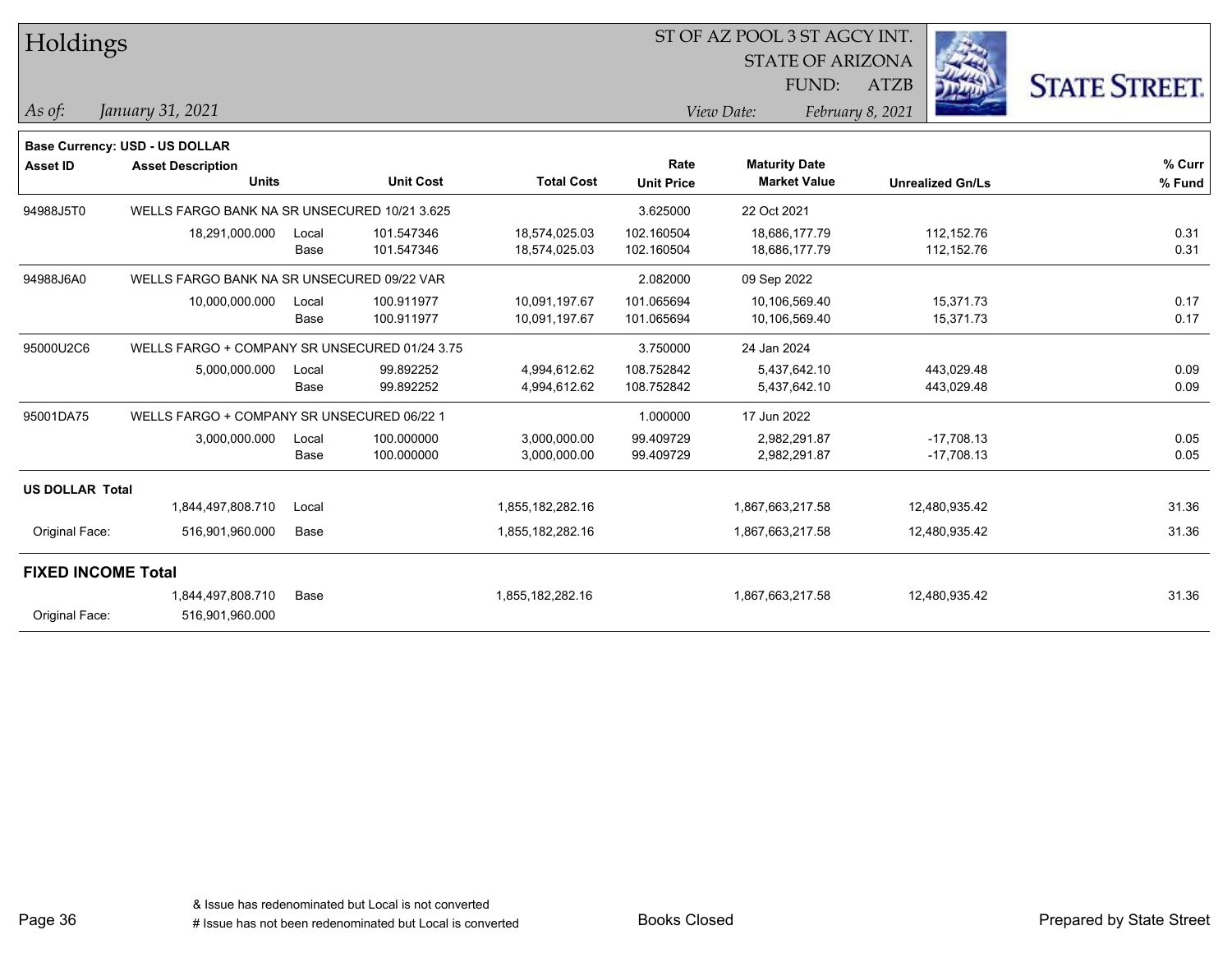| Holdings          |                                          |      |                  |                   |                           | ST OF AZ POOL 3 ST AGCY INT.<br><b>STATE OF ARIZONA</b> |                                 |                         |                      |
|-------------------|------------------------------------------|------|------------------|-------------------|---------------------------|---------------------------------------------------------|---------------------------------|-------------------------|----------------------|
| $ $ As of:        | January 31, 2021                         |      |                  |                   |                           | FUND:<br>View Date:                                     | <b>ATZB</b><br>February 8, 2021 |                         | <b>STATE STREET.</b> |
|                   | <b>Base Currency: USD - US DOLLAR</b>    |      |                  |                   |                           |                                                         |                                 |                         |                      |
| Asset ID          | <b>Asset Description</b><br><b>Units</b> |      | <b>Unit Cost</b> | <b>Total Cost</b> | Rate<br><b>Unit Price</b> | <b>Maturity Date</b><br><b>Market Value</b>             |                                 | <b>Unrealized Gn/Ls</b> | % Curr<br>% Fund     |
| <b>FUND Total</b> |                                          |      |                  |                   |                           |                                                         |                                 |                         |                      |
|                   | 5,932,801,160.550                        | Base |                  | 5,942,833,940.20  |                           | 5,955,496,266.08                                        |                                 | 12,662,325.88           | 100.00               |
| Original Face:    | 516,901,960.000                          |      |                  |                   |                           |                                                         |                                 |                         |                      |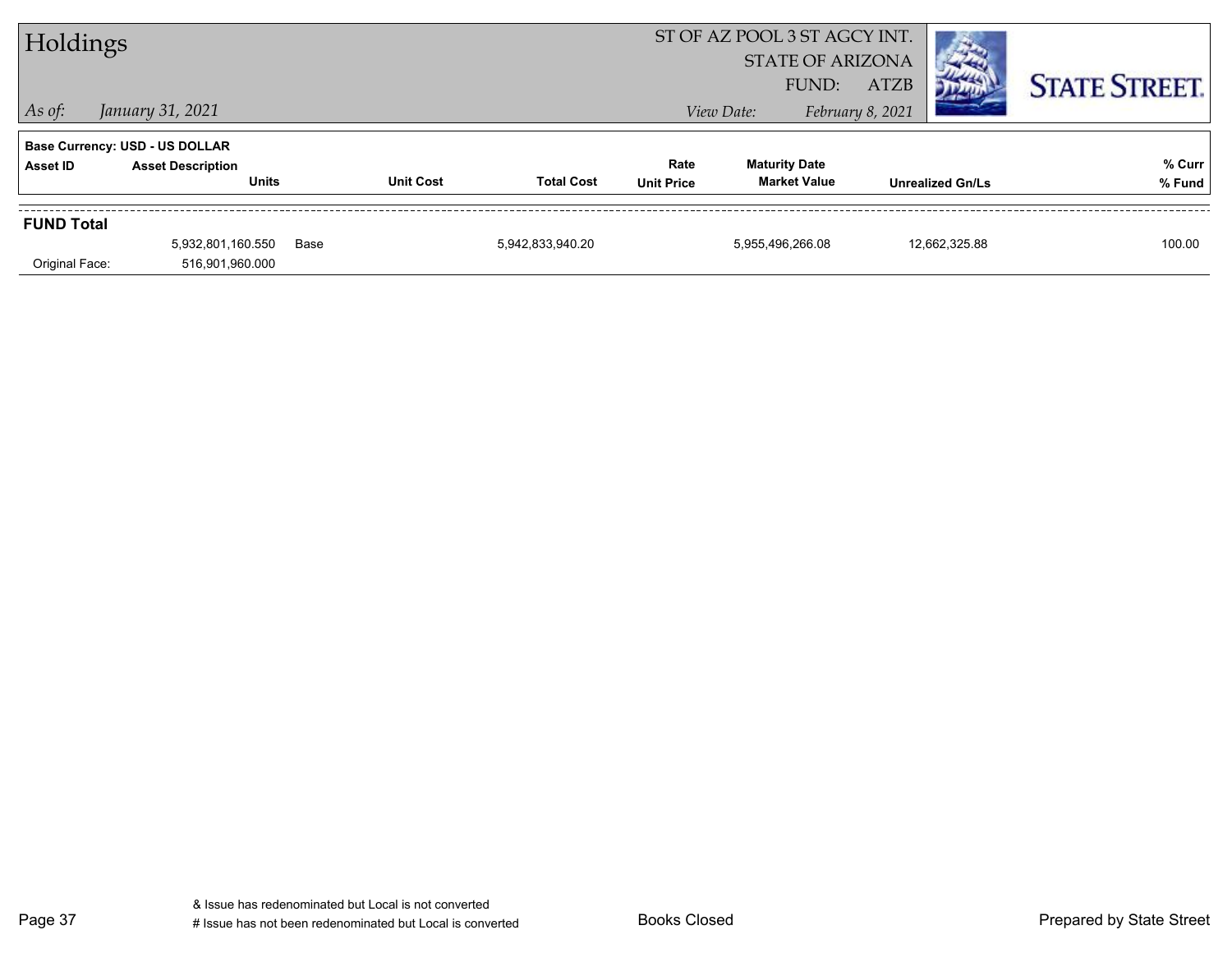# Holdings

### Currency Summary

*As of: January 31, 2021*

## ST OF AZ POOL 3 ST AGCY INT.

STATE OF ARIZONA

FUND: ATZB



*View Date:February 8, 2021*

#### **Base Currency:USD - US DOLLAR**

|                        |                   |       |                   |                     | % Currency |                         |                          |                           |
|------------------------|-------------------|-------|-------------------|---------------------|------------|-------------------------|--------------------------|---------------------------|
|                        | <b>Units</b>      |       | <b>Total Cost</b> | <b>Market Value</b> | % Fund     | <b>Unreal Sec Gn/Ls</b> | <b>Unreal Curr Gn/Ls</b> | <b>Total Unreal Gn/Ls</b> |
| <b>US DOLLAR</b>       |                   |       |                   |                     |            |                         | Exchange Rate:           | 1.000000                  |
| <b>CASH</b>            |                   |       |                   |                     |            |                         |                          |                           |
|                        | 5,045,419.750     | Local | 5,045,419.75      | 5,045,419.75        | 0.08       | 0.00                    |                          | 0.00                      |
|                        |                   | Base  | 5,045,419.75      | 5,045,419.75        | 0.08       | 0.00                    | 0.00                     | 0.00                      |
| <b>CASH EQUIVALENT</b> |                   |       |                   |                     |            |                         |                          |                           |
|                        | 4,083,257,932.090 | Local | 4,082,606,238.29  | 4,082,787,628.75    | 68.55      | 181,390.46              |                          | 181,390.46                |
|                        |                   | Base  | 4,082,606,238.29  | 4,082,787,628.75    | 68.55      | 181,390.46              | 0.00                     | 181,390.46                |
| <b>FIXED INCOME</b>    |                   |       |                   |                     |            |                         |                          |                           |
|                        | 1,844,497,808.710 | Local | 1,855,182,282.16  | 1,867,663,217.58    | 31.36      | 12,480,935.42           |                          | 12,480,935.42             |
| Original Face:         | 516,901,960.000   | Base  | 1,855,182,282.16  | 1,867,663,217.58    | 31.36      | 12,480,935.42           | 0.00                     | 12,480,935.42             |
| <b>US DOLLAR Total</b> |                   |       |                   |                     |            |                         |                          |                           |
|                        | 5,932,801,160.550 | Local | 5,942,833,940.20  | 5,955,496,266.08    | 100.00     | 12,662,325.88           |                          | 12,662,325.88             |
| Original Face:         | 516,901,960.000   | Base  | 5,942,833,940.20  | 5,955,496,266.08    | 100.00     | 12,662,325.88           | 0.00                     | 12,662,325.88             |
| <b>FUND Total</b>      |                   |       |                   |                     |            |                         |                          |                           |
|                        | 5,932,801,160.550 | Base  | 5,942,833,940.20  | 5,955,496,266.08    | 100.00     | 12,662,325.88           | 0.00                     | 12,662,325.88             |
| Original Face:         | 516,901,960.000   |       |                   |                     |            |                         |                          |                           |
|                        |                   |       |                   |                     |            |                         |                          |                           |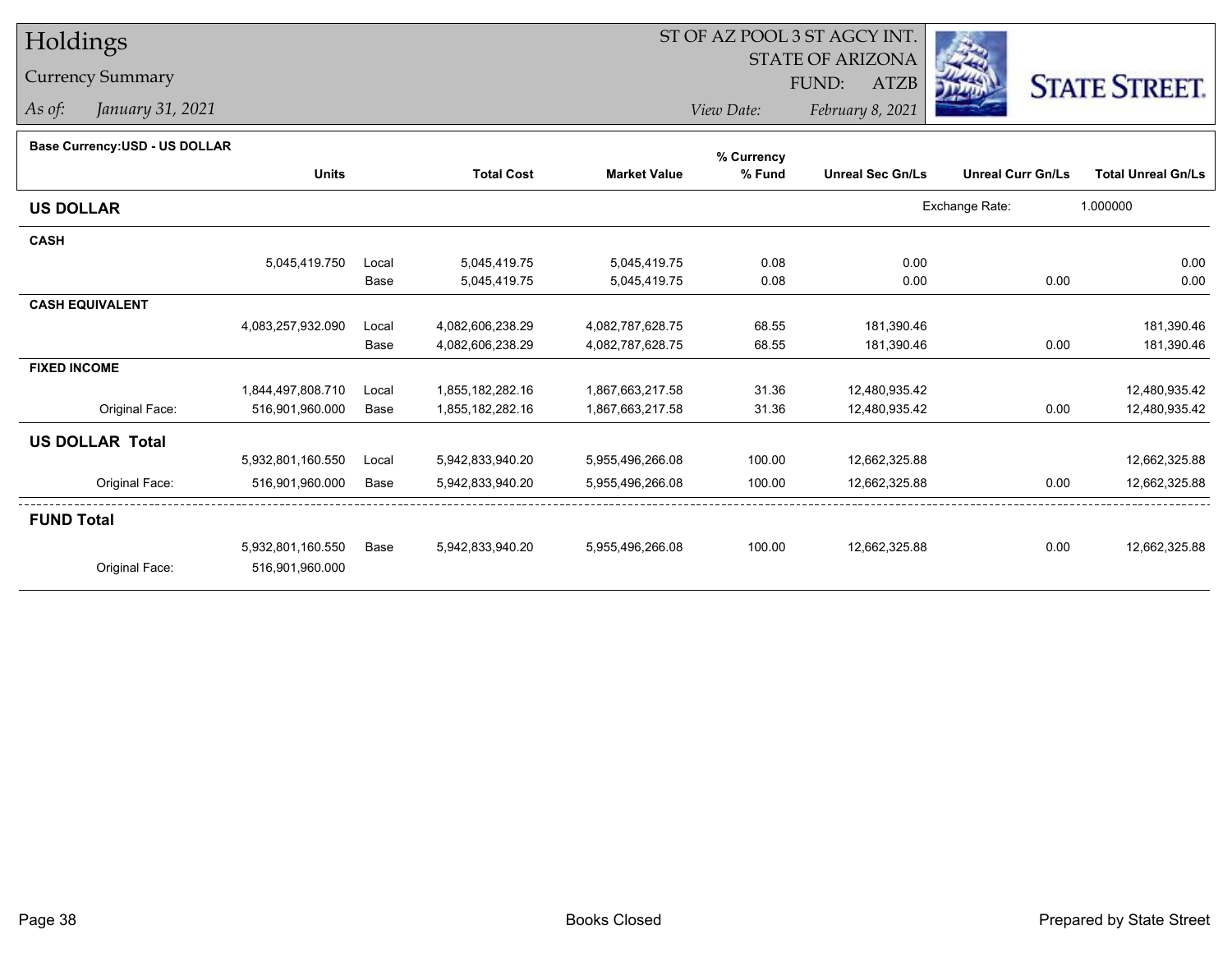| Holdings             |                                       |                   |                     |            | ST OF AZ POOL 3 ST AGCY INT.                    |                          |                           |
|----------------------|---------------------------------------|-------------------|---------------------|------------|-------------------------------------------------|--------------------------|---------------------------|
| <b>Asset Summary</b> |                                       |                   |                     |            | <b>STATE OF ARIZONA</b><br><b>ATZB</b><br>FUND: |                          |                           |
|                      |                                       |                   |                     |            |                                                 |                          | <b>STATE STREET.</b>      |
| As of:               | January 31, 2021                      |                   |                     | View Date: | February 8, 2021                                |                          |                           |
|                      | <b>Base Currency: USD - US DOLLAR</b> |                   |                     |            |                                                 |                          |                           |
|                      | <b>Units</b>                          | <b>Total Cost</b> | <b>Market Value</b> | % Fund     | <b>Unreal Sec Gn/Ls</b>                         | <b>Unreal Curr Gn/Ls</b> | <b>Total Unreal Gn/Ls</b> |
| <b>CASH</b>          |                                       |                   |                     |            |                                                 |                          |                           |
| <b>US DOLLAR</b>     |                                       |                   |                     |            |                                                 |                          |                           |
|                      | 5,045,419.750                         | 5,045,419.75      | 5,045,419.75        | 0.08       | 0.00                                            | 0.00                     | 0.00                      |
| <b>CASH Total</b>    |                                       |                   |                     |            |                                                 |                          |                           |
|                      | 5,045,419.750                         | 5,045,419.75      | 5,045,419.75        | 0.08       | 0.00                                            | 0.00                     | 0.00                      |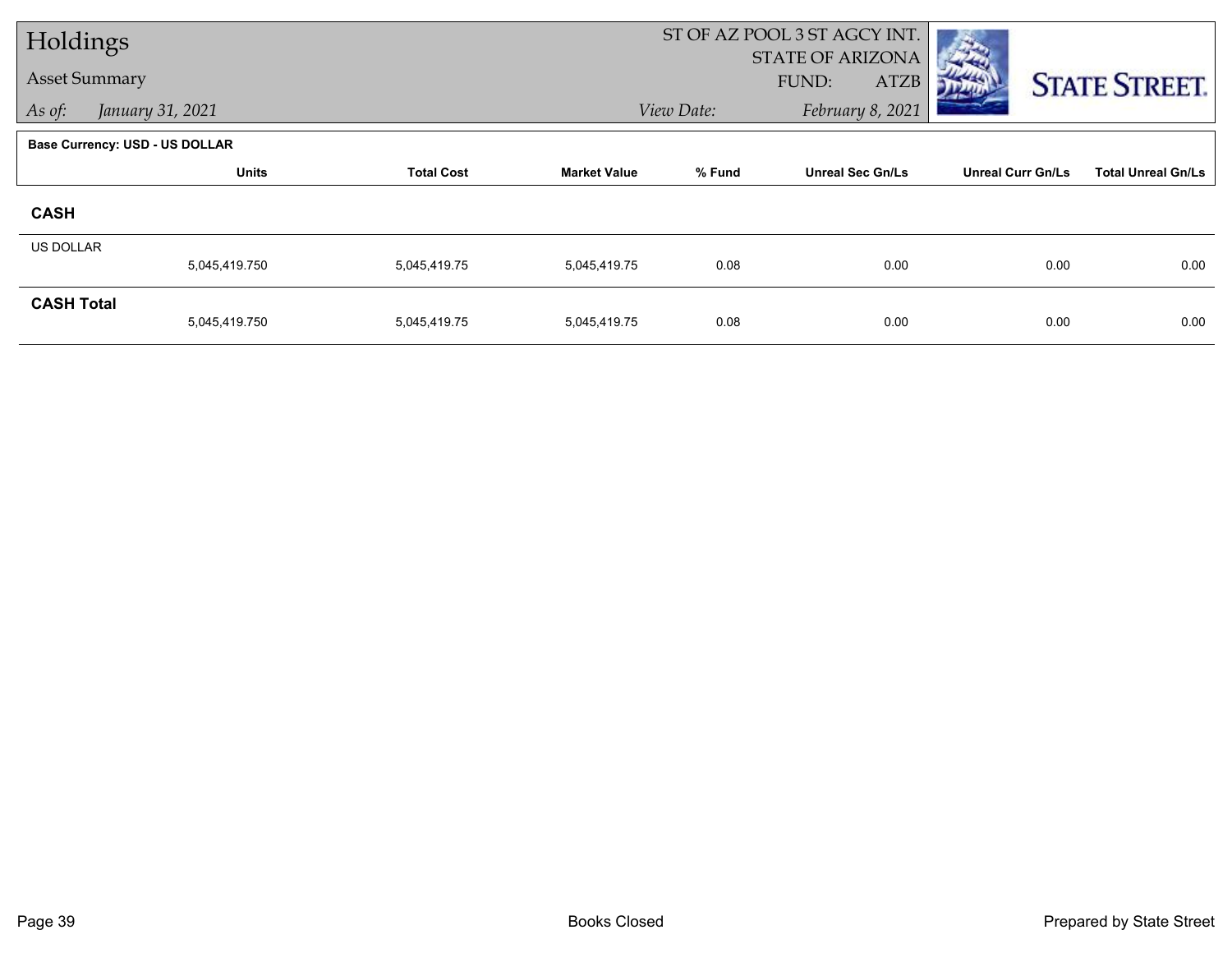|           | Holdings                              |                   |                     |            | ST OF AZ POOL 3 ST AGCY INT. |                          |                           |
|-----------|---------------------------------------|-------------------|---------------------|------------|------------------------------|--------------------------|---------------------------|
|           |                                       |                   |                     |            | <b>STATE OF ARIZONA</b>      |                          |                           |
|           | <b>Asset Summary</b>                  |                   |                     |            | FUND:<br>ATZB                |                          | <b>STATE STREET.</b>      |
| As of:    | January 31, 2021                      |                   |                     | View Date: | February 8, 2021             |                          |                           |
|           | <b>Base Currency: USD - US DOLLAR</b> |                   |                     |            |                              |                          |                           |
|           | <b>Units</b>                          | <b>Total Cost</b> | <b>Market Value</b> | % Fund     | <b>Unreal Sec Gn/Ls</b>      | <b>Unreal Curr Gn/Ls</b> | <b>Total Unreal Gn/Ls</b> |
|           | <b>CASH EQUIVALENT</b>                |                   |                     |            |                              |                          |                           |
| US DOLLAR |                                       |                   |                     |            |                              |                          |                           |
|           | 4,083,257,932.090                     | 4,082,606,238.29  | 4,082,787,628.75    | 68.55      | 181,390.46                   | 0.00                     | 181,390.46                |
|           | <b>CASH EQUIVALENT Total</b>          |                   |                     |            |                              |                          |                           |
|           | 4,083,257,932.090                     | 4,082,606,238.29  | 4,082,787,628.75    | 68.55      | 181,390.46                   | 0.00                     | 181,390.46                |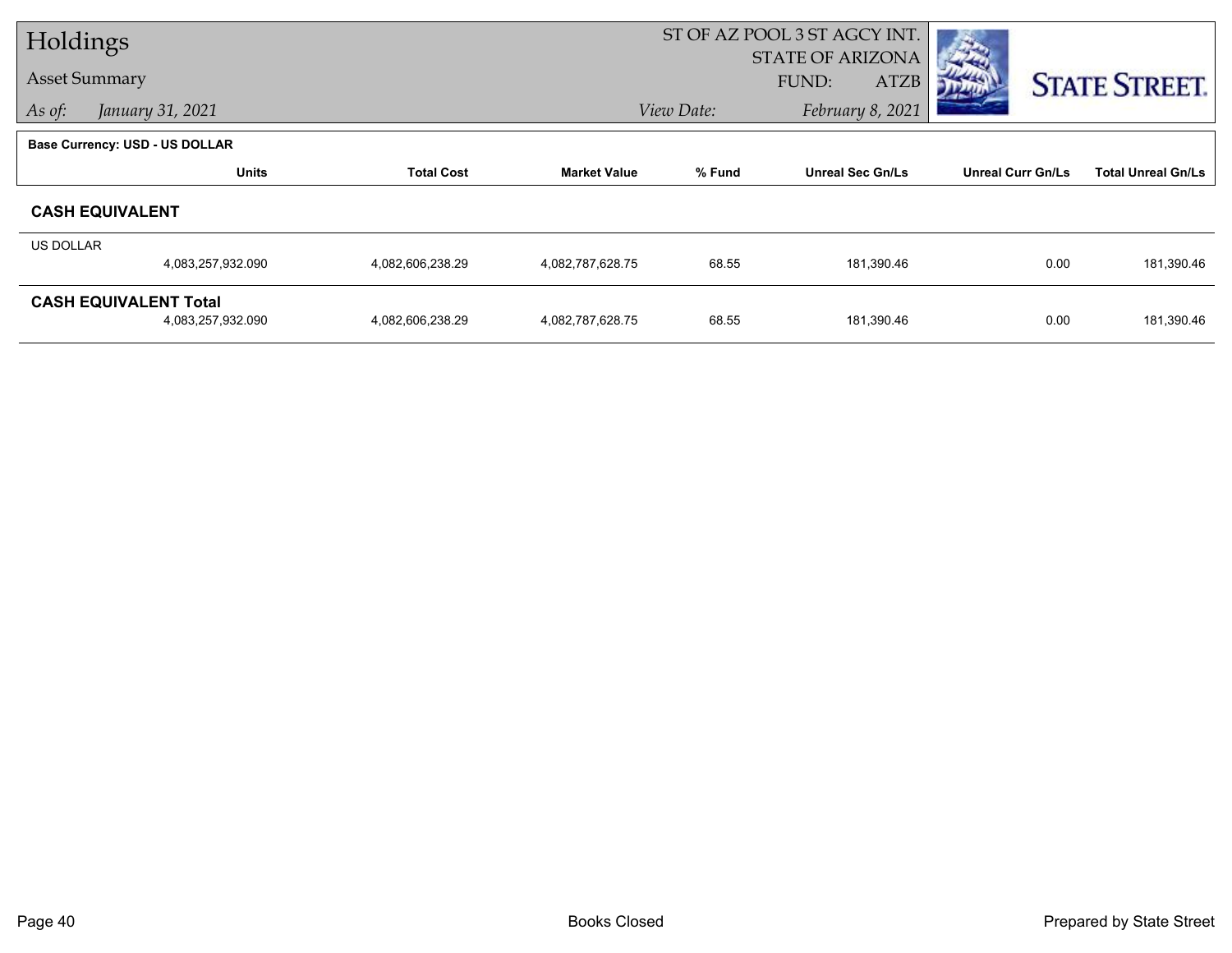| Holdings             |                                       |                   |                     |            | ST OF AZ POOL 3 ST AGCY INT. |                          |                           |
|----------------------|---------------------------------------|-------------------|---------------------|------------|------------------------------|--------------------------|---------------------------|
|                      |                                       |                   |                     |            | <b>STATE OF ARIZONA</b>      |                          |                           |
| <b>Asset Summary</b> |                                       |                   |                     |            | FUND:<br><b>ATZB</b>         |                          | <b>STATE STREET.</b>      |
| As of:               | January 31, 2021                      |                   |                     | View Date: | February 8, 2021             |                          |                           |
|                      | <b>Base Currency: USD - US DOLLAR</b> |                   |                     |            |                              |                          |                           |
|                      | <b>Units</b>                          | <b>Total Cost</b> | <b>Market Value</b> | % Fund     | <b>Unreal Sec Gn/Ls</b>      | <b>Unreal Curr Gn/Ls</b> | <b>Total Unreal Gn/Ls</b> |
|                      | <b>FIXED INCOME</b>                   |                   |                     |            |                              |                          |                           |
| <b>US DOLLAR</b>     |                                       |                   |                     |            |                              |                          |                           |
|                      | 1,844,497,808.710                     | 1,855,182,282.16  | 1,867,663,217.58    | 31.36      | 12,480,935.42                | 0.00                     | 12,480,935.42             |
|                      | <b>FIXED INCOME Total</b>             |                   |                     |            |                              |                          |                           |
|                      | 1,844,497,808.710                     | 1,855,182,282.16  | 1,867,663,217.58    | 31.36      | 12,480,935.42                | 0.00                     | 12,480,935.42             |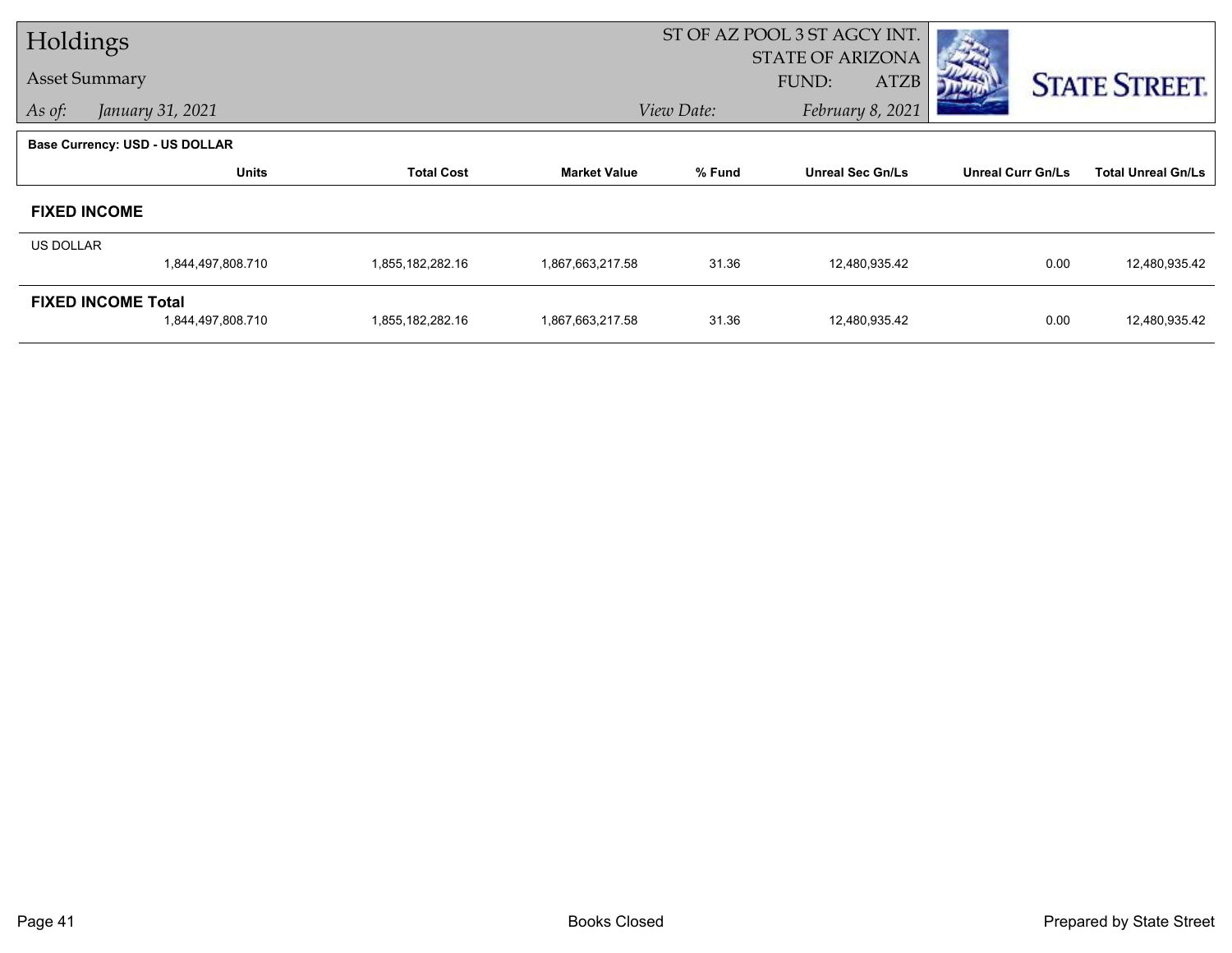| Holdings             |                                       |                   |                     |                                                 | ST OF AZ POOL 3 ST AGCY INT. |                          |                           |
|----------------------|---------------------------------------|-------------------|---------------------|-------------------------------------------------|------------------------------|--------------------------|---------------------------|
| <b>Asset Summary</b> |                                       |                   |                     | <b>STATE OF ARIZONA</b><br><b>ATZB</b><br>FUND: |                              |                          | <b>STATE STREET.</b>      |
| As of:               | January 31, 2021                      |                   |                     | View Date:                                      | February 8, 2021             |                          |                           |
|                      | <b>Base Currency: USD - US DOLLAR</b> |                   |                     |                                                 |                              |                          |                           |
|                      | Units                                 | <b>Total Cost</b> | <b>Market Value</b> | % Fund                                          | <b>Unreal Sec Gn/Ls</b>      | <b>Unreal Curr Gn/Ls</b> | <b>Total Unreal Gn/Ls</b> |
| <b>FUND Total</b>    |                                       |                   |                     |                                                 |                              |                          |                           |
|                      | 5,932,801,160.550                     | 5,942,833,940.20  | 5.955.496.266.08    | 100.00                                          | 12.662.325.88                | 0.00                     | 12.662.325.88             |